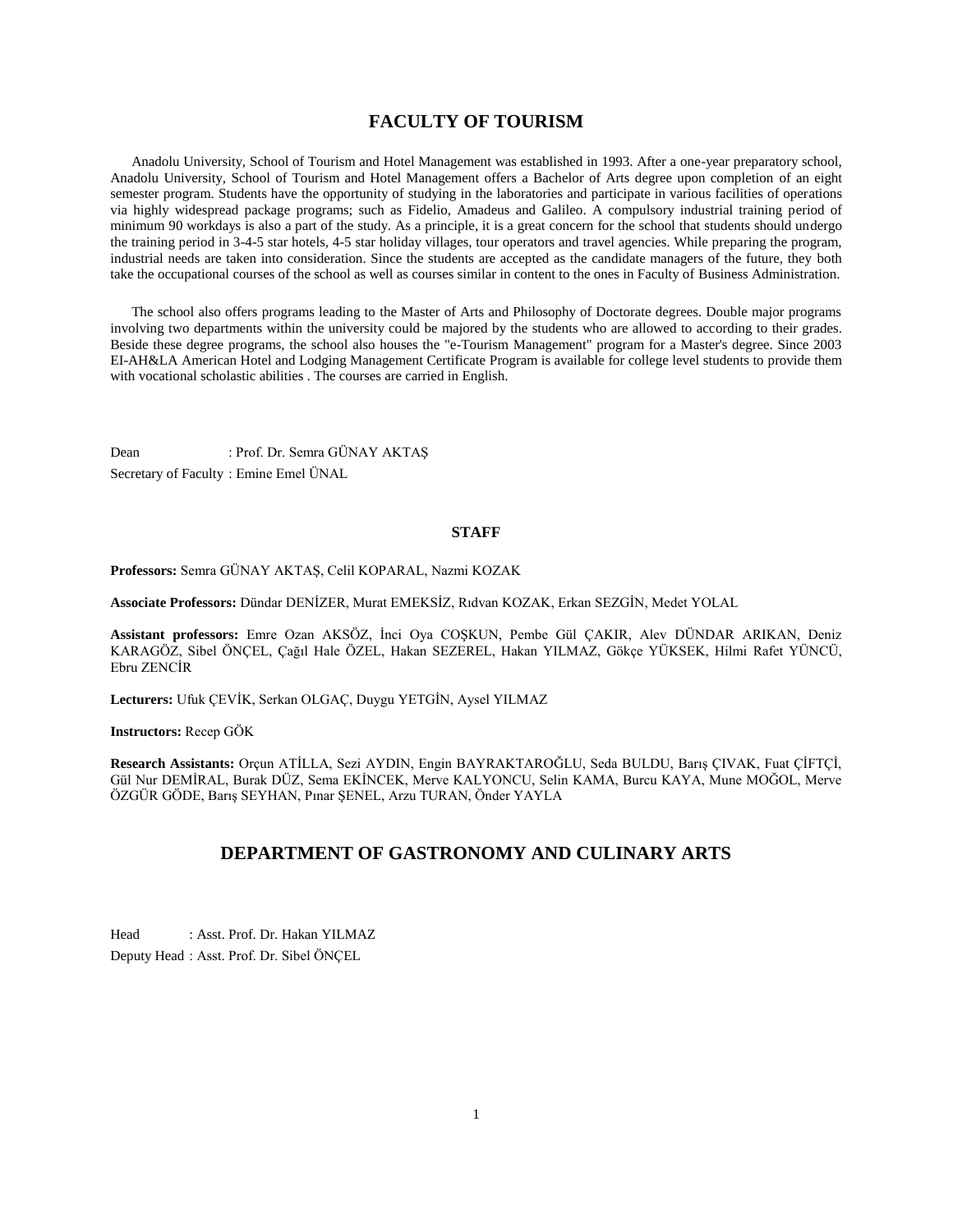# **PROGRAM**

28,5

# **I. SEMESTER**

| <b>BIL 150</b> | Fundamentals of Information            |           |     |
|----------------|----------------------------------------|-----------|-----|
|                | Technology                             | $4+0$ 5.0 |     |
| <b>İKT 119</b> | Introduction to Economics              | $3+0$ 5.0 |     |
| <b>ISL 101</b> | Introduction to Business               | $3+0$ 4.5 |     |
|                | ISL 101 (Eng) Introduction to Business | $3+0$ 4.5 |     |
| <b>TRZ 101</b> | Introduction to Tourism                | $3+0$ 3,0 |     |
| <b>TÜR 125</b> | Turkish Language I                     | $2+0$     | 2,0 |
|                | Elective Courses (2)                   |           | 6,0 |
|                | Foreign Language Courses (1)           |           | 3,0 |
|                |                                        |           |     |

| <b>III. SEMESTER</b> |                                             |           |      |
|----------------------|---------------------------------------------|-----------|------|
|                      | GMS 201 Basic Cooking Techniques I          | $3+3$ 6.0 |      |
|                      | GMS 203 Gastronomy                          | $3+0$ 4,0 |      |
| ILT 107              | Introduction to Communication               | $3+0$ 3.5 |      |
|                      | MUH 239 Cost Accounting                     | $3+0$ 4.0 |      |
|                      | TAR 165 Atatürk's Principles and History of |           |      |
|                      | Turkish Revolution I                        | $2+0$     | 2.0  |
|                      | Elective Courses (3)                        |           | 10,5 |
|                      |                                             |           |      |

#### **V. SEMESTER**

| <b>GMS 301</b> | Cuisine Practices I                      | $0 + 4$ | 6.0 |
|----------------|------------------------------------------|---------|-----|
| <b>ISL 301</b> | Human Resources Management               | $3+0$   | 4.0 |
|                | ISL 301 (Eng) Human Resources Management | $3+0$   | 4.0 |
| <b>TRZ 106</b> | Food and Beverage Management             | $3+0$   | 4.0 |
|                | Departmental Elective Courses (2) -      |         | 6,0 |
|                | Elective Courses (2)                     |         | 6,0 |
|                | Foreign Language Courses (1)             |         | 4.0 |
|                |                                          |         |     |

#### **VII. SEMESTER**

|         | TRZ 427 Research Methods in Tourism | $3+0$ 4.0                |      |
|---------|-------------------------------------|--------------------------|------|
| TRZ 429 | Project Management                  | $3+0$                    | 4.0  |
|         | Departmental Elective Courses (3)   | $\overline{\phantom{a}}$ | 10,0 |
|         | Elective Courses (2)                |                          | 8.0  |
|         | Foreign Language Courses (1)        |                          | 4.0  |
|         |                                     |                          |      |

# **DEPARTMENTAL ELECTIVE COURSES**

| <b>BIL 468</b> | Computer Applications in Food and |           |     |
|----------------|-----------------------------------|-----------|-----|
|                | <b>Beverage Management</b>        | $3+0$ 4.0 |     |
| ETK 204        | <b>Professional Ethics</b>        | $2+0$ 3.0 |     |
| FOT 403        | Food Styling and Photography      | $3+0$ 4.0 |     |
|                | GMS 205 Geography of Wood         | $3+0$ 3.0 |     |
|                | GMS 208 Banquet Management        | $2+0$ 3.0 |     |
|                | GMS 303 Gastronomy Seminar I      | $3+0$ 4.0 |     |
|                | GMS 304 Gastronomy Seminar II     | $3+0$     | 4.0 |

# **II. SEMESTER**

| GMS 102 Introduction to Nutrition   | $2+0$ 3.0 |     |
|-------------------------------------|-----------|-----|
| HUK 151 Fundamental Concepts of Law | $3+0$ 4.5 |     |
| ISL 103 Business Management         | $3+0$ 3.5 |     |
| MAT 804 Mathematics                 | $3+0$ 4.5 |     |
| MUH 151 Introduction to Accounting  | $3+0$ 4.5 |     |
| TÜR 126 Turkish Language II         | $2+0$     | 2.0 |
| Elective Courses (2)                |           | 5,0 |
| Foreign Language Courses (1)        |           | 3,0 |
|                                     |           |     |

30,0

# **IV. SEMESTER**

| EST 201 Aesthetics and Philosophy           | $3+0$ 4,0 |      |
|---------------------------------------------|-----------|------|
| GMS 202 Basic Cooking Techniques II         | $3+3$ 6,0 |      |
| GMS 206 Food and Beverage Cost Control      | $3+0$ 4,0 |      |
| PZL 256 F&B Marketing                       | $3+0$ 4,0 |      |
| TAR 166 Atatürk's Principles and History of |           |      |
| <b>Turkish Revolution II</b>                | $2+0$ 2.0 |      |
| Elective Courses (3)                        |           | 10.0 |
|                                             |           |      |

30,0

# **VI. SEMESTER**

| GMS 302 Cuisine Practices II          | $0+4$ 6.0 |     |
|---------------------------------------|-----------|-----|
| HUK 356 Labor and Social Security Law | $3+0$ 4,0 |     |
| KON 301 Cuisine Management            | $3+0$ 4.0 |     |
| Departmental Elective Courses (2)     |           | 6.0 |
| Elective Courses (2)                  |           | 6.0 |
| Foreign Language Courses (1)          |           | 4.0 |
|                                       |           |     |

30,0

#### **VIII. SEMESTER**

|         | GMS 402 Gastronomy Graduation Project | $3+0$ 8.0 |      |
|---------|---------------------------------------|-----------|------|
| TRZ 408 | <b>Industrial Tourism Project</b>     | $2+4$ 8,0 |      |
|         | Departmental Elective Courses (3)     |           | 10,0 |
|         | Elective Courses (2)                  |           | 8.0  |
|         | Foreign Language Courses (1)          |           | 4.0  |
|         |                                       |           |      |

38,0

| GMS 306 Technology of Drinks      | $3+0$ 3.0 |  |
|-----------------------------------|-----------|--|
| GMS 307 Food Technology           | $3+0$ 3.0 |  |
| GMS 308 Ottoman Culinary          | $3+3$ 6,0 |  |
| GMS 309 Food Laws and Regulations | $2+0$ 3.0 |  |
| GMS 310 Food Chemistry            | $3+0$ 3.0 |  |
| GMS 311 Regional Cuisines I       | $3+3$ 6,0 |  |
| GMS 312 Regional Cuisines II      | $3+3$ 6,0 |  |
| GMS 401 Human and Taste           | $2+0$ 3.0 |  |
| GMS 403 Culinary Arts of World I  | $3+3$ 6.0 |  |

30,0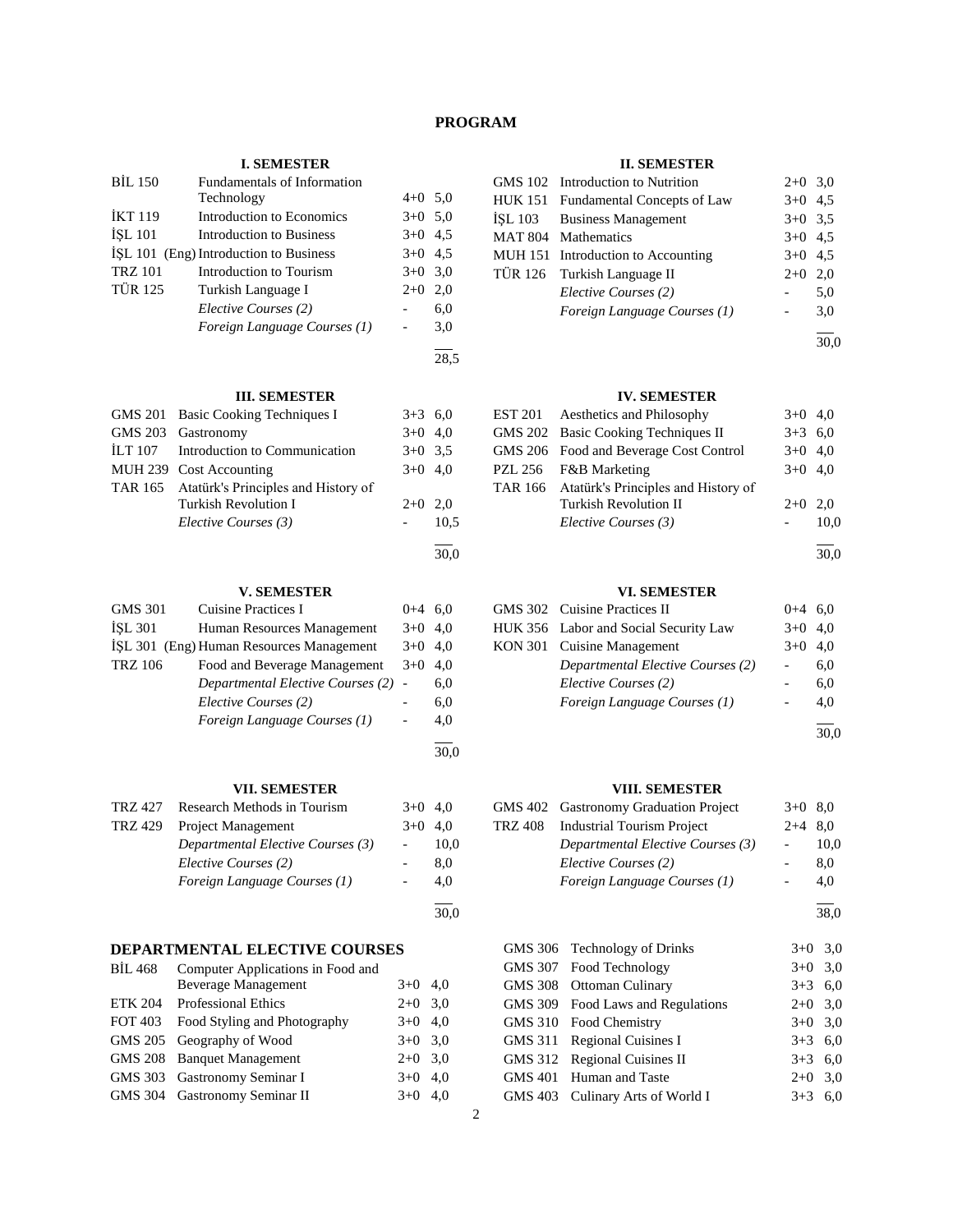| GMS 404 Culinary Arts of World II    | $3+3$ 6.0 |     |
|--------------------------------------|-----------|-----|
| GMS 405 Wine Industry                | $3+0$ 4,0 |     |
| GMS 406 Bread and Pastry             | $3+3$ 6.0 |     |
| GMS 408 Culinary Trends              | $3+0$ 3.0 |     |
| GMS 410 Food, Culture and Community  | $3+0$ 3.0 |     |
| KON 204 Bar Management               | $1+2$ 3.0 |     |
| KON 211 Aliment Security and Hygiene | $3+0$ 3.0 |     |
| KON 312 Menu Planning                | $3+0$ 4,0 |     |
| SAN 408 Creativity                   | $3+0$ 3.0 |     |
| TRZ 464 Restaurant Management        | $3+0$     | 4.0 |
|                                      |           |     |

# **ELECTIVE COURSES**

| ALM 255 (Ger) German I   |                                             | $3+0$     | 4,0 |
|--------------------------|---------------------------------------------|-----------|-----|
| ALM 256 (Ger) German II  |                                             | $3+0$     | 4,0 |
| <b>ANP 201</b>           | <b>Nutrition Anthropolog</b>                | $2+0$     | 3,0 |
| BEÖ 155                  | <b>Physical Education</b>                   | $2+0$     | 2,0 |
|                          | ERA 195 (Eng) Cultural Heritage of Turkey   | $2+0$     | 3,0 |
|                          | ERA 197 (Eng) Culture and Tourism in Turkey | $2+0$     | 3,0 |
|                          | ERA 199 (Eng) Cultural Diversity and        |           |     |
|                          | Communication                               | $2+0$     | 3,0 |
| GMS 351                  | Technical of Dough Shapi                    | $2+0$     | 3,0 |
| GMS 352                  | <b>Creative Kitchen Practices</b>           | $2+2$     | 4,0 |
| <b>GMS 354</b>           | <b>Ergonomical Restaurant Design</b>        |           |     |
|                          | and Safety                                  | $3+0$     | 3,0 |
| GMS 356                  | <b>Gastronomic Writing</b>                  | $2 + 1$   | 3,0 |
| <b>GMS 451</b>           | <b>Green Restaurants</b>                    | $3+0$     | 3,0 |
| <b>IKT 351</b>           | <b>Tourism Economics</b>                    | $3+0$     | 4,0 |
| <b>ILT 201</b>           | Interpersonal Communication                 | $3+0$     | 4,5 |
|                          | İNG 225 (Eng) Academic English I            | $3+0$ 3.0 |     |
|                          | ING 226 (Eng) Academic English II           | $3+0$     | 3,0 |
|                          | İNG 325 (Eng) Academic English III          | $3+0$     | 3,0 |
|                          | ING 326 (Eng) Academic English IV           | $3+0$     | 3,0 |
|                          | İNG 425 (Eng) Academic English V            | $3+0$     | 3,0 |
|                          | ING 426 (Eng) Academic English VI           | $3+0$ 3,0 |     |
| <b>ISN 102</b>           | <b>Public Relations</b>                     | $3+0$     | 3,0 |
| ISP 151 (Spa) Spanish I  |                                             | $4 + 0$   | 4,0 |
| İSP 152 (Spa) Spanish II |                                             | $4 + 0$   | 4,0 |
| IST 251                  | <b>Statistics</b>                           | $2+0$     | 3,0 |
| <b>ISL 421</b>           | Entrepreneurship                            | $2+0$     | 3,0 |
|                          |                                             |           |     |

| ISL 433                  | <b>Restaurant Management Issues</b>       | $3+0$     | 3,0 |
|--------------------------|-------------------------------------------|-----------|-----|
| $JAP 301$ $(Jap)$        | Japanese I                                | $4 + 0$   | 4,0 |
| JAP 302 (Jap)            | Japanese II                               | $4+0$ 4,0 |     |
| <b>KON 411</b>           | <b>Hotel Management</b>                   | $3+0$ 3,0 |     |
| <b>KÜL 101</b>           | <b>History of Culture</b>                 | $2+0$ 3,5 |     |
| <b>KÜL 199</b>           | <b>Cultural Activities</b>                | $0+2$ 2,0 |     |
| <b>MÜZ 151</b>           | Short History of Music                    | $2+0$ 3,0 |     |
| <b>PZL 210</b>           | <b>Customer Relations</b>                 | $2+0$ 3,0 |     |
| RUS 151 (Rus) Russian I  |                                           | $4+0$ 4,0 |     |
| RUS 152 (Rus) Russian II |                                           | $4+0$ 4,0 |     |
| <b>SAN 155</b>           | <b>Hall Dances</b>                        | $0+2$ 2,0 |     |
| SNT 155                  | <b>History of Art</b>                     | $2+0$ 2,0 |     |
| SOS 336                  | Folklore                                  | $2+0$ 3,0 |     |
| <b>STV 404</b>           | Intercultural Communication               | $3+0$ 4,0 |     |
|                          | STV 404 (Eng) Intercultural Communication | $3+0$     | 4,0 |
| <b>THU 203</b>           | <b>Community Services</b>                 | $0+2$ 3,0 |     |
| <b>TIY 308</b>           | Republic Era Turkish Theatre              | $2+0$ 3,0 |     |
|                          | TRZ 139 (Eng) Technical English I         | $2+0$ 3,0 |     |
| <b>TRZ 140</b>           | (Eng) Technical English II                | $2+0$ 3,0 |     |
| <b>TRZ 260</b>           | Corporate Identity                        | $2+0$ 3,0 |     |
| <b>TRZ 269</b>           | Ecology and Tourism                       | $3+0$ 3,5 |     |
| <b>TRZ 312</b>           | Tourism, Media, Communication 3+0         |           | 4,0 |
| <b>TRZ 415</b>           | Institutionalization of Tourism           | $2+0$     | 3,0 |
| <b>TÜR 120</b>           | Turkish Sign Language                     | $3+0$     | 3,0 |
|                          |                                           |           |     |
|                          | <b>FOREIGN LANGUAGE COURSES</b>           |           |     |

| FRA 255 (Fra) French I            | $3+0$ 4.0 |  |
|-----------------------------------|-----------|--|
| FRA 256 (Fra) French II           | $3+0$ 4,0 |  |
| FRA 357 (Fra) French III          | $3+0$ 4.0 |  |
| FRA 358 (Fra) French IV           | $3+0$ 4,0 |  |
| İNG 177 (Eng) English I           | $3+0$ 3,0 |  |
| ING 178 (Eng) English II          | $3+0$ 3.0 |  |
| ING 179 (Eng) Advanced English I  | $3+0$ 3.0 |  |
| ING 180 (Eng) Advanced English II | $3+0$ 3,0 |  |
| İTA 357 (İta) Italian III         | $3+0$ 4,0 |  |
| $ITA 358$ (Ita) Italian IV        | $3+0$ 4,0 |  |

# **DEPARTMENT OF TOUR GUIDING**

Head : Asst. Prof. Dr. İnci Oya COŞKUN Deputy Head : Asst. Prof. Dr. Gökçe YÜKSEK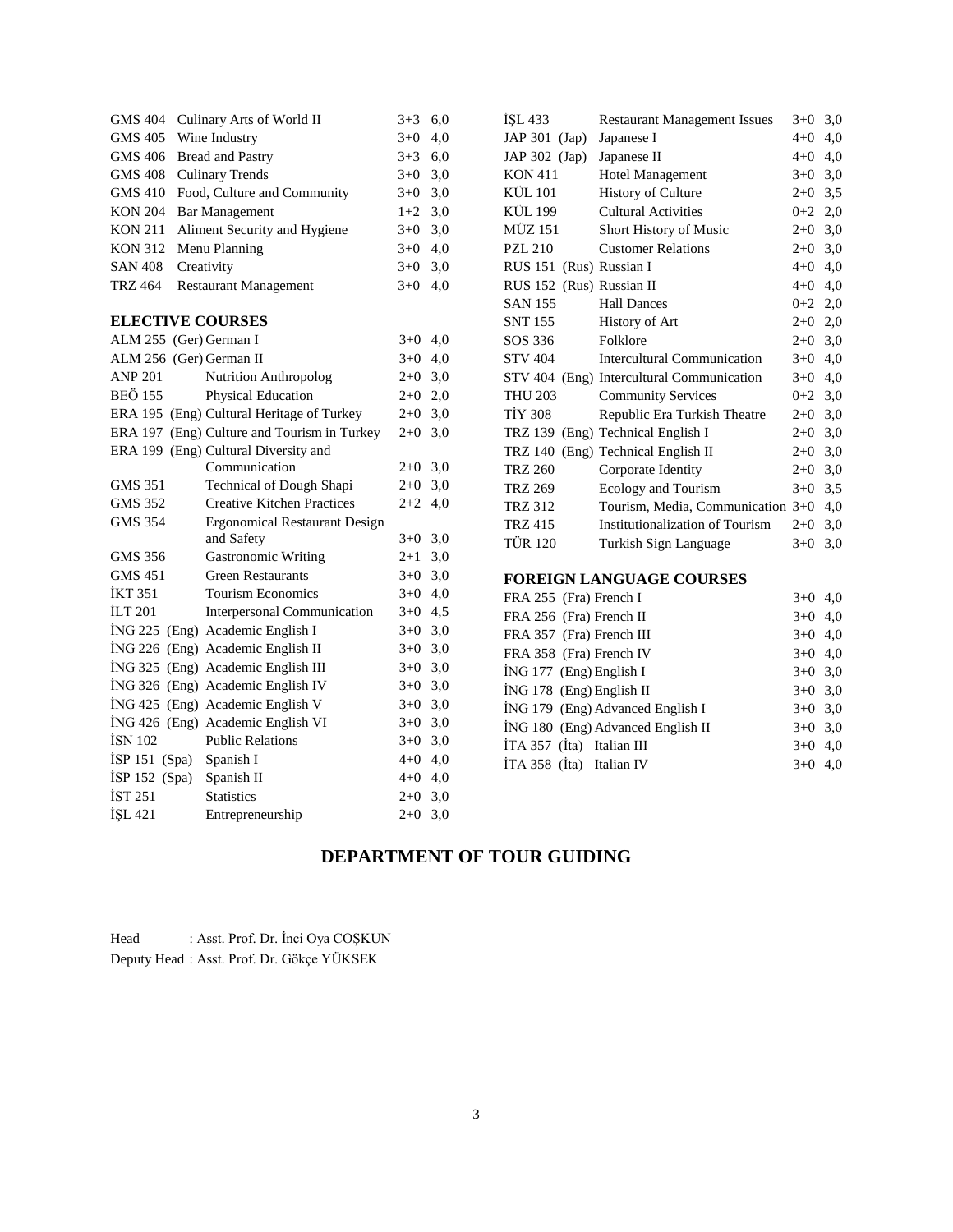# **PROGRAM**

# **I. SEMESTER**

| <b>ARK 117</b> | Introduction to Classical           |           |     |
|----------------|-------------------------------------|-----------|-----|
|                | Archaeology                         | $3+0$     | 3,0 |
| <b>BIL 150</b> | Fundamentals of Information         |           |     |
|                | Technology                          | $4+0$ 5,0 |     |
|                | $ING 147$ (Eng) English I           | 6+0       | 6,0 |
| <b>ISL 115</b> | Introduction to Business            | $2+0$     | 2.0 |
| <b>TAR 165</b> | Atatürk's Principles and History of |           |     |
|                | Turkish Revolution I                | $2+0$     | 2,0 |
| TRZ 145        | Introduction to Tourism             | $2+0$     | 2,0 |
| <b>TÜR 125</b> | Turkish Language I                  | $2+0$     | 2,0 |
|                | Elective Courses (1)                |           | 2,0 |
|                | Foreign Language Courses (1)        |           | 6,0 |
|                |                                     |           |     |

# **III. SEMESTER**

| COG 209                     | Historical Geography of Turkey I $3+0$ 3,0 |           |     |
|-----------------------------|--------------------------------------------|-----------|-----|
| <b>EDB</b> 227              | Introduction to Turkish Literature 2+0     |           | 2.0 |
| <b>IKT 221</b>              | <b>Economics and Tourism</b>               | $3+0$     | 3,0 |
| <b>ILT 107</b>              | Introduction to Communication              | $3+0$ 3.5 |     |
| $ING 247$ (Eng) English III |                                            | $6 + 0$   | 6.0 |
| SOS 217                     | Introduction to Sociology                  | $3+0$     | 3,0 |
|                             | Elective Courses (1)                       |           | 3.5 |
|                             | Foreign Language Courses (1)               |           | 6,0 |
|                             |                                            |           |     |
|                             |                                            |           |     |

# **V. SEMESTER**

|                | $ING 347$ (Eng) English V           | $3+0$ 3.0 |     |
|----------------|-------------------------------------|-----------|-----|
| <b>MIT 309</b> | Ancient Greek and Roman             |           |     |
|                | Mythology                           | $3+0$     | 4,0 |
| <b>TAR 205</b> | History of Religion                 | $2+0$     | 4,0 |
| <b>TRR 303</b> | Life in Nature                      | $0+2$ 2,0 |     |
| <b>TRZ 305</b> | Sociology of Tourism                | $3+0$     | 3,0 |
|                | Departmental Elective Courses (2) - |           | 8,0 |
|                | Elective Courses (1)                |           | 3,0 |
|                | Foreign Language Courses (1)        |           | 3,0 |
|                |                                     |           |     |

# **VII. SEMESTER**

|                | ING 447 (Eng) English VII                  | $3+0$ 3.0 |      |
|----------------|--------------------------------------------|-----------|------|
| <b>TRR 301</b> | Tour Planning and Management               | $3+0$     | 4.0  |
|                | TRR 301 (Eng) Tour Planning and Management | $3+0$ 4.0 |      |
| <b>TRR 405</b> | Museum and Historical Sites in             |           |      |
|                | Turkey                                     | $2+1$     | 4,0  |
| <b>TRZ 427</b> | Research Methods in Tourism                | $3+0$     | 4.0  |
|                | <b>Departmental Elective Courses</b>       |           |      |
|                | (3)                                        |           | 12.0 |
|                | Foreign Language Courses (1)               |           | 3,0  |
|                |                                            |           |      |

# **II. SEMESTER**

| $ING 148$ (Eng) English II |                                     | $6+0$ | 6.0  |
|----------------------------|-------------------------------------|-------|------|
| <b>MAT 164</b>             | <b>Basic Mathematics</b>            | $2+0$ | 2,0  |
| <b>SNT 104</b>             | Introduction to Art History         | $3+0$ | 4.0  |
| <b>TAR 166</b>             | Atatürk's Principles and History of |       |      |
|                            | Turkish Revolution II               | $2+0$ | 2,0  |
| <b>TAR 232</b>             | <b>History of Civilzation</b>       | $2+0$ | 3,0  |
| <b>TRR 104</b>             | Introduction to Tour Guidance and   |       |      |
|                            | Professional Ethics                 | $3+0$ | 3,0  |
| <b>TÜR 126</b>             | Turkish Language II                 | $2+0$ | 2,0  |
|                            | Elective Courses (1)                |       | 2,0  |
|                            | Foreign Language Courses (1)        |       | 6,0  |
|                            |                                     |       |      |
|                            |                                     |       | 30.0 |

# **IV. SEMESTER**

| COĞ 210                    | Historical Geography of Turkey II $3+0$ 3,0 |         |      |
|----------------------------|---------------------------------------------|---------|------|
| $ING 248$ (Eng) English IV |                                             | $6 + 0$ | 6.0  |
| <b>REK 218</b>             | <b>Recreation Leadership</b>                | $2+0$   | 3,0  |
| <b>TRZ 316</b>             | Tourism Law                                 | $3+0$   | 4.0  |
|                            | Departmental Elective Courses (2) -         |         | 5,0  |
|                            | Elective Courses (1)                        |         | 3,0  |
|                            | Foreign Language Courses (1)                |         | 6,0  |
|                            |                                             |         |      |
|                            |                                             |         | 30,0 |

# **VI. SEMESTER**

| COĞ 304                  | Turkey's Tourism Geography          | $3+0$     | 3,0  |
|--------------------------|-------------------------------------|-----------|------|
| ING 348 (Eng) English VI |                                     | $3+0$     | 3,0  |
| SAĞ 408                  | Basic Health Information and First  |           |      |
|                          | Aid                                 | $1+1$ 3.0 |      |
| SOS 336                  | Folklore                            | $2+0$     | 3,0  |
| TRZ 308                  | <b>Travel Management</b>            | $3+0$     | 3,0  |
|                          | TRZ 308 (Eng) Travel Management     | $3+0$     | 3,0  |
|                          | Departmental Elective Courses (2) - |           | 7,0  |
|                          | Elective Courses (1)                |           | 3,0  |
|                          | Foreign Language Courses (1)        |           | 3,0  |
|                          |                                     |           | 28,0 |

# **VIII. SEMESTER**

| BİY 486                    | Flora and Fauna of Turkey               | $3+0$ 3,0 |      |
|----------------------------|-----------------------------------------|-----------|------|
| İNG 448 (Eng) English VIII |                                         | $3+0$ 3.0 |      |
| <b>SAN 402</b>             | Byzantyne Iconography                   | $1+1$ 2.0 |      |
| <b>TRR 406</b>             | Graduation Thesis in Tour Guiding $2+4$ |           | 8.0  |
|                            | Departmental Elective Courses (3) -     |           | 11,0 |
|                            | Foreign Language Courses (1)            |           | 3,0  |
|                            |                                         |           | 30.0 |

30,0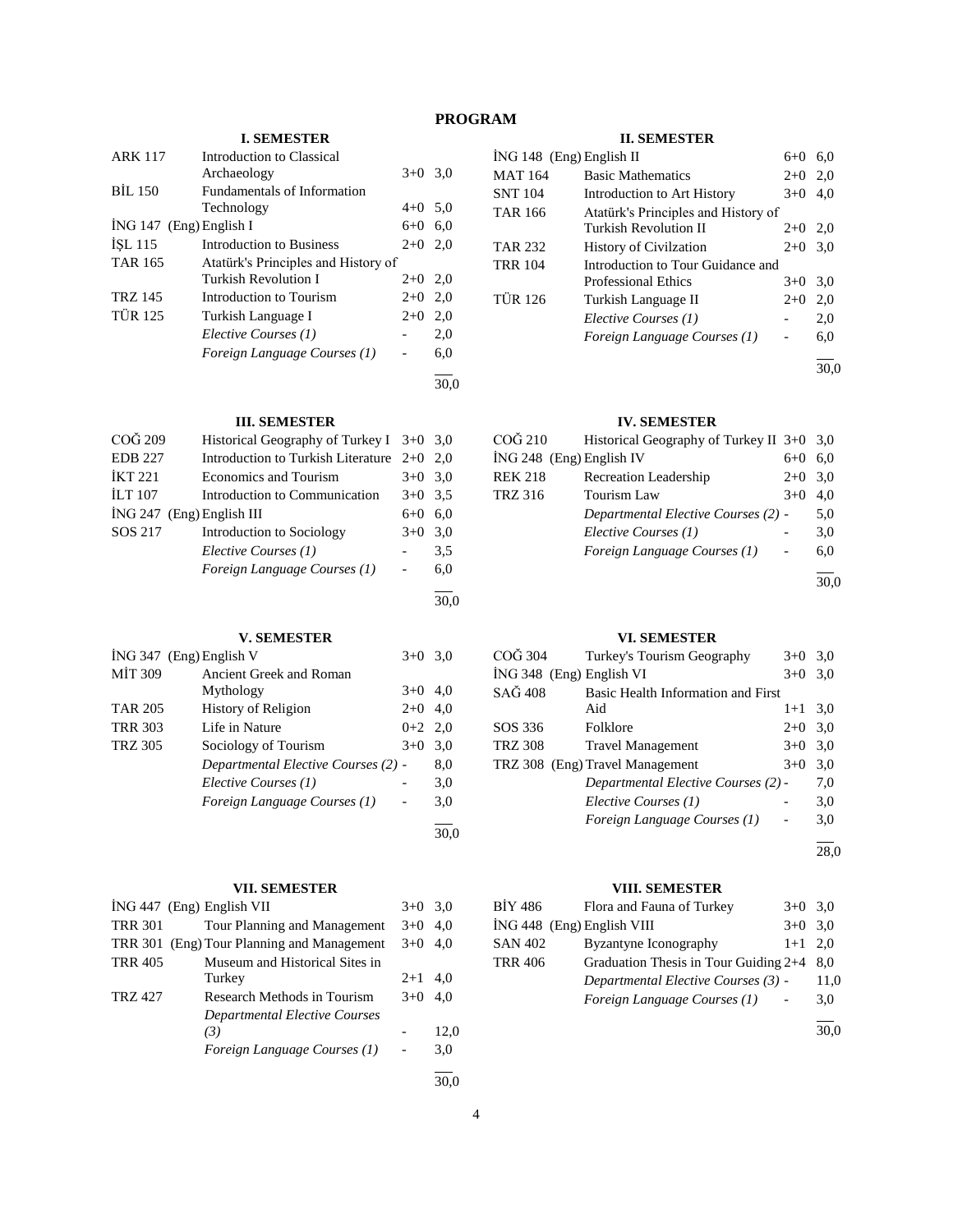# **DEPARTMENTAL ELECTIVE COURSES**

| <b>ANT 212</b> | Mountaineering                                  | $1+2$   | 2,5 |
|----------------|-------------------------------------------------|---------|-----|
| <b>ARK 240</b> | The Art of Hittites                             | $2 + 0$ | 4,0 |
| <b>ARK 435</b> | Gods and Sanctuaries                            | $2+0$   | 4,0 |
| <b>ARK 441</b> | Roman Period and Archaeology                    | $3+0$   | 5,0 |
| <b>ARK 442</b> | Roman Period and Archaeology in                 |         |     |
|                | Anatolia                                        | $3+0$   | 4,5 |
| ARK 465        | Phrygian Archaeology                            | $2+0$   | 4,0 |
| <b>BEÖ 176</b> | Trekking                                        | $1+2$   | 4,0 |
| <b>BEÖ 425</b> | <b>Sports Tourism</b>                           | $3+0$   | 4,0 |
| COĞ 403        | World Geography of Travel and                   |         |     |
|                | Tourism                                         | $3+0$   | 4,0 |
| <b>EDB</b> 313 | <b>Turkish Folktales</b>                        | $2+0$   | 4,5 |
| <b>EDB</b> 322 | <b>Turkish Folk Myths</b>                       | $2+0$   | 4,5 |
| <b>EDB</b> 324 | <b>Turkish Fairy Tales</b>                      | $2+0$   | 4,5 |
| <b>ILT 213</b> | <b>Effective Communication</b>                  |         |     |
|                | Techniques                                      | $2+0$   | 3,0 |
| İŞL 421        | Entrepreneurship                                | $2 + 0$ | 3,0 |
| MİT 314        | Anatolian and Turkish Mythology 3+0             |         | 4,0 |
| <b>PZL 306</b> | <b>Consumer Behavior</b>                        | $2 + 0$ | 3,0 |
|                | PZL 306 (Eng) Consumer Behavior                 | $2 + 0$ | 3,0 |
| <b>REK 412</b> | <b>Recreation Management</b>                    | $3+0$   | 5,0 |
| <b>REK 421</b> | Orienteering                                    | $1+2$   | 3,5 |
| <b>REK 423</b> | Recration in Disabled Group                     | $3+0$   | 3,0 |
| <b>REK 429</b> | <b>Adventure Recreation</b>                     | $3+0$   | 4,0 |
| <b>SNT 201</b> | Islamic Art                                     | $2+0$   | 3,5 |
| <b>SNT 205</b> | <b>Byzantine Art I</b>                          | $2+0$   | 5,0 |
| <b>SNT 206</b> | <b>Byzantine Art II</b>                         | $2 + 0$ | 5,0 |
| <b>SNT 218</b> | Classic Otoman Architecture and                 |         |     |
|                | Mimar Sinan                                     | $2+0$   | 4,5 |
| SNT 301        | Art of Anatolian Seljukid I                     | $2 + 0$ | 3,0 |
| <b>SNT 302</b> | Art of Anatolian Seljukid II                    | $2 + 0$ | 3,0 |
| <b>SNT 311</b> | Turkish Handcraft I                             | $2 + 0$ | 3,0 |
| <b>SNT 312</b> | Turkish Handcraft II                            | $2 + 0$ | 3,0 |
| <b>SNT 335</b> | Ottoman Art I                                   | $2+0$   | 4,5 |
| <b>SNT 336</b> | Ottoman Art II                                  | $2+0$   | 4,5 |
| <b>SNT 339</b> | Early Ottoman Architecture                      | $2+0$   | 4,5 |
| <b>SNT 353</b> | Early Christian and Byzantine<br>Architecture I | $2+0$   | 4,5 |
| <b>SNT 354</b> | Early Christian and Byzantine                   |         |     |
|                | Architecture II                                 | $2+0$   | 4,5 |
| SOS 437        | Social Behaviours and Protocol                  |         |     |
|                | Rules                                           | $0+2$   | 2,0 |
| <b>STV 404</b> | <b>Intercultural Communication</b>              | $3+0$   | 4,0 |
|                | STV 404 (Eng) Intercultural Communication       | $3+0$   | 4,0 |
| <b>TAR 106</b> | History of Islam                                | 4+0     | 6,0 |
| <b>TAR 114</b> | Phrygian Civilisation                           | $2+0$   | 4,0 |
| <b>TAR 203</b> | <b>Byzantine History</b>                        | $3+0$   | 5,0 |
| TAR 206        | History of Ottoman Empire                       |         |     |
|                | $(1300-1520)$                                   | $4 + 0$ | 5,0 |
| <b>TAR 211</b> | Roman History                                   | $3+0$   | 5,0 |
| TAR 218        | Religion of the Turks                           | $2+0$   | 4,0 |
| <b>TAR 303</b> | History of Ottoman Empire                       |         |     |
|                | $(1520 - 1730)$                                 | $4 + 0$ | 5,0 |
| <b>TAR 304</b> | Ottoman History (1730-1908)                     | $4 + 0$ | 5,0 |

| <b>TİY 423</b> | Drama                                | $1+1$ 2,0 |     |
|----------------|--------------------------------------|-----------|-----|
| <b>TRR 302</b> | <b>Tour Guiding Seminars</b>         | $2+0$     | 3,0 |
| TRR 304        | Campus Tour Guiding                  | $0+2$ 3.0 |     |
| <b>TRR 306</b> | Horse and Stable Care                | $0 + 3$   | 3,0 |
| <b>TRR 308</b> | Horseback-Riding                     | 0+6       | 6,0 |
| <b>TRR 403</b> | <b>Travel Sector Practices I</b>     | $2+2$ 5.0 |     |
| TRR 404        | <b>Travel Sector Practices II</b>    | $2+2$ 5.0 |     |
| TRR 407        | <b>Quality Management in Service</b> |           |     |
|                | Sector                               | $3+0$     | 4,0 |
| TRZ 255        | E-Commerce in Tourism                | $3+0$     | 4,0 |
| TRZ 269        | Ecology and Tourism                  | $3+0$     | 3.5 |
| TRZ 271        | Special Interest Tourism             | $3+0$     | 4,0 |
| <b>TRZ 310</b> | <b>Destination Management</b>        | $3+0$     | 5,0 |
|                | TRZ 310 (Eng) Destination Management | $3+0$     | 5,0 |
| <b>TRZ 424</b> | <b>Tourism Transportation</b>        | $3+0$     | 5,0 |
| TRZ 461        | Processive Drama                     | $0+2$ 2,0 |     |
| <b>TRZ 470</b> | Drama in Tourism                     | $0+2$ 2,0 |     |
| <b>TÜR 120</b> | Turkish Sign Language                | $3+0$     | 3,0 |
|                |                                      |           |     |

# **ELECTIVE COURSES**

| <b>BEÖ 155</b> | <b>Physical Education</b>                   | $2+0$ 2,0 |  |
|----------------|---------------------------------------------|-----------|--|
|                | ERA 195 (Eng) Cultural Heritage of Turkey   | $2+0$ 3,0 |  |
|                | ERA 197 (Eng) Culture and Tourism in Turkey | $2+0$ 3,0 |  |
|                | ERA 199 (Eng) Cultural Diversity and        |           |  |
|                | Communication                               | $2+0$ 3.0 |  |
| <b>KÜL 101</b> | <b>History of Culture</b>                   | $2+0$ 3,5 |  |
| <b>KÜL 199</b> | <b>Cultural Activities</b>                  | $0+2$ 2,0 |  |
| <b>SAN 155</b> | <b>Hall Dances</b>                          | $0+2$ 2,0 |  |
| <b>SAN 213</b> | Argentine Tango                             | $1+2$ 4.0 |  |
| <b>THU 203</b> | <b>Community Services</b>                   | $0+2$ 3.0 |  |

# **FOREIGN LANGUAGE COURSES**

| ALM 147 (Ger) German I   |                           | $6 + 0$   | 6,0 |
|--------------------------|---------------------------|-----------|-----|
| ALM 148 (Ger) German II  |                           | $6 + 0$   | 6,0 |
|                          | ALM 247 (Ger) German III  | $6 + 0$   | 6,0 |
|                          | ALM 248 (Ger) German IV   | 6+0       | 6,0 |
| ALM 347 (Ger) German V   |                           | $3+0$ 3,0 |     |
|                          | ALM 348 (Ger) German VI   | $3+0$ 3,0 |     |
|                          | ALM 447 (Ger) German VII  | $3+0$ 3,0 |     |
|                          | ALM 448 (Ger) German VIII | $3+0$ 3,0 |     |
| FRA 147 (Fra) French I   |                           | 6+0       | 6,0 |
| FRA 148 (Fra) French II  |                           | $6 + 0$   | 6,0 |
| FRA 247 (Fra) French III |                           | $6+0$ 6,0 |     |
| FRA 248 (Fra) French IV  |                           | 6+0       | 6,0 |
| FRA 347 (Fra) French V   |                           | $3+0$ 3,0 |     |
| FRA 348 (Fra) French VI  |                           | $3+0$ 3,0 |     |
|                          | FRA 447 (Fra) French VII  | $3+0$ 3,0 |     |
|                          | FRA 448 (Fra) French VIII | $3+0$ 3,0 |     |
| RUS 147 (Rus) Russian I  |                           | $6 + 0$   | 6,0 |
| RUS 148 (Rus) Russian II |                           | 6+0       | 6,0 |
|                          | RUS 247 (Rus) Russian III | 6+0       | 6,0 |
|                          | RUS 248 (Rus) Russian IV  | $6 + 0$   | 6,0 |
| RUS 347 (Rus) Russian V  |                           | $3+0$ 3,0 |     |
|                          | RUS 348 (Rus) Russian VI  | $3+0$     | 3,0 |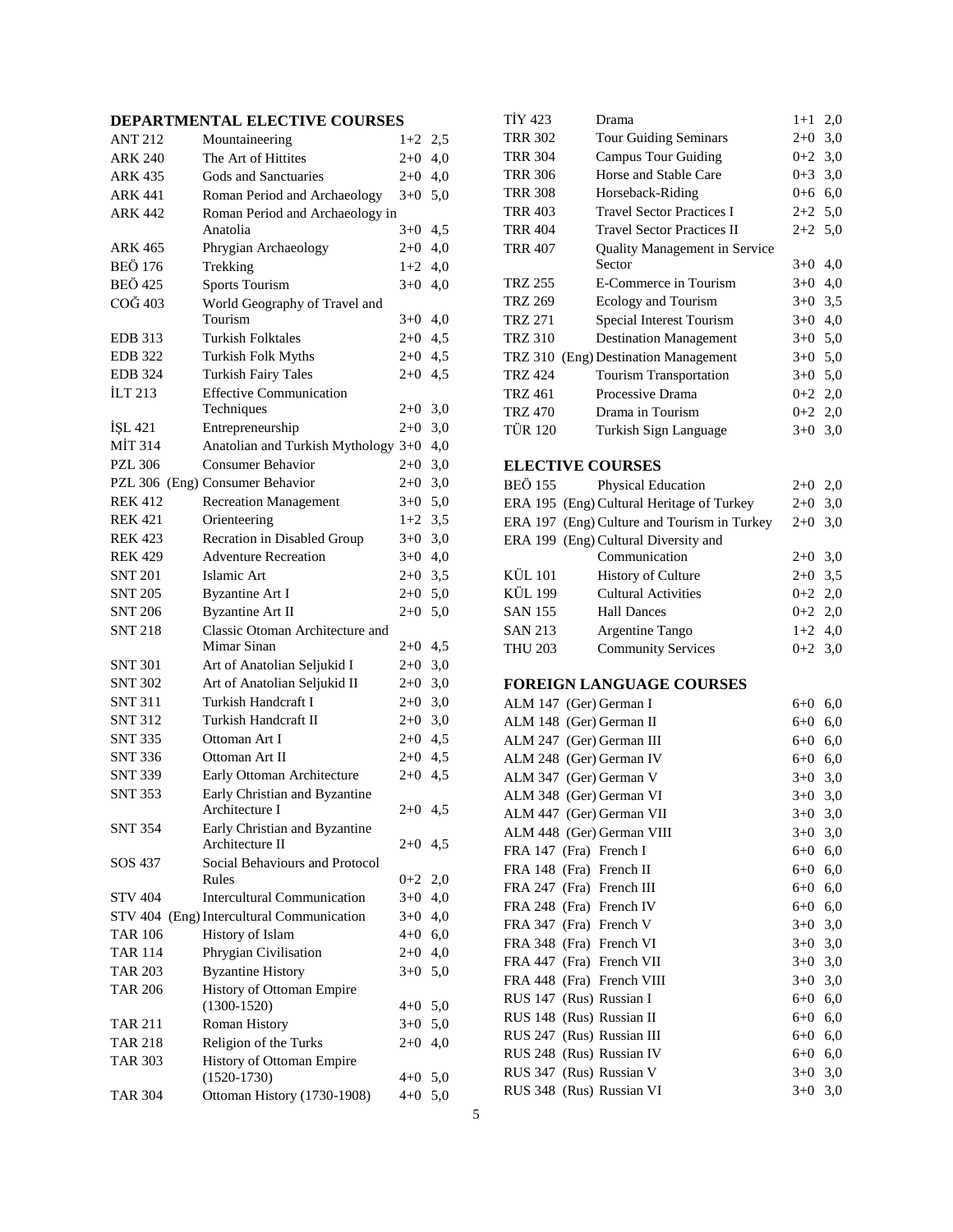|  | RUS 447 (Rus) Russian VII  | $3+0$ 3.0 |  |
|--|----------------------------|-----------|--|
|  | RUS 448 (Rus) Russian VIII | $3+0$ 3,0 |  |

# **DEPARTMENT OF TOURISM MANAGEMENT**

 Anadolu University, School of Tourism and Hotel Management was established in 1993. After a one-year preparatory school, Anadolu University, School of Tourism and Hotel Management offers a Bachelor of Arts degree upon completion of an eight semester program. Students have the opportunity of studying in the laboratories and participate in various facilities of the university. Front Office, Food and Beverage and Travel Agency Operations are tought via highly widespread package programs; such as Fidelio, Amadeus and Galileo. A compulsory industrial training period of minimum 90 workdays is also a part of the study. As a principle, it is a great concern for the school that students should undergo the training period in 3-4-5 star hotels, 4-5 star holiday villages, tour operators and travel agencies. While preparing the program, industrial needs are taken into consideration. Since the students are accepted as the candidate managers of the future, they take both the occupational courses of the school as well as courses similar in content to the Faculty of Business Administration.

 Double major programs involving two departments within the university could be majored by the students who are allowed to according to their grades. The school also offers programs leading to the Master of Arts and Philosophy of Doctorate degrees. Beside these degree programs, the school also houses the "e-Tourism Management" program for a Master's degree. Since 2003 EI-AH&LA American Hotel and Lodging Management Certificate Program is available for college level students to provide them with vocational scholastic abilities . The courses are carried in English.

Head : Prof. Dr. Semra GÜNAY AKTAŞ

Deputy Head : Asst. Prof. Dr. Çağıl Hale ÖZEL

# **PROGRAM**

#### **I. SEMESTER**

| <b>BIL 150</b> | Fundamentals of Information            |           |     |
|----------------|----------------------------------------|-----------|-----|
|                | Technology                             | $4+0$ 5.0 |     |
| <b>IKT 119</b> | Introduction to Economics              | $3+0$ 5.0 |     |
| <b>ISL 101</b> | <b>Introduction to Business</b>        | $3+0$ 4.5 |     |
|                | ISL 101 (Eng) Introduction to Business | $3+0$ 4.5 |     |
| <b>TRZ 101</b> | Introduction to Tourism                | $3+0$ 3,0 |     |
|                | TRZ 101 (Eng) Introduction to Tourism  | $3+0$ 3,0 |     |
| <b>TÜR 125</b> | Turkish Language I                     | $2+0$     | 2,0 |
|                | Elective Courses (2)                   |           | 6,0 |
|                | Foreign Language Courses (1)           |           | 3,0 |
|                |                                        |           |     |

#### **III. SEMESTER**

| İKT 351        | <b>Tourism Economics</b>            | $3+0$ | 4,0 |
|----------------|-------------------------------------|-------|-----|
|                | IKT 351 (Eng) Tourism Economics     | $3+0$ | 4,0 |
| <b>ILT 107</b> | Introduction to Communication       | $3+0$ | 3.5 |
| IST 251        | <b>Statistics</b>                   | $2+0$ | 3,0 |
| <b>TAR 165</b> | Atatürk's Principles and History of |       |     |
|                | Turkish Revolution I                | $2+0$ | 2,0 |
| <b>TRZ 106</b> | Food and Beverage Management        | $3+0$ | 4,0 |
|                | Elective Courses (3)                |       | 9,5 |
|                | Foreign Language Courses (1)        |       | 4,0 |
|                |                                     |       |     |

30,0

28,5

#### **II. SEMESTER**

| HUK 151 Fundamental Concepts of Law | $3+0$ 4.5 |     |
|-------------------------------------|-----------|-----|
| ISL 103 Business Management         | $3+0$ 3.5 |     |
| MAT 804 Mathematics                 | $3+0$ 4.5 |     |
| MUH 151 Introduction to Accounting  | $3+0$ 4.5 |     |
| TÜR 126 Turkish Language II         | $2+0$ 2,0 |     |
| Elective Courses (2)                |           | 8,0 |
| Foreign Language Courses (1)        |           | 3,0 |
|                                     |           |     |

30,0

#### **IV. SEMESTER**

| <b>HUK 356</b> | Labor and Social Security Law       | $3+0$ | 4,0  |
|----------------|-------------------------------------|-------|------|
| <b>KON 411</b> | <b>Hotel Management</b>             | $3+0$ | 3,0  |
| <b>PZL 251</b> | <b>Tourism Marketing</b>            | $3+0$ | 3,0  |
|                | PZL 251 (Eng) Tourism Marketing     | $3+0$ | 3,0  |
| <b>TAR 166</b> | Atatürk's Principles and History of |       |      |
|                | Turkish Revolution II               | $2+0$ | 2.0  |
| <b>TRZ 290</b> | Hospitality Services in Hotel       |       |      |
|                | <b>Business</b>                     | $2+2$ | 4.0  |
|                | Elective Courses (2)                |       | 8,0  |
|                | Foreign Language Courses (1)        |       | 4,0  |
|                |                                     |       | 28.0 |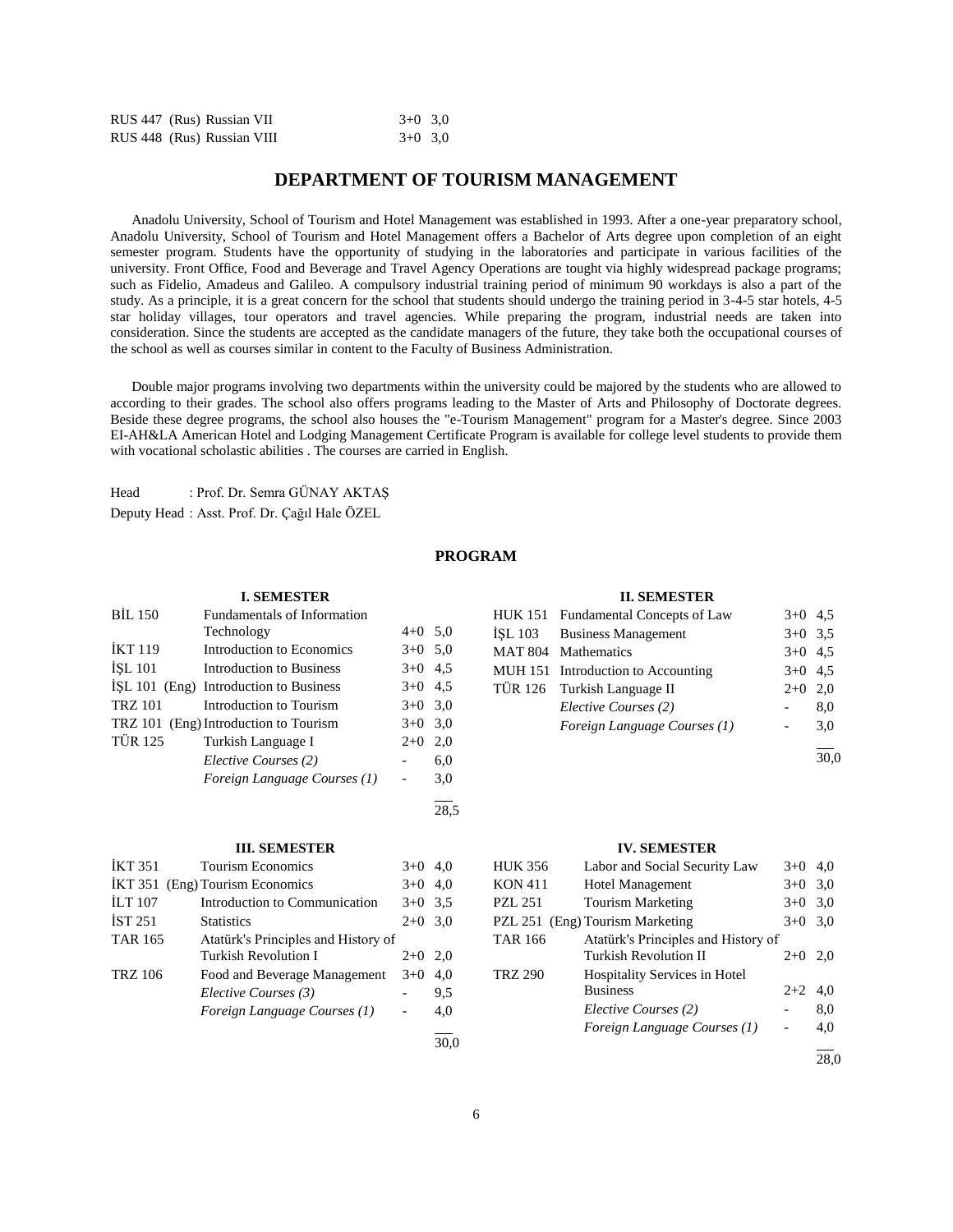# **V. SEMESTER**

| İŞL 301<br>İŞL 315<br>TRZ 305 | Human Resources Management<br>İŞL 301 (Eng) Human Resources Management<br>Strategic Management<br>Sociology of Tourism<br>Elective Courses (4)<br>Foreign Language Courses (1) | $3+0$<br>$3+0$<br>$3+0$<br>$3+0$ | 4,0<br>4,0<br>5,0<br>3,0<br>14,0<br>4,0<br>30,0 |
|-------------------------------|--------------------------------------------------------------------------------------------------------------------------------------------------------------------------------|----------------------------------|-------------------------------------------------|
|                               | VII. SEMESTER                                                                                                                                                                  |                                  |                                                 |
| <b>TRZ 427</b>                | Research Methods in Tourism                                                                                                                                                    | $3+0$                            | 4,0                                             |
| TRZ 429                       | Project Management                                                                                                                                                             | $3+0$                            | 4,0                                             |
|                               | Elective Courses (6)                                                                                                                                                           |                                  | 22,0                                            |
|                               |                                                                                                                                                                                |                                  | 30,0                                            |
| <b>ELECTIVE COURSES</b>       |                                                                                                                                                                                |                                  |                                                 |
| <b>BEÖ 155</b>                | Physical Education                                                                                                                                                             | $2+0$                            | 2,0                                             |
|                               | ERA 195 (Eng) Cultural Heritage of Turkey                                                                                                                                      | $2 + 0$                          | 3,0                                             |
|                               | ERA 197 (Eng) Culture and Tourism in Turkey                                                                                                                                    | $2+0$                            | 3,0                                             |
|                               | ERA 199 (Eng) Cultural Diversity and                                                                                                                                           |                                  |                                                 |
|                               | Communication                                                                                                                                                                  | $2+0$                            | 3,0                                             |
| <b>GRA 208</b>                | Web Design                                                                                                                                                                     | $2+2$                            | 4,0                                             |
|                               | İNG 225 (Eng) Academic English I                                                                                                                                               | $3+0$                            | 3,0                                             |
|                               | İNG 226 (Eng) Academic English II                                                                                                                                              | $3+0$                            | 3,0                                             |
|                               | İNG 325 (Eng) Academic English III                                                                                                                                             | $3 + 0$                          | 3,0                                             |
|                               | İNG 326 (Eng) Academic English IV                                                                                                                                              | $3 + 0$                          | 3,0                                             |
|                               | İNG 425 (Eng) Academic English V                                                                                                                                               | $3 + 0$                          | 3,0                                             |
|                               | İNG 426 (Eng) Academic English VI                                                                                                                                              | $3 + 0$                          | 3,0                                             |
| <b>İSN 102</b>                | <b>Public Relations</b>                                                                                                                                                        | $3 + 0$                          | 3,0                                             |
| $ISP 151$ (Spa)               | Spanish I                                                                                                                                                                      | $4 + 0$                          | 4,0                                             |
| $ISP 152$ (Spa)               | Spanish II                                                                                                                                                                     | $4 + 0$                          | 4,0                                             |
| İŞL 421                       | Entrepreneurship                                                                                                                                                               | $2 + 0$                          | 3,0                                             |
| İŞL 435                       | Yield Management                                                                                                                                                               | $3 + 0$                          | 4,0                                             |
| $ITA 151$ (Ita)               | Italian I                                                                                                                                                                      | $4 + 0$                          | 5,0                                             |
| $ITA 152$ (Ita)               | Italian II                                                                                                                                                                     | $4 + 0$                          | 5,0                                             |
| <b>JAP 301</b>                | Japanese I                                                                                                                                                                     | $4 + 0$                          | 4,0                                             |
| <b>JAP 302</b>                | Japanese II                                                                                                                                                                    | $4+0$ 4,0                        |                                                 |
| JAP 403 (Jap)                 | Japanese III                                                                                                                                                                   | $4 + 0$                          | 4,0                                             |
| JAP 404 (Jap)                 | Japanese IV                                                                                                                                                                    | $4 + 0$                          | 4,0                                             |
| <b>KON 301</b>                | <b>Cuisine Management</b>                                                                                                                                                      | $3+0$                            | 4,0                                             |
| KÜL 199                       | <b>Cultural Activities</b>                                                                                                                                                     | $0 + 2$                          | 2,0                                             |
| MUH 237                       | <b>Cost Accounting</b>                                                                                                                                                         | $3+0$                            | 3,0                                             |
| <b>MUH 311</b>                | Auditing and Financial Analysis                                                                                                                                                | $3+0$                            | 4,0                                             |
| PSİ 104                       | Social Psychology                                                                                                                                                              | $3+0$                            | 3,0                                             |
| <b>PZL 306</b>                | <b>Consumer Behavior</b>                                                                                                                                                       | $2 + 0$                          | 3,0                                             |
| <b>PZL 318</b>                | <b>Event Marketing</b>                                                                                                                                                         | $3+0$                            | 4,0                                             |
| <b>REK 412</b>                | <b>Recreation Management</b>                                                                                                                                                   | $3+0$                            | 5,0                                             |
| RUS 151 (Rus) Russian I       |                                                                                                                                                                                | $4 + 0$                          | 4,0                                             |
| RUS 152 (Rus) Russian II      |                                                                                                                                                                                | $4 + 0$                          | 4,0                                             |
| RUS 455 (Rus) Russian III     |                                                                                                                                                                                | $4 + 0$                          | 4,0                                             |
| RUS 456 (Rus) Russian IV      |                                                                                                                                                                                | $4 + 0$                          | 4,0                                             |

# **VI. SEMESTER**

| <b>TRZ 308</b> | <b>Travel Management</b>        | $3+0$ 3.0 |      |
|----------------|---------------------------------|-----------|------|
|                | TRZ 308 (Eng) Travel Management | $3+0$ 3.0 |      |
| <b>TRZ 310</b> | <b>Destination Management</b>   | $3+0$ 5.0 |      |
| <b>TRZ 459</b> | Conference and Event            |           |      |
|                | Management                      | $3+0$     | 4.0  |
|                | Elective Courses (3)            |           | 12.0 |
|                | Foreign Language Courses (1)    |           | 4,0  |
|                |                                 |           |      |

28,0

# **VIII. SEMESTER**

| TRZ 408 Industrial Tourism Project | $2+4$ 8.0 |      |
|------------------------------------|-----------|------|
| Elective Courses (6)               |           | 22.0 |
|                                    |           |      |

30,0

| <b>SAN 155</b> | <b>Hall Dances</b>                     | $0 + 2$ | 2,0 |
|----------------|----------------------------------------|---------|-----|
| <b>SAN 314</b> | Dance Tourism                          | $2 + 2$ | 4,0 |
| <b>SHU 210</b> | Ticketing                              | $5 + 0$ | 5,0 |
| <b>SNT 155</b> | History of Art                         | $2 + 0$ | 2,0 |
| <b>SOS 128</b> | Introduction to Behavioral             |         |     |
|                | Sciences                               | $3+0$   | 4,0 |
| SOS 312        | Organizational Behavior                | $3+0$   | 4,5 |
| SOS 336        | Folklore                               | $2+0$   | 3,0 |
| <b>STV 404</b> | <b>Intercultural Communication</b>     | $3+0$   | 4,0 |
| <b>THU 203</b> | <b>Community Services</b>              | $0 + 2$ | 3,0 |
| <b>TİY 152</b> | Theatre                                | $2+0$   | 2,5 |
| <b>TRZ 139</b> | (Eng) Technical English I              | $2+0$   | 3,0 |
| <b>TRZ 140</b> | (Eng) Technical English II             | $2+0$   | 3,0 |
| <b>TRZ 143</b> | Accessible Tourism                     | $3+0$   | 4,0 |
| <b>TRZ 255</b> | E-Commerce in Tourism                  | $3+0$   | 4,0 |
| <b>TRZ 269</b> | Ecology and Tourism                    | $3+0$   | 3,5 |
| <b>TRZ 271</b> | Special Interest Tourism               | $3+0$   | 4,0 |
| <b>TRZ 273</b> | Spatial (Interior) Design in           |         |     |
|                | Tourism Areas                          | $3+0$   | 5,0 |
| <b>TRZ 292</b> | Industrial Applications in             |         |     |
|                | Tourism I                              | $2 + 2$ | 5,0 |
| <b>TRZ 294</b> | Thermal and SPA Services               | $3+0$   | 4,0 |
| <b>TRZ 296</b> | <b>Individual Outdoor Activities</b>   | $2+2$   | 3,0 |
| <b>TRZ 304</b> | Tourism Policy and Planning            | $3+0$   | 3,0 |
| <b>TRZ 307</b> | <b>Support Services in Hospitality</b> | $3+0$   | 4,0 |
| <b>TRZ 309</b> | Environmental Management in            |         |     |
|                | <b>Tourism Businesses</b>              | $3+0$   | 4,0 |
| <b>TRZ 311</b> | Service Design                         | $3+0$   | 5,0 |
| <b>TRZ 312</b> | Tourism, Media, Communication          | $3 + 0$ | 4,0 |
| <b>TRZ 314</b> | <b>Investment and Project Analysis</b> | $3+0$   | 4,0 |
| <b>TRZ 316</b> | <b>Tourism Law</b>                     | $3+0$   | 4,0 |
| <b>TRZ 351</b> | <b>Animation Services Management</b>   |         |     |
|                | in Lodging Operations                  | $2+0$   | 3,0 |
| <b>TRZ 415</b> | <b>Institutionalization of Tourism</b> | $2+0$   | 3,0 |
| <b>TRZ 417</b> | Performance and Career                 |         |     |
|                | Management                             | $3+0$   | 5,0 |
| <b>TRZ 418</b> | <b>International Destinations</b>      | $3+0$   | 4,0 |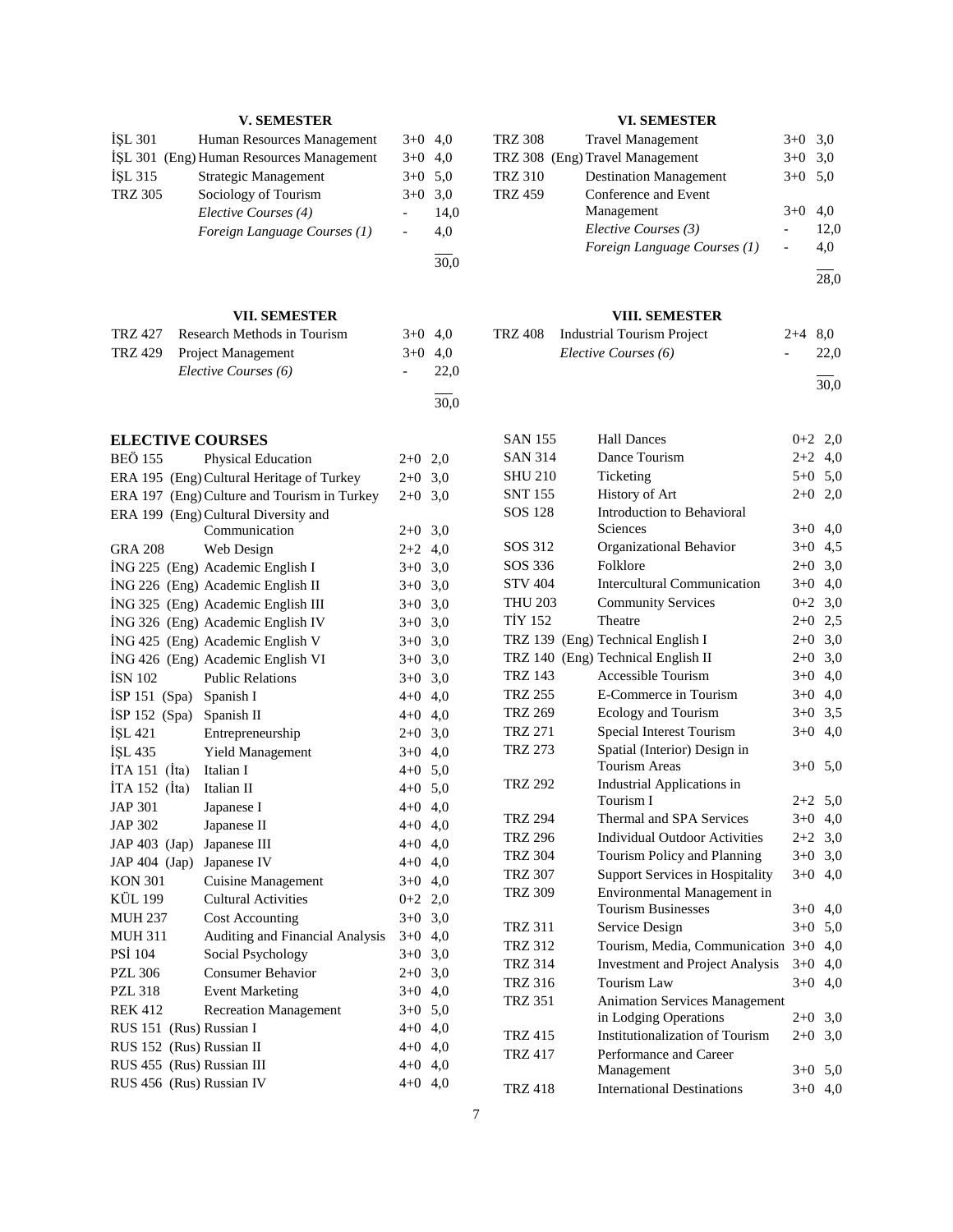| <b>TRZ 419</b> | Public Relations Campaigns in<br>Tourism | $2+2$ 5.0 |     |
|----------------|------------------------------------------|-----------|-----|
| <b>TRZ 420</b> | <b>Mass Food Production</b>              | $3+0$ 5.0 |     |
| <b>TRZ 421</b> | <b>National Destinations</b>             | $3+0$ 4,0 |     |
| <b>TRZ 423</b> | <b>Rooms Division Management</b>         | $3+0$ 4,0 |     |
| <b>TRZ 424</b> | <b>Tourism Transportation</b>            | $3+0$ 5.0 |     |
| <b>TRZ 426</b> | Tourism and Globalization                | $3+0$ 4,0 |     |
| <b>TRZ 457</b> | Ethics in Tourism                        | $3+0$     | 4.0 |
| <b>TRZ 458</b> | <b>CRS</b> Applications-Amadeus          | $3+0$ 5.0 |     |
| <b>TÜR 120</b> | Turkish Sign Language                    | $3+0$ 3.0 |     |
|                |                                          |           |     |

# **FOREIGN LANGUAGE COURSES**

| ALM 255 (Ger) German I | $3+0$ 4,0 |
|------------------------|-----------|
|------------------------|-----------|

# **ALM 147 German I 6+0 6,0**

Greeting Friends; Asking Someone How They are; Asking About a Place; Saying Goodbye; Introducing Yourself and Others; Asking Where Someone Is From; Asking For a Request; Asking About Price; Asking The Type of Food And Beverage; Learning Courtesy Sentences Used In Restaurants or Official Sites; Asking The Time and Telling The Time; Setting A Time and Date; Conveying Choises and Flavours or Asking About Them; Asking The Amount Of Something; Quantity and Measurement Reporting; Learning Conversations Used At Phone; Using Appropriate Grammar Forms for The Given Situation.

#### **ALM 148 German II 6+0 6,0**

Modal verbs: Können, Müssen, Wollen, Dürfen, Sollen, Mögen; Tenses: Present tense, future tense; Names: Types of names; Description Prepositions: Prepositions of Specific definition, Indefinite prepositions, Prepositions of negative and ambiguous definition; Singular and Plural Status: Words used only in singular or plural form, Plural types, Plural form of indefinite article; Forms of Names: Nominative, Accusative, Dative; Grammar exercises Paralel to These Topics.

#### **ALM 247 German III 6+0 6,0**

Asking for a request; Conveying a Request; To be Sorry For Something; Recognition of The Disease and The Human Body; Learning Phrases Used in Cases Such As Being Amazed, Surprised; Responding to Misunderstandings; Clarification About an Issue, Asking For Something From Someone; Telling About Someone's Idea Concerning To Furniture, Pictures, Clothes and People; Verbs: Strong Conjugation, Weak conjugation, Mixed Conjugation; Adjectives: Use of adjectives, Adjective phrases, Comparison of adjectives.

#### **ALM 248 German IV 6+0 6,0**

Tenses: Present Tense, Past tense, Past participle tense, Future perfect tense; Subordinate Clauses Related to Tenses: "Nachdem, Bever, Als, Wenn, Wenn İmmer, Seitan I, Solange, Sobald Bis, İndem"; Cause Reporting Subordinate Clauses; Conditional Sentences; Auxiliary

| ALM 256 (Ger) German II           | $3+0$ 4.0 |     |
|-----------------------------------|-----------|-----|
| ALM 357 (Ger) German III          | $3+0$ 4.0 |     |
| ALM 358 (Ger) German IV           | $3+0$ 4.5 |     |
| FRA 255 (Fra) French I            | $3+0$ 4.0 |     |
| FRA 256 (Fra) French II           | $3+0$ 4,0 |     |
| FRA 357 (Fra) French III          | $3+0$ 4.0 |     |
| FRA 358 (Fra) French IV           | $3+0$ 4.0 |     |
| ING 177 (Eng) English I           | $3+0$ 3.0 |     |
| $ING 178$ (Eng) English II        | $3+0$ 3.0 |     |
| ING 179 (Eng) Advanced English I  | $3+0$ 3.0 |     |
| ING 180 (Eng) Advanced English II | $3+0$     | 3,0 |
|                                   |           |     |

# **COURSE CONTENTS**

Verbs Z + Infinitive; Subordinate Clauses Made with "Ob"; Relative Clauses: Relative pronouns, The conjugation of relative Pronouns; German in the Workplace: Legal writing, Response; Petition Writing; Job Application.

# **ALM 255 German I 3+0 4,0**

Greeting Friends; Asking for Someone's Health; Asking for Directions; Asking Where People are From; Making Requests; Asking for Prices; asking for Prices; Asking for Different Kinds of Food and Drink; Formal Sentences Used in Restaurants and Formal Places; Asking For and Telling People about Preferences; Likes and Dislikes; Asking for the Amount of Something and Telling the Amount of Something: Structures Used in Telephone Conversations; Using Appropriate Grammar Forms for the Given Situations.

## **ALM 256 German II 3+0 4,0**

Modal verbs: Können, Müssen, Wollen, Dürfen, Sollen, Mögen; Tenses: Simple Present Tense, Future Tense; Nouns and Types of Nouns; Articles; Singular and Plural Forms: Words that are used as Singular or Plural only, Plural Form of the Indefinite Article; Cases of a Noun: Uninflected Case, Accusative, Dative, Possessive Cases; Exercises about these Grammar Points.

#### **ALM 347 German V 3+0 3,0**

Welcoming guests: To communicate with guests in the reception; Making Reservations: Reservation form and booking process; Travel Agents: Taking reservation on phone and responding requests, Transfer to the airport from the hotel and vice-versa; Apprising Hotels and Rooms: Assessment of complaints related with the hotel and rooms and finding solutions; Taking Order of Food & Beverage; Terms Related with Food & Beverage, Table Reservation at a Restaurant; Wake Up Service by Phone; Turkish Cuisine.

#### **ALM 348 German VI 3+0 3,0**

Country Orientation: Geographical position, Political structure, Education system, National and religious holidays, Traditions and customs, beliefs; Tangible Assets Included in Unesco World Cultural Heritage Sites: Istanbul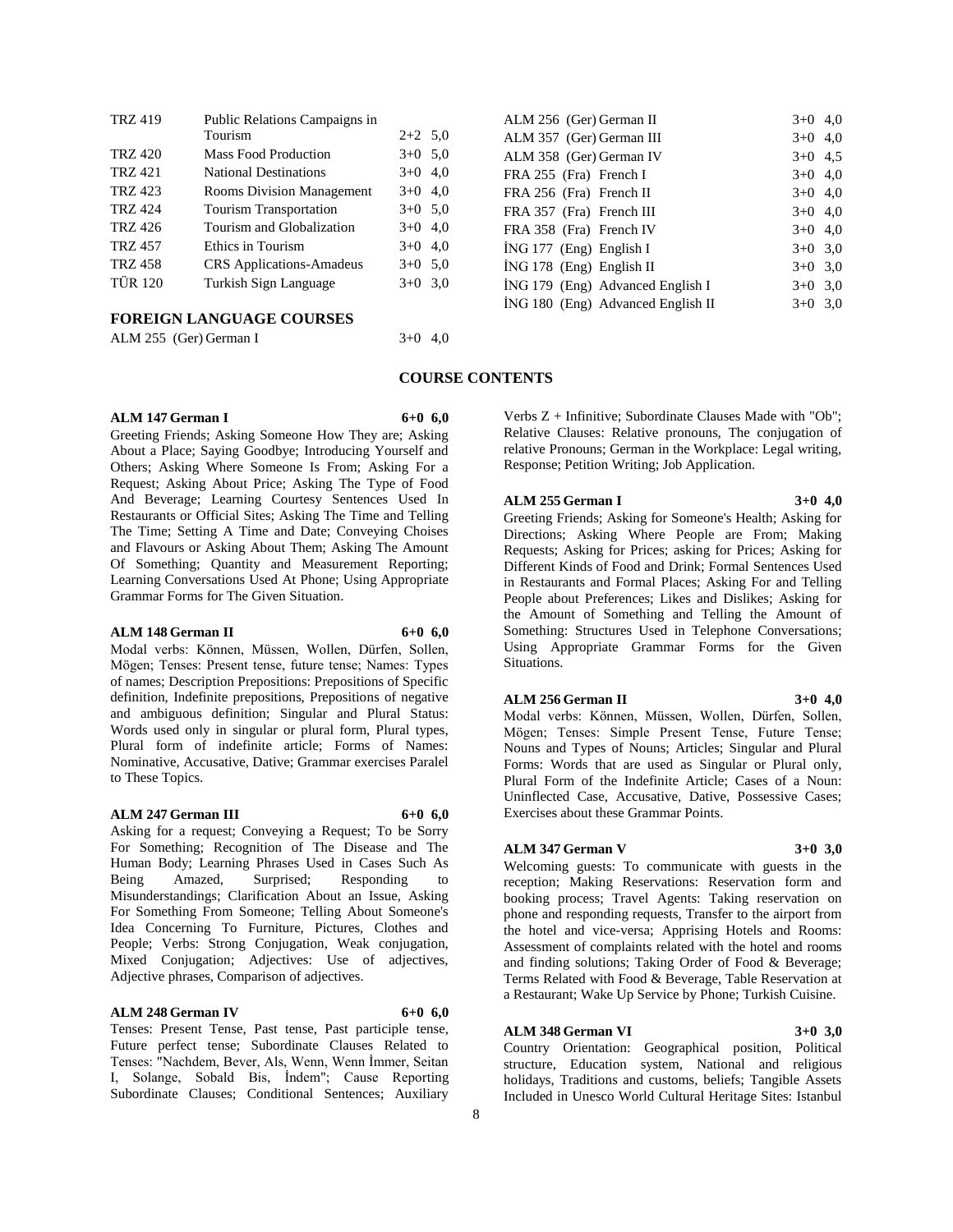Historic Areas, Divriği Great Mosque and Hospital, Hattushash, Mount Nemrut, Xanthos-Letoon, Safranbolu, Troy, Edirne Selimiye Mosque and Complex, Çatalhöyük, Pergamum, , Bursa and Cumalikizik Göreme National Park and Cappadocia, Pamukkale-Hierapolis.

## **ALM 357 German III 3+0 4,0**

Expressing a Request; Expressing Regret; Accusing Someone and Apologizing, Describing People, Asking about Someone's Health; Serious Illnesses and Learning about Human Body; Getting Surprised; Responding in Misunderstandings; Explaining Someone Something; Requesting Something from Somebody; Giving Opinions about Furniture; Expressing Opinions about Pictures, Clothes and People; Using Appropriate Grammar Forms for the Given Situations.

#### **ALM 358 German IV 3+0 4,5**

General Review of Noun Cases: Strong and Weak inflection, Mixed inflection, inflection Groups, inflection of the Words Which are not German in Origin; Adjectives: Use of Adjectives, Adjective Phrase, Use of Adjectives Depending on the Verb, Adjectives and Cases of a Noun, Types of Adjectives; Comparing Adjectives: Verbs; Groups of Verbs, Verb Forms, Regular Verbs; Tenses: Present Continuous Tense, Past Perfect Tense, Future Tense, Future Perfect Tense.

#### **ALM 447 German VII 3+0 3,0**

Wonders of the Ancient World: Keops Pyramide, Hanging Gardens of Babylon, Statue of Zeus, Statue of Rhodes, The Lighthouse of Alexandria, The Mausoleum at Halicarnassus, The Temple of Artemis (Ephesus); Modern Wonders of the World: Ancient City of Petra in Jordan, Great Wall of China, Christ the Redeemer in Brasil, Ancient City of Machu Picchu in Peru, Chichen Itza Pyramid in Mexico, Colloseum in Rome, Tac Majal in India.

### **ALM 448 German VIII 3+0 3,0**

Written and Oral Narration Activities Using Documents Introducing Germany; Informing About Tourism Regions in Germany; Travel Agencies and Tourism Information Services in Germany: Getting information from travel agencies and informing customers; Preparing a Promotional Brochure About a Tourism Region; Making Reservations at a Hotel; Job Opportunities in Tourism: Writing application letters, Replying job advertisements; Thermal Tourism and Winter Tourism in Germany

**ANP 201 Nutrition Anthropolog 2+0 3,0**

Culture; Definition, Dimensions, Anthropology; Definition, Branches, Terminology, Key concepts, Principles, Processes, Cultural variety of people; Social Behavior of People; Cultural Anthropology; Definition, History, Concepts, Human being; Relationship with ecology and social environment, Form of social organizing, Systems of family and relatives, Philosophy, Celebrity and rituals; Food habits in variety cultures, Relationship food and environment.

#### **ANT 212 Mountaineering 1+2 2,5**

Quality of Clothes, Tools and Other Equipments, Walking, Slope, Tents, Camping, Tactics of Camping; Nutrition; Techniques of Using Pickaxe and Wearing Crampon; Climbing on Ice and Snow, Slope and Defense.

**ARK 117 Introduction to Classical Archaeology 3+0 3,0** What is Archaeology?; Classical archaeology, First studies in Europe, Beginning of Classiacal Archaeology as a science with Winkelmann, Studies of foreign scientists in Turkey in 18th century, Turks developing awareness of archaeology and Osman Hamdi Bey, Spreading of archaeology in Turkish universities, Fundamentals of classical archaeology, Researches in the Republic era, Classical archaeology as a branch of science.

# **ARK 240 The Art of Hittites 2+0 4,0**

Anatolia before Hittites; Origin of Hittites; Migration to Anatolia; Political structure; Language, Religion, Structure of Government; Old Hittite Kingdom; Hittite Empire Period: Destruction of the Hittite Empire: Hittite Cities: Yazilikaya: Hittite Pantheon; Architecture of Hittites: Religious buildings, Military structures, Civilian buildings; Art of ceramics; Art of metal objects; Art of Figurines; Weapons; Rhytons; Art of Statues and Reliefs; Art of Hittite Glyptic.

**ARK 435 Gods and Sanctuaries 2+0 4,0** Pan Hellenic Cults and Cult Centrum; Zeus: Olympia and Olympic games, Nemea, Aizanoi; Hera: Argos, Samos; Poseidon: Istmia, Panionia; Demeter: Eleusian and Mysteries Cult; Athena: Parthenon and Panathenai; Apollon: Delphi, Didyma, Claros, Patara; Artemis: Ephesus, Perge; Leto-Artemis-Apollon: Letoon; Hekate: Lagina; Aphrodite: Aphrodisias; Dionysos: Athen Eleuterios, Teos; Asklepios: Epidauros, Pergamun.

**ARK 441 Roman Period and Archaeology 3+0 5,0** Italian Peninsula, Etruscans, City of Rome, Rome in Etruscan Sovereignty, Roman Republic, Rome: From Republic to the Empire; Roman Provinces: Italy, Gallia, Germania, Britannia, Hispania, Africa, Dalmatia, Dacia, Achaia, Macedonia, Asia Minor, Syria, Palaestina, Aegyptus; Government Systems; Roman Social Structure; Roman Law, Roman Army; Roman Economics; Development of Marine and Land Route Networks through Trade; Roman Handcrafts, Painting and Mosaic: Pompeian Painting Styles.

## **ARK 442 Roman Period and Archaeology in Anatolia 3+0 4,5**

The End of Hellenistic States in Anatolia; Foundation of Asia Minor, Cilicia, Pontus et Bythina, Galatia, Cappadocia, Lycia et Pamhylia, Trachia Provinces, Removal of the Hellenic Ideal and Beginning of Romanization; Imperial Cult; Neokoriae, Political Developments, Situation of City States in Anatolia, Development of Trade and Change in the Economic Structure; Glass, Metal and Jewelry; Painting and Mosaic, Important Roman Centers in Anatolia.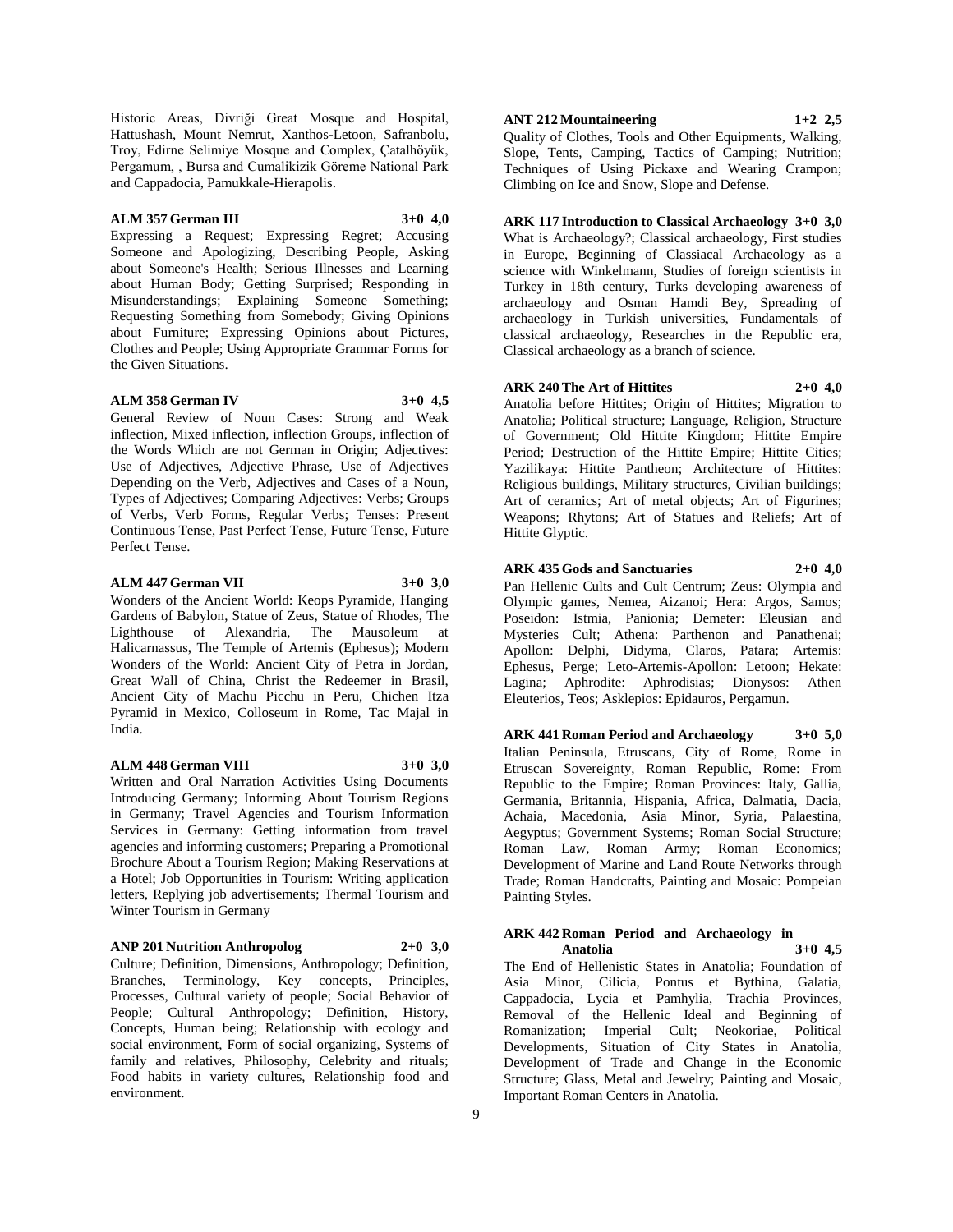#### **ARK 465 Phrygian Archaeology 2+0 4,0**

The Historical Geography of Phrygia; The Origin of Phrygians and the Mushki Problem; The Foundation and Fall of Phrygian Kingdom: Capital City Gordion and archaeological excavations; Phrygian Architecture: Gordion citadel, City walls and megarons; Phrygian Religion: The Cult of the Mother goddess; Religious Architecture: Open air shrines; Burial Customs and Tombs: The tumuli, Rock cut tombs; Phrygian Pottery: Grey Pottery and painted pottery, Pottery forms; Metal Works; Sculpture: Reliefs, statues and statuettes; Wood Industry: Techniques and wooden objects; Architectural Terracotta Revetment Plaques.

# **BEÖ 155 Physical Education 2+0 2,0**

Definition of Physical Education and Sports; Aims, Disadvantages of Inactive Life; Various Activities for Physical Education; Recreation; Human Physiology; First Aid; Sports Branches: Definition, Rules and Application; Keep Fit Programs.

#### **BEÖ 176 Trekking 1+2 4,0**

The Definition of Trekking; The Essentials which Must Be Done Before Trekking, At The Time of Trekking, After Trekking; Trekking Equipments; Backpack and Essential Equipments in Backpack; The Characteristics of Clothes; The Characteristics of Shoes; Sleeping Bags: Their kinds and characteristics; The Characteristics of Mats; Tents: Their kinds and characteristics; The Methods of Direction Determination: Scrip, GPS, Pole star, Sun, Watch; The Problems According to Weather Conditions in Trekking.

#### **BEÖ 425 Sports Tourism 3+0 4,0**

Sport and Tourism; Developing Sports Tourism; Tourism and Tourist; Purpose; Sport Activities; Animation; Information, Work Opportunities; Sport Tourism in Turkey; Rafting, Tracking, Paragliding, Skiing, Horsemanship, Cycling, Water sports; Surfing in Turkey.

#### **BİL 150 Fundamentals of Information Technology 4+0 5,0**

Introduction to Computer: History of Computer; Operating Systems: Introduction to operating systems; Office Software-Word Processors and Document Systems: General Characteristics of the Office Software; Office-Software-Spreadsheets Programs: Spreadsheets Programs; Office Software-Presentation Programs: Presentation Programs; E Mail-Personal Communication Management: General Characteristics of the E Mailing System; Effective use of the Internet and Internet Security; Network Technologies. Computer Hardware and Error Detection: Types of Computers; Social Networks and Social Media: Social Media and Introduction to Social Media; Special Application Software: Multimedia; Law and Ethics of Informatics: Intellectual Property and Informatics Law; E-Learning: Developments in E-Learning; E-Government Applications; Computer and Network Security; Latest Strategic Technologies of Informatics: Factors Affecting Technological Developments.

#### **BİL 468 Computer Applications in Food and Beverage Management 3+0 4,0**

Use of Computers in Food and Beverage Management; Hardware; Software; Recipe Management; Purchase Analysis; Menu Management; Efficient management; Beverage and Food Control Systems; Fidelio Packet Program for Food and Beverage Module; calculation of food and beverage costs; stock control; sales; stock; purchase; sale; applications.

**BİY 486 Flora and Fauna of Turkey 3+0 3,0** Paleontology in Turkey: Contribution of Paleogeography and Paleoclimatology on Current Biogeography; Formation and Compound of Terrestrial Fauna, Zoogeography and Fitogeography kingdoms and regions; Generation of Vegetation Formation and Flouristic Regions; Bio Diversity in Turkey; Main Trees, Step Plants, Bushes and Alpine Meadows of Turkey; Relict Area, Relict Plants and Animals; Endemism: Endemic plants and animals; Endangered Species in Turkey.

**COĞ 209 Historical Geography of Turkey I 3+0 3,0** Central Anatolia Region: Natural attractions, Cultural attractiveness, Services, Tourism-related issues; The Black Sea Region: Natural attractions, Cultural attractiveness, Services, Tourism-related issues; Marmara Region: Natural attractions, Cultural attractiveness, Services, Tourismrelated issues; Aegean Region: Natural attractions, Cultural attractiveness, Services, Tourism-related issues; Mediterranean Region: Natural attractions, Cultural attractiveness, Services, Tourism-related issues; South Eastern Anatolia Region: Natural attractions, Cultural attractiveness, Services, Tourism-related issues; Eastern Anatolia Region: Natural attractions, Cultural attractiveness, Services, Tourism-related issues; Implementation of Tourism Geography for Tour Guides.

**COĞ 210 Historical Geography of Turkey II 3+0 3,0** Anatolia in Pre-Classical Age: Hittites, Dark Ages in Anatolia, Geographical segmentation, Terrain names; Relations with the Aegean World; Anatolia in Classical Age: Major Cultural Groups and Communities after Immigrations: Ionians, Phrygian, Lydian, Lycian, Mysians; Greek, Hellenistic and Roman region and terrain names; North-Western Anatolia; History of Ionia and Caria: Cultural groups, Studying major cities; Foundation of Byzantium, Kalkhedon and Istanbul; Ancient cities of Nikaia, Pergamon, Neandria, Assos, Ephesus, Miletus, Priene, Magnesia, Smyrna, Aphrodisias, Halicarnassus, Mylass.

**COĞ 304 Turkey's Tourism Geography 3+0 3,0** Central Anatolia Region: Natural attractions, Cultural attractiveness, Services, Tourism-related issues; The Black Sea Region: Natural attractions, Cultural attractiveness, Services, Tourism-related issues; Marmara Region: Natural attractions, Cultural attractiveness, Services, Tourismrelated issues; Aegean Region: Natural attractions, Cultural attractiveness, Services, Tourism-related issues; Mediterranean Region: Natural attractions, Cultural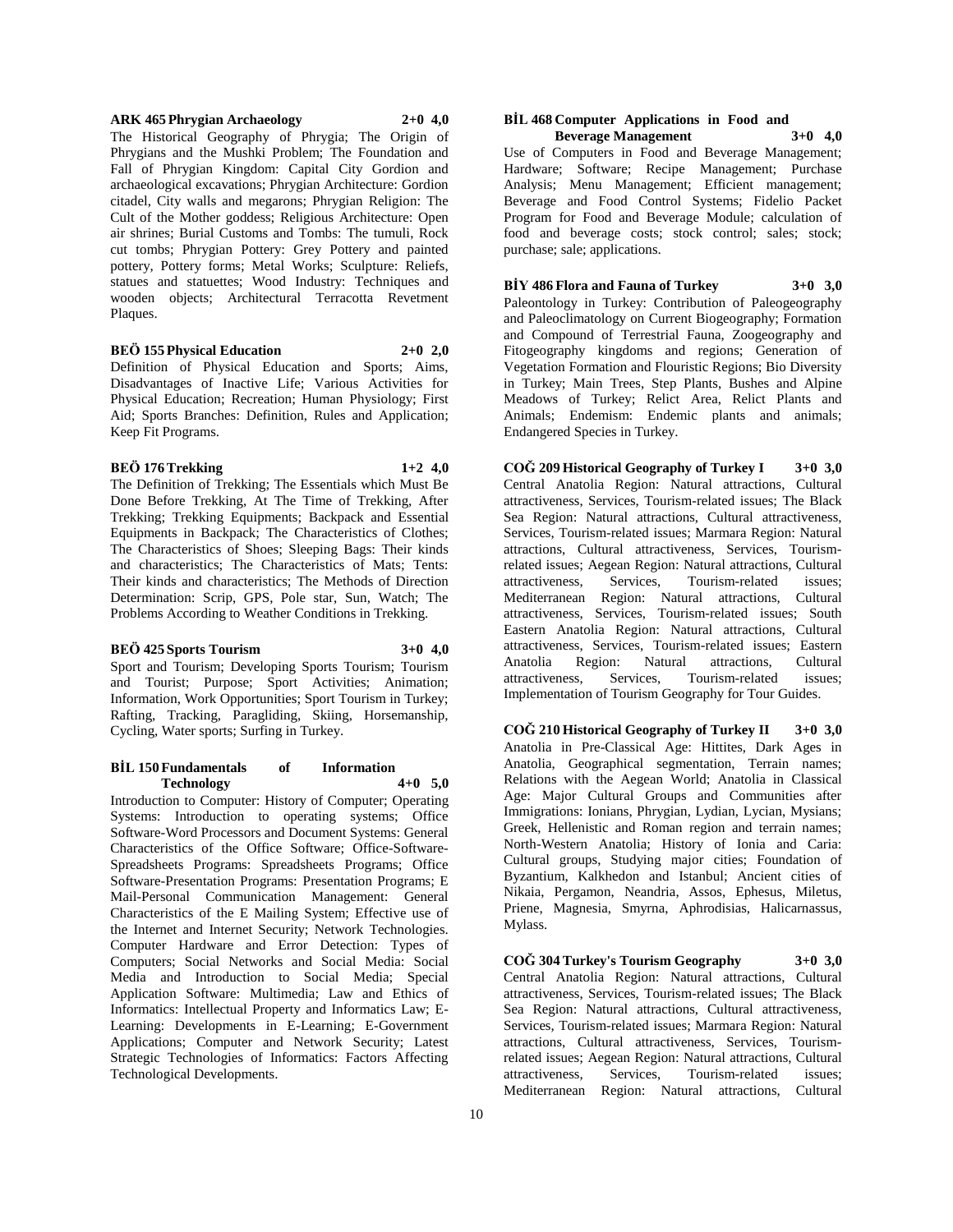attractiveness, Services, Tourism-related issues; South Eastern Anatolia Region: Natural attractions, Cultural attractiveness, Services, Tourism-related issues; Eastern Anatolia Region: Natural attractions, Cultural Services, Tourism-related issues; Implementation of Tourism Geography for Tour Guides.

#### **COĞ 403 World Geography of Travel and Tourism 3+0 4,0**

American Geography and Tourism: Physical and tourism characteristics, destinations and attractions; European Geography and Tourism: characteristics, destinations and attractions; Geography and Tourism of the Balkans: Physical and tourism characteristics, destinations and attractions; Africa Geography and Tourism: Physical and tourism characteristics, destinations and attractions; Asia Geography and Tourism: Physical and tourism characteristics, destinations and attractions; Australia, New Zealand and the Pacific Islands Geography and Tourism: Physical and tourism characteristics, destinations and attractions.

**EDB 227 Introduction to Turkish Literature 2+0 2,0** General Information on Concepts of Literature and Literary History; History of Old Turkish Literature: Stages of Turkish literature, Old Turkish literary works and general characteristics: Divans, Mesnevis, Proses; Assessment of Literary Components in the Old Turkish Literature: Figurative Language; Pastiche in the Turkish Literature; Sources Supporting the Modern Turkish Literature: Divan literature, Western literature, folk literature; Formation and Development of New Turkish Literature; Sources of Modern Turkish Literature.

#### **EDB 313 Turkish Folktales 2+0 4,5**

Methods of Collecting Anonymous Turkish Folktale; Analyses of Selected Folktales: Origins, Properties, Content, Function, Language, Style; Classificaton: According to Scope, theme (love, hero etc.); Analysis of Selected Turkish Folktale; Tales of Dede Korkut.

#### **EDB 322 Turkish Folk Myths 2+0 4,5**

Overview on types of legend: Language, narrator, structure, content and functional properties; Classifications of legends; Myth, Saint legends, urban legends; Reality in legends: Reasons for emergence of the legends, Difference between scientific reality and the reality of legends; Evolutionist theory and legends; Theory and method of description and analysis of legends: Structuralism, Psychoanalyst; Functionalism, Myth ? Ritual Theory, Euhemerism, mono and multi source approach to legend. Rumor: Themes of rumor, rumor and reality, relationship rumor and legends; Collecting legends: Ethnographic method, writing field notes, observation and interview techniques, transformation of raw field notes to ethnographic text.

#### **EDB 324 Turkish Fairy Tales 2+0 4,5**

ethnographic text.

Overview on types of folk tales: Language, narrator, structure, content and functional properties; structural properties of folk tale: Epic rules, motifs, formulas and, the quality of tale characters; Tale types and type catalogues; Rigmarole and rigmarole classification; Theory and method of description and analysis of tales: Structuralism, Narratorcentered approach, Historic- geographic method; Different approaches to the study of folk tales: Tale and reality, the educational function of tales; Collecting folk tales: Ethnographic method, writing field notes, observation and

**ERA 195 Cultural Heritage of Turkey 2+0 3,0** Prehistorical Ages; Historical Ages; Aegean Immmigrations; Hellenistic and Roman Heritages in Anatolia; Jewish and Christianity Heritages in Anatolia; Otoman Heritage in Anatolia; Foundation of Modern Turkey; Lausanne Pact; Turkey and European Union; Minorities in Turkey; Ethnic Problems of Turkey; Laicism and Islam; General Discussion.

interview techniques, transformation of raw field notes to

**ERA 197 Culture and Tourism in Turkey 2+0 3,0** An Overview of Cultural Formation of Turkey; The Prehistoric and Historic Times; Hittites; Aegean Migration, Phrygians, Lydian's and Persians ; The Oration Kingdom; Helen and Roman Civilization; The Byzantine Empire; Turkish Period in Asia Minor; Foundation of Turkish Republic; Art and Culture in Anatolia; Social Life; Ancient Ruins of Anatolia.

# **ERA 199 Cultural Diversity and Communication 2+0 3,0**

Introduction, Anthropological View; Definition of Culture, Diversity; Globalization, Identity & Affinity; Language and Culture; Religion and Culture; Class in countries; Gender and Society; Prejudices and Stereotypes; European Culture; Media and Culture; Media and Representations; Cultural stereotypes in Media

**EST 201 Aesthetics and Philosophy 3+0 4,0**

Scope and Methods of Aesthetics; Concept of Beauty and Aesthetic Judgment; Main Philosophical Perspectives; Concept of Art; Classification of Art; Requirements for Artistic Creativity; Types of Art; Accurate Determination of Evaluation Criteria in Arts; Methods of Criticizing Artworks and Philosophical Criticism; Plato s Reflection Theory; Aristotle s Substance and Essence Concepts, Mimesis Concept; Aesthetics in the Islam, Christianity and Renaissance; Philosophers in the Age of Enlightenment (Baumgarten, Kant and Hegel) and Expressionism; Formalism, Theory of Art for Art.

# **ETK 204 Professional Ethics 2+0 3,0**

Ethics in Gastronomy; Ethics and Related Concepts; Ethics Theories; Basic Principles of Ethics; Types of Ethics: Individual ethics, Business ethics; World Tourism Organization s Code of Ethics; Ethical Problems in Gastronomy Organizations; Sources of Ethical Problems;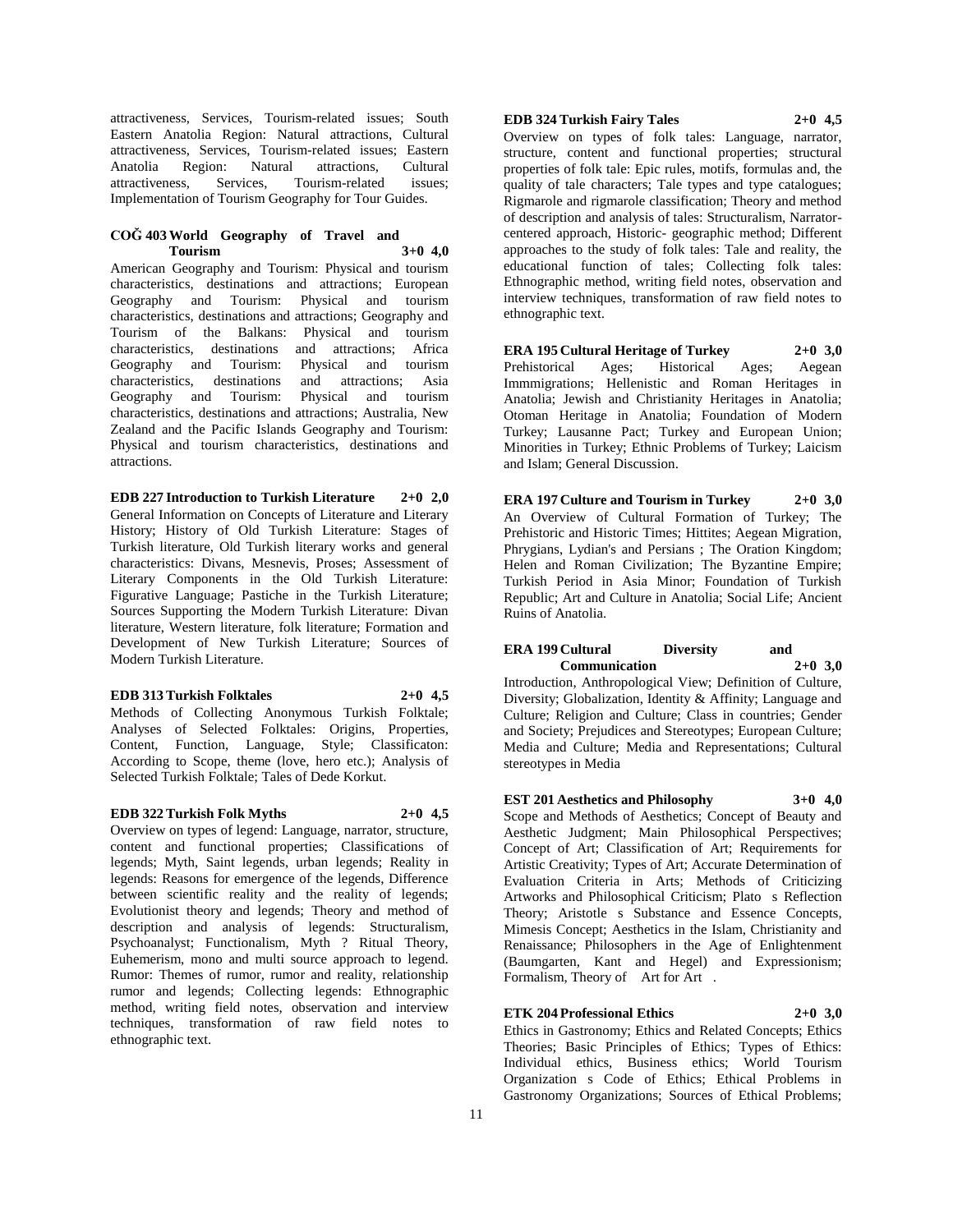Ethical Problems in Food & Beverage Organizations; Ethics and Customer Complaints; Customer Rights in Tourism Sector.

## **FOT 403 Food Styling and Photography 3+0 4,0** Artistic Interventions in Photography; Food Photography: Composition I; Food Photography: Composition II; Special Effects; Projecting the Images; Camera Effects I; Camera Effects II; Effects with Filter; Motion; Darkroom Effects I;

**FRA 147 French I 6+0 6,0**

Language Functions:Meeting, Greeting, Talking about thoughts, Describing own town, Thanking, Giving directions, Asking prices, Weather, Occupations, Accepting and refusing suggestions, Asking about time, Talking about the past; Grammer: Alphabet, Masculin-feminin vocables and adjectives, Definite-indefinite pronouns, Être, avoir ve s'appeler verbs; Possessive adjectives, Interrogative sentences, Conjugation, Cause and effect sentences, Demonstrative adjectives; Auxilary verbs: Vouloir-Pouvoir-Devoir, Imperative, Double pronoun verbs, Past tense, Immediate future tense; Vocabulary: Numbers, Languages and nationalities, Days, Seasons and months; Masculin-Feminin Occupations; Personal Characteristics; Sports Events.

#### **FRA 148 French II** 6+0 **6.0**

Darkroom Effects II.

Language Functions: Talking about others, Phone calls, Talking about the past, Expressing feelings and thoughts, Talking about free time and cultural activities, Writing holiday letters, Preparing menus, Describing outfits, Advising, Choosing gifts; Restaurant conversations: Taking and giving orders; Talking about memories, converstions with neighbours; Grammer: Immediate past tense, Past Tense with double pronoun verbs, Y and en pronouns, Future tense; Relative pronouns: Qui and Que; Imparfait; Vocabulary: Food, Colours, dress and shoe sizes, Restaurant and food related vocables, House descriptions, Country and city life vocables.

# **FRA 247 French III 6+0 6,0**

Language Functions: Character desrciptions; Neighbours, Reading job advertisements, Writing resume and formal letters; Advising; Reservations; Discussing television programs; Interpreting movies; Talking about projects; Reading and understanding book summaries; Grammer: Relative pronouns: Qui, Que, À Qui, Où, Dont; Direct and indirect speech; Comparative Structures; Conditional Clauses with Si; Subjonctif; Plus-Que-Parfait; Gérondif; Passive Sentences; Vocabulary: Character descriptions, Comparative adjectives, Greeting and business life, Jobs and finding a job, Reservation and tourism vocables: Terms of Accommodation, Food, Excursions, City Publicity Materials and Cinema.

**FRA** 248 French IV 6+0 6,0 Language Functions: Writing and Understanding Biographies; Talking About Extraordinary Events; Conversations on Worries and Regrets; Expressing a Thought; Explaining Different Phases of an Event; Understanding and Interpreting News on Different Subjects; Complaining; Expressing Displeasure: Subjects; Complaining; Expressing Expostulating, Protesting; Answering Announcements; Grammer: Indirect Speech in Past Tense; Conditionnel Passé Tense; Tense Terms: Dès Que, Depuis Que, Jusqu'à Ce Que;Contradictory Strucutres: Pourtant, Cependant; Compensation Term Bien Que; Combined Relative Pronouns; Vocabulary: Biography vocables, Emotional and Responsive vocables, environment and environmental terms.

# **FRA 255 French I 3+0 4,0**

Language Functions: Greetings, Invitations, accepting or refusing invitations; Vocabulary Knowledge: Nourishment, Accommodation, Clothing and colors, Bairams and activities; Grammar: Expressions showing quantity, Demonstrative and possessive adjectives, Prepositions and time indicators, Stressed personal pronouns, Imperatives, Verbs with double pronouns; Learning About French Culture: An area in France: La Baurgogne; Pronunciation, Semi-vowels, Gliding.

# **FRA 256 French II 3+0 4,0**

Language functions: Imperatives and wishes; Evaluation, Proving and Thanking; Vocabulary: Nourishment, Accommodation, Clothing and colors, Bairams and activities; Ordinal Numbers; Grammar: Expressions showing quantity, Demonstrative and Possessive Adjectives, Prepositions and Time indicators, Stressed personal pronouns: Imperative moods, Verbs with double pronouns; Learning about Target Culture: An Area in France: La Bourgogne; Pronunciation: Intonation, Semi-Vowels, Gliding.

#### **FRA** 347 French V 3+0 3,0

Dialog Examples for Tourism Related Subjects; Written and Oral Text Anaysis; Orl and Written Understanding and Expression Activities; Transportation Vehicles: Asking-Anwering Train, plane and boat schedules, Train, plane and boat services, Ticketing-reservation; Other Transportation Vehicles: Metro; Vacations: Writing Postcards, Weather conditions; Vacational Activities: Recration, sports and entertainment, health, business and cultural vacations.

# **FRA 348 French VI 3+0 3,0**

Written and Oral Understanding and Narration Activities with Promotional Documents About France and Paris; Giving Information About Tourism Regions in France; Travel Agencies and Tourism Information Services: Getting information from travel agencies and informing customers; Preparing a Promotional Brochure About a Tourism Region; Making Reservations at a Hotel; Job Opportunities in Tourism: Writing application letters, Replying job advertisements; Tourism Industry in France.

# **FRA 357 French III 3+0 4,0**

Language Functions: Expressing One's Opinion, Asking for Somebody's Opinion, Giving Negative Reaction, Confirmation, Asking for Explanation, Making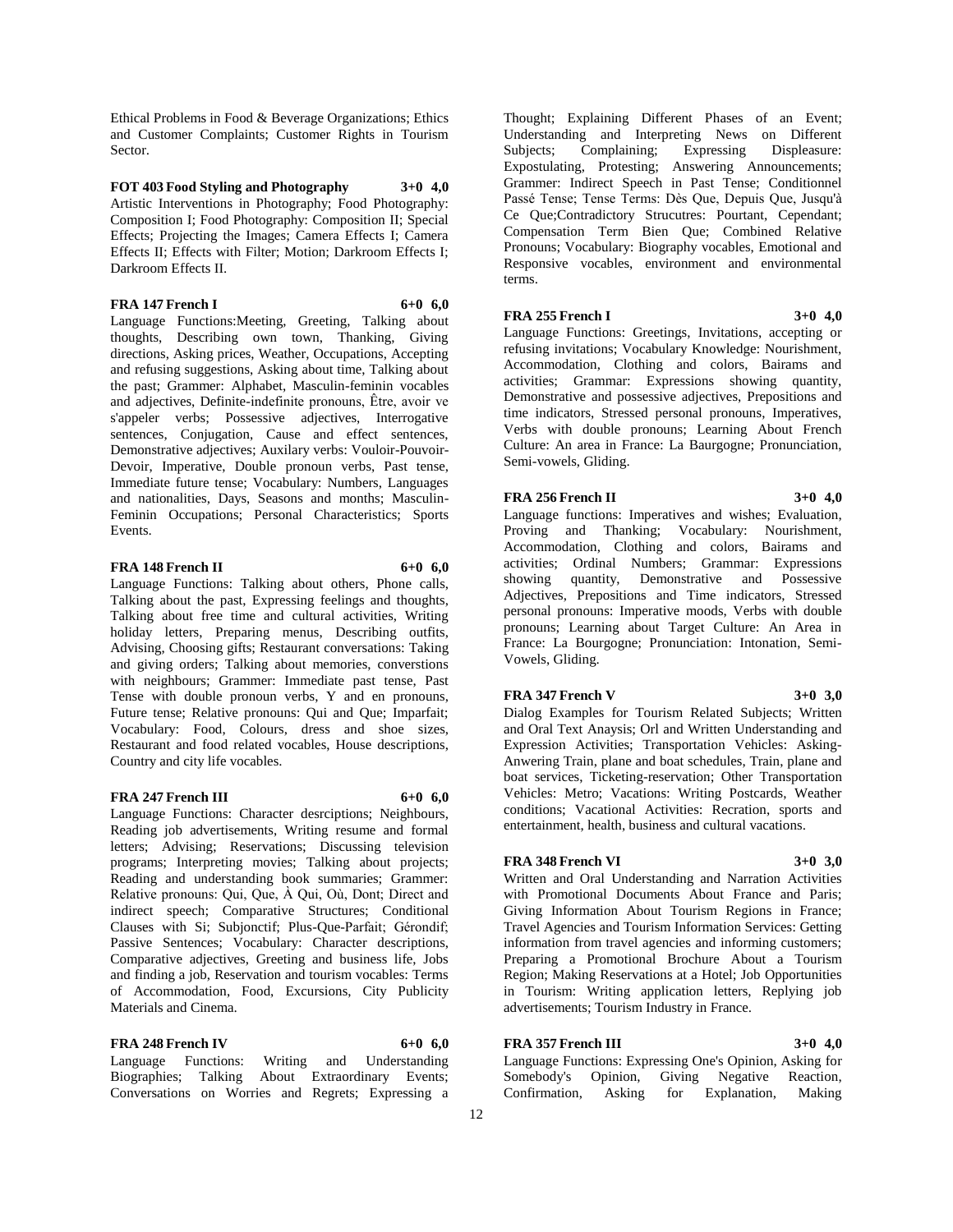Suggestions; Vocabulary: Education, Transportation, Communication, Family, Health; Grammar: Pronouns, Indirect Speech, Futur Proche and Future Tense, Passé Composé, Imparfait, Negation; Pronunciation: Intonation, Gliding, Vowels; Learning about French Culture: Regions and Social Life in France.

# **FRA 358 French IV 3+0 4,0**

Language Functions: Expressing Wishes, Prohibition and Acceptance, Expressing Opinions and Debating, Expressing Regrets; Vocabulary: Press and Media, Weather Forecast and Seasons, Means of Communication; Grammar: Compound Pronouns, Comparatives, Futur, Imperatives, Passé Recent - Présent Continu, Conditionnel, Impersonnel Verbs, Group III Verbs, Conditional Clauses; Pronunciation: Intonation, Complex Sounds; Learning about French Culture: Regional Life, Economical and Ecological Problems, Traditions and Modern Life.

# **FRA** 447 French VII 3+0 3.0

Turkey-Physical Structure: Mountains, Plains, Rivers, Seas; Regions and Climates; Population; Political Structure: Distribution of authorization; Major Political Parties; Election System; Family Structure: Marriages and Divorces; City and Country Life; Education: Primary, Secondary and Higher Education; Art; Turkish and Other Languages; Turks Abroad; Turkey in Europe and the World; Economic Structure: Agriculture and Industry; Energy; Business Life; Health System.

#### **FRA 448 French VIII 3+0 3,0**

Leisure Time: Cinema, Theater, Music; Holiday Destinations; Official and Religious Holidays; Food Culture: Breakfast, Lunch, Dinner; Soups, Food and Deserts; Transportation: Bus, Train, Plane, Boat; Tourism in Turkey: Winter and summer tourism; İstanbul History and Major Monments: Topkapi Palace, Hagia Sophia, Blue Mosque, Yerebatan Cistern, Bosphorus and Golden Horn; Ankara: Anıtkabir, Castle and anatolian Civilizations Museum; Cappadoccia: Fairy Chimneys, Underground Cities and Churches; Lycian Coasts: Olymphos, Phaselis; Aegean Coasts: Ephesus, Milet; Other Important Areas: Sumela Monastery, Nemrut Mountain; Diyarbakır Castle, Zeugma.

# **GMS 102 Introduction to Nutrition 2+0 3,0**

Fundamentals of Personal Nutrition: Energy requirements and calculations, Carbohydrates, Lipids, Fats and oils, Proteins, Vitamins and minerals; Nutrition in Life Cycle; Weight Management and Exercising; Nutrition and Health; Nutrition Topics Relevant to Foodservices: Nutrition and Menu Planning; Developing Healthy Recipes; Marketing Healthy Menu Options; Impact of Nutrient Retention.

**GMS 201 Basic Cooking Techniques I 3+3 6,0** Food and Beverage Industry; Organization of Kitchens and Job Descriptions; Tools and Equipment Used in Kitchen: Cooking equipment, Processing equipment, Holding and storage equipment, Pots, pans and containers, Measuring

devices, Knives, Hand tools, Small equipment; Mise en Place.

**GMS 202 Basic Cooking Techniques II 3+3 6,0** Basic Cooking Principles; Stocks and Sauces; Soups; Cooking Meats; Cooking Game; Cooking Fish; Vegetables and Cooking Vegetables; Salads and Salad Dressings; Hors Doeuvres; Sandwiches; Breakfast Preparation; Dairy Products; Sausages and Cured Foods: Garlic sausage, Bologna type sausage, Bacon; Food Presentation and Garnish; Organization of Modern Kitchens.

# **GMS 203 Gastronomy 3+0 4,0**

History of Cuisine: Ancient Greek cuisine, Roman cuisine; Food: Use of food, Food habits; Physical Changes: Kitchen structures, Kitchen equipment and utensils, Ways of use; Methods Used: History of cooking, storing, serving food; Food in Human Life: Daily life, Special occasions, Holy food; History of Food Trends: Classic, Neo-Classic, Modern; Other Trends: Fast food, Slow food; Featured Countries in Gastronomy; France, Italy, USA; New Applications: New cooking techniques, Technology.

# **GMS 205 Geography of Wood 3+0 3,0**

Basic Concepts of Foods and Geography; Tea: History of tea, Tea around the world and in Turkey, Production of tea; Coffee: History of coffee, Coffee around the world and in Turkey, Production of Coffee; Olive: History of olive, Olive around the world and in Turkey, Production of olive; Hazelnut: History of hazelnut, Hazelnut around the world and in Turkey, Production of hazelnut; Yogurt: History of yogurt, Yogurt around the world and in Turkey, Production of yogurt; Turkish Bagel: History of Turkish bagel, Turkish bagel around the world and in turkey, Production of Turkish bagel.

**GMS 206 Food and Beverage Cost Control 3+0 4,0** Basic Concepts Related to Cost: Types of costs, Fixed costs, Variable costs, Mixed costs, Semi-variable costs; Cost-Volume-Profit Analysis, Break-even Analysis; Food Cost Control Process: Purchasing, Receiving, Storing, Production; Management of Beverage Costs; Pricing of Food and Beverage: Budgets, Budgeting operations of food and beverage activities; Menu Analysis; Yield Management; Contemporary Costing Approaches: Activitybased costing, Target costing, Kaizen costing, Product life cycle costing.

# **GMS 208 Banquet Management 2+0 3,0**

Meaning and Scope of Banquet; Importance of Banquet for Hotels and Independent Restaurants; Planning in Banquet Organizations; Organizing in Banquet Organizations; Leading in Banquet Organizations; Coordination in Banquet Organizations; Controlling in Organizations; Banquet Menus; Buffet Cocktail and Conference Organization; Marketing of Banquet Organizations and Banquet Budget; Protocol Rules; Food and Beverage Related Special Events: Food festivals, Cooking contests.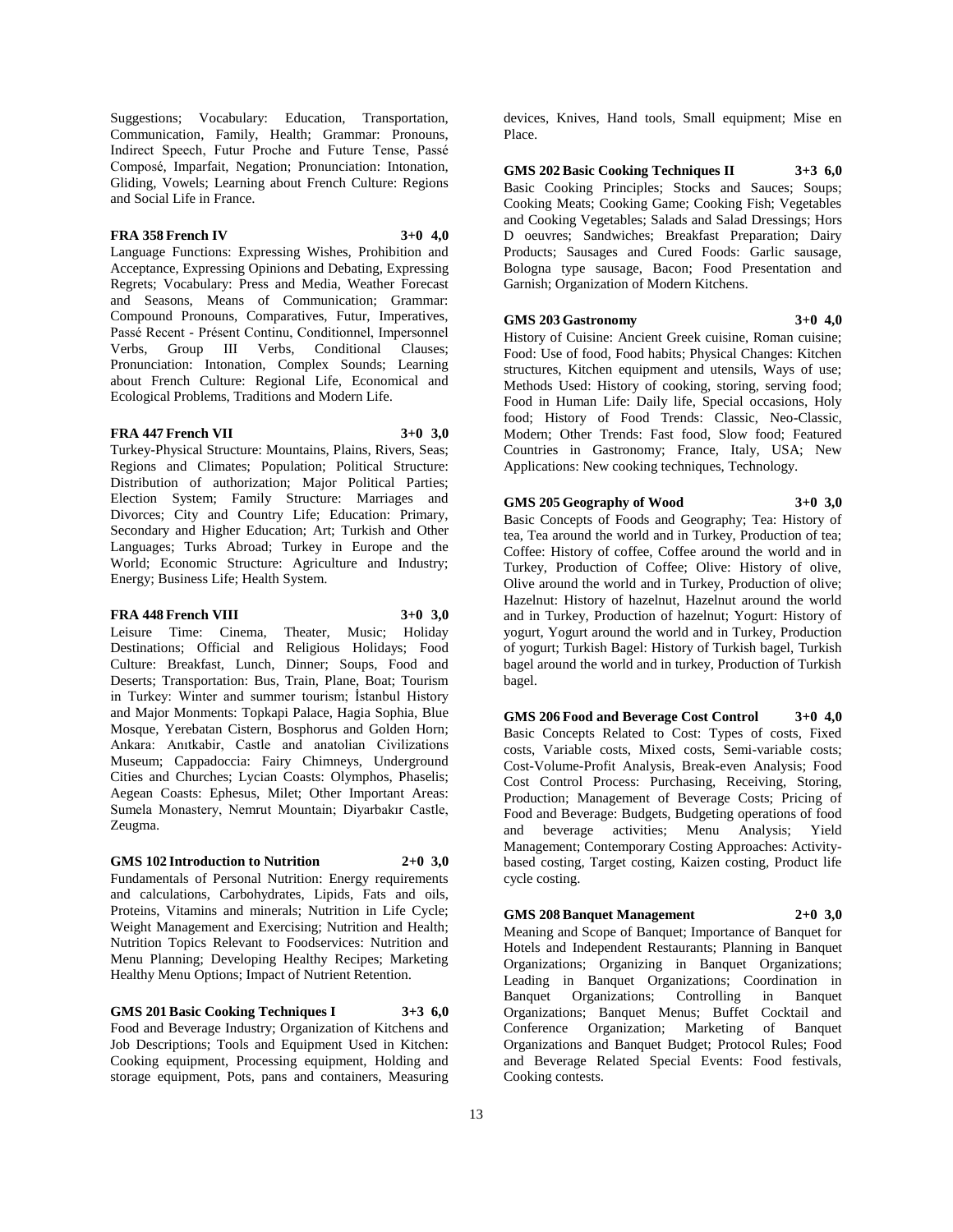# Kitchen; Preparing Meat; French Cuisine; Italian Cuisine;

Chinese Cuisine; Mexican Cuisine; Spanish Cuisine; Turkish Cuisine; Discussions, Conferences and Seminars Held in Various Topics of Gastronomy. **GMS 304 Gastronomy Seminar II 3+0 4,0** Importance of Food & Beverage Department in Hotel Management, Restaurant Management, Bar Management,

**GMS 303 Gastronomy Seminar I 3+0 4,0** Kitchen Planning; Kitchen Management; Regional Cuisines; New Trends in the Kitchen; Food Technologies; Kitchen Equipment; Molecular Gastronomy; Fusion

Fast Food Management, Catering Management, Banquet Organizations; New Trends in Food & Beverage Industry; Interior Design in Restaurants; Wheat Production and Bakery in Turkey; Pulse Regions in Turkey; Types of Milk and Cheese Production in Turkey; Importance of Oils in Diet; Vegetarian Nutrition; Fisheries in Turkey; Use of Game Animals in Hotel Kitchens; Discussions, Conferences and Seminars Held in Various Topics of Gastronomy.

#### **GMS 306 Technology of Drinks 3+0 3,0**

Nonalcoholic Drinks: History, Customs, Sensual evaluation of drinks; Preparation of drinks; Juices: Definition, Types, Production; Fizzy drinks: Definition, Types, Production, Preparation of mixtures, Addition of carbon dioxide; Tea: Definition, History, Types, Preparation; Coffee; Definition, History, Types, Preparation; Other nonalcoholic drinks: Ayran, Boza, Kımız.

# **GMS 307 Food Technology 3+0 3,0**

Food Technology Definition; Ready Food Technology Raw Materials and Components; Factors and Control of Food Spoilage; Physical Methods of Food Preserving: Cooling, Freezing; Sterilization, Pastörizyon, Radiation, Gas pressure, Vacuuming, Filtration; Chemical Methods of Food Preserving: Salting, Fumigation, Biological methods of food preserving; Grain, Fruit, Vegetable, Meat, Milk, Butter and Quality Control.

**GMS 308 Ottoman Culinary 3+3 6,0**

Definition of Food Technology; Raw Materials and Components in Convenience Food Technology; Factors and Control of Food Spoilage; Physical Methods of Food Preserving: Cooling, Freezing, Sterilization, Pasteurization, Radiation, Gas pressure, Vacuuming, Filtration; Chemical Methods of Food Preserving: Salting, Fumigation; Biological Methods of Food Preserving; Quality Control Principles for Grain, Fruit, Vegetable, Meat, Milk, Butter and Convenience Food.

**GMS 309 Food Laws and Regulations 2+0 3,0** Turkish Food Regulations; Turkish Food Codex Regulation: Food additives and ingredients, Flavorings, Leftovers, Rules related to food processing, Control of food-production areas, Qualifications of production companies, Packaging and labeling; Different Regulations in the World: FDA, European Union, Other codes.

# **GMS 310 Food Chemistry 3+0 3,0**

Chemical Composition of Food: Water, Carbohydrates, Proteins, Lipids, Vitamins, Minerals, Pigments; Chemical Transformations of Food; Transformation Products: Qualitative and quantitative analysis of carbohydrates, proteins and fats; Principles of Quality Controls of Food; Quality Control Analysis of Various Foods.

**GMS 311 Regional Cuisines I 3+3 6,0** Dishes of Marmara Region: Soups, Salads, pickles and mezze, Egg dishes, Seafood, Meat dishes, Offal dishes, Meatball dishes, Fowl and ground game animals, Vegetable dishes, Pilafs, Pastries and breads, Compotes, sherbets and jams, Desserts; Dishes of Central Anatolia Region: Soups, Salads, pickles and mezze, Egg dishes, Seafood, Meat dishes, Offal dishes, Meatball dishes, Fowl and ground game animals, Vegetable dishes, Pilafs, Pastries and breads, Compotes sherbets and jams, desserts; Aegean Dishes; Mediterranean Dishes.

**GMS 312 Regional Cuisines II 3+3 6,0** Dishes of Western Black Sea Region: Soups, Salads, pickles and mezze, Egg dishes, Seafood, Meat dishes, Offal dishes, Meatball dishes, Fowl and ground game animals, Vegetable dishes, Pilafs, Pastries and breads, Compotes, sherbets and jams, desserts; Dishes of Eastern Black Sea Region: Soups, Salads, pickles and mezze, Egg dishes, Seafood, Meat dishes, Offal dishes, Meatball dishes, Fowl and ground game animals, Vegetable dishes, Pilafs, Pastries and breads, Compotes, sherbets and jams, desserts; Eastern Anatolian Dishes; Southeastern Anatolian Dishes.

**GMS 351 Technical of Dough Shapi 2+0 3,0** Ceramic shaping techniques, Dough types, Sketch step; Prepare , analyze , test, apply . Design and Application ; The requirements of the design, the applied product specifications and requirements. Based detection methods will produce food with dough; shaping techniques for dough and candy, basic chocolate decoration techniques, the design application, shaping process with modeling tools, mold making and sculpting techniques.

#### **GMS 301 Cuisine Practices I 0+4 6,0** Winter Vegetables (Leeks, Onion, Carrots, Broccoli,

Plate Presentation.

Cauliflower, Cabbage, Celery): Mise en Place: Picking out, Washing, Chopping; Winter Vegetable Cooking; Garnishing; Fish and Shellfish: Dressing and Filleting, Cutting; Coking Fish and Shellfish: Grilling, Broiling, Moist-heating, Cooking methods; Soups; Desserts; Artistic

**GMS 302 Cuisine Practices II 0+4 6,0** Meat Composition: Structure and basic quality factors; Aged Meat; Basics of Beef, Lamb, Veal Cutting (Beef Rib, Beef Loin, Beef T-Bone Steak); Preparations for Cooking (Marinating, Flavor, and Tenderness); Poultry: Preparations for Cooking (Marinating, Flavor, and Tenderness); Summer Vegetables and Herbs: Picking out, Washing, Chopping; Cooking Winter Vegetables; Garnishing; Flavoring, Seasoning and Spices; Plate Portioning and Menu Planning.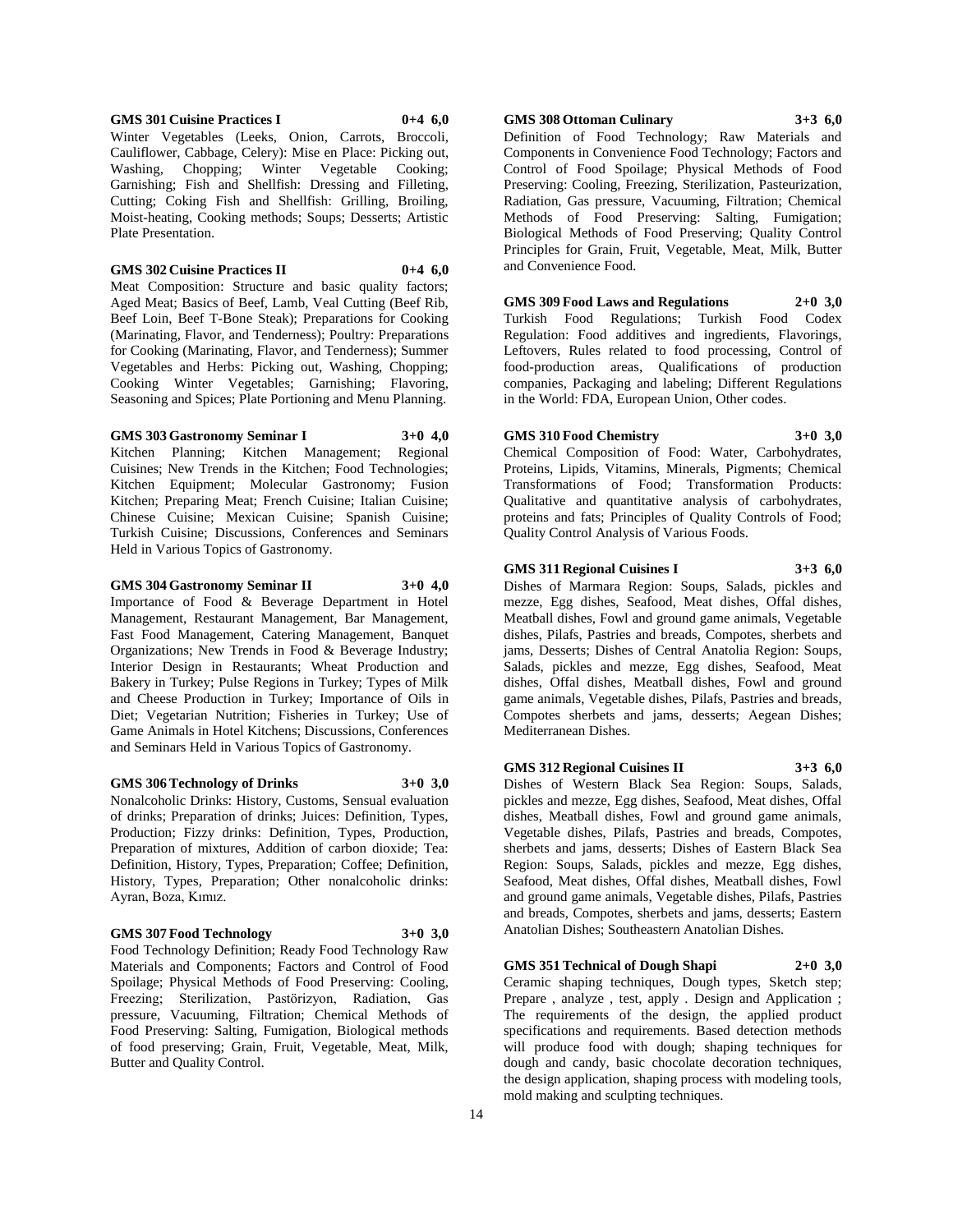#### **GMS 352 Creative Kitchen Practices 2+2 4,0**

Creative process stages of the cooks; Motivation; Job features; Satisfaction of the employee; Stress at work; Creativity in the kitchen; The first superstar chefs; Da Vinci Kitchen; Extraordinary banquets; "Şakşuka" [a kind of vegetable fries] and "barbunya pilaki" [a kind of kidney bean stewing] in the context of creativity; "Acılı ezme" [a kind of vegetable salad] and "cevizli kadayıf dolması" [a kind of special dessert with walnuts] in the context of creativity; "Sebze mücveri" [a kind of vegetable patties] and "mercimek köftesi" [a kind of lentil patties] in the context of creativity; "Patlıcan salatası" [Eggplant salad] and "sigara böreği" [a kind of pastry] in the context of creativity; "Yaprak sarması" [a kind of wrappng food] and "biber dolması" [a kind of suffed food] in the context of creativity

#### **GMS 354 Ergonomical Restaurant Design and Safety 3+0 3,0**

Definition, Content and Purpose of Ergonomics; History of Ergonomics; Improvement of Ergonomics in Turkey; Regulations of the Ergonomic Work Place; Ergonomic Criteria in Design; The Importance of the Ergonomic Restaurant Design; Significant Things in the Restaurant Design; Basic Rules in the Kitchen Design; Restaurant Safety; Lightening of the Kitchen; Factors of the Climate; Noise; The Factors of the Health of Labors and Cause of Occupation Diseases; Dusts; Fire; Reasons of Work Accident and First Aid; Occupation Diseases; Purpose of First Aid; Steps of First Aid.

#### **GMS 356 Gastronomic Writing 2+1 3,0**

Principles of writing: Drafting, Specifying deadline, Preliminary study, Word choice, Theme, Language use and styles; Writing genres: concrete and abstract topics, Social and personal issues, global issues, science, art and culture issues; Writing strategies: Explanatory, Narrative, Descriptive, Argumentive, Criticism; Impressing and describing; Writing process; Descriptive writing; Enterprise and product description implementing; Writing criticism; Enterprise and product critique implementing; Expository writing: Research, study and writing; Journal, social media and blog authorship; Gastronomy literature and difficulties.

# **GMS 401 Human and Taste 2+0 3,0**

Concept of Taste; Definition, Perceptions, Conceptualization, Chemical dimension, Physiological dimension; Sense of taste: Bitter, Sweet, Sour; Psychology of Human Beings; Human Beings and Taste; Food Neophobia; Prejudices; Variety Seeking; Food Addiction; Alcoholism.

**GMS 402 Gastronomy Graduation Project 3+0 8,0** Identifying a Project Topic; Identifying Aim and Importance of the Project; Identifying the Methodology; Literature Review; Developing a Data Collection Method for Reseach; Discussing Analysis Techniques; Preliminary Research; Carrying out the Research; Result Collection; Analysis of Research Results; Interpreting Findings; Reporting of the Research; Submission of the Project.

**GMS 403 Culinary Arts of World I 3+3 6,0** Culinary History of Turkey; Dishes in Turkish Cuisine: Soups, Vegetables with olive oil and meze, Kebabs, Dolmas, Mantı and other pasta dishes, Desserts; Culinary History of France; Dishes in French Cuisine: Soups; Cold starters, Hot starters, Main courses, Desserts; Culinary History of Italy; Dishes in Italian Cuisine: Soups, Cold starters, Hot starters, Main courses, Desserts; Culinary History of Spain; Dishes in Spanish Cuisine: Soups, Cold starters, Hot starters, Main courses, Desserts; Culinary History of Mexico; Dishes in Mexican Cuisine; Culinary History of British Isles; Dishes in British Isles Cuisine.

## **GMS 404 Culinary Arts of World II 3+3 6,0**

Culinary History of Germany; Dishes in German Cuisine: Soups, Cold starters, Hot starters, Main courses, Desserts; Culinary History of Scandinavia; Dishes in Scandinavian Cuisine; Culinary History of Russia and Eastern Europe; Dishes in Russian and Eastern European Cuisine; Culinary History of China; Dishes in Chinese Cuisine; Culinary History of Japan and Korea; Dishes in Japanese and Korean Cuisine; Culinary History of Vietnam, Thailand, Indonesia, and Philippines; Dishes in Vietnamese, Thai, Indonesian and Philippine Cuisine; Culinary History of India; Dishes in Indian Cuisine; Culinary History of Portugal; Dishes in Portuguese Cuisine.

### **GMS 405 Wine Industry 3+0 4,0**

Wine: Definition, History, Types; Wine Production: Process of red wine production, Process of white wine and rose wine production; Wine Grapes; Wine Industry in the World; Wine Industry in Turkey; Wine Tasting; Wine and Food Harmony.

#### **GMS 406 Bread and Pastry 3+3 6,0**

Bread: Definition, History, Types, Production techniques, Usage of equipment, Measures, Four main mixing methods, Twelve processes of bread production; Dough Shaping; Techniques of Dough Cutting; Pastry; Sponge Cake; Sauce with Cream; Production of Fruit Sauces and Jelly; Cold and Hot Desserts: Ice creams, Sorbets, Candy; Garnish, Decoration, Presentation.

## **GMS 408 Culinary Trends 3+0 3,0**

Technological Innovation: Equipment, Material, Automation; Equipment Innovation; Contemporary Cooking Techniques: Cook-chill, Cook-freeze, Sous-vide;

New Applications in Menu Design; New Applications in Service and Presentation; Globalization and Localization; New Applications in Restaurants; New Trends: Fusion cuisine, Molecular cuisine; Problems in the New World Cuisine; Future Prospects.

**GMS 410 Food, Culture and Community 3+0 3,0** Food Culture; Social Dimensions of Food Culture; Intercultural Relationships; Food Consumption and Its Interaction with Religious and Cultural Identity; Food Choice and Its Relationships with Cultural and Social Developments; Effects of Technological Developments on Food Production.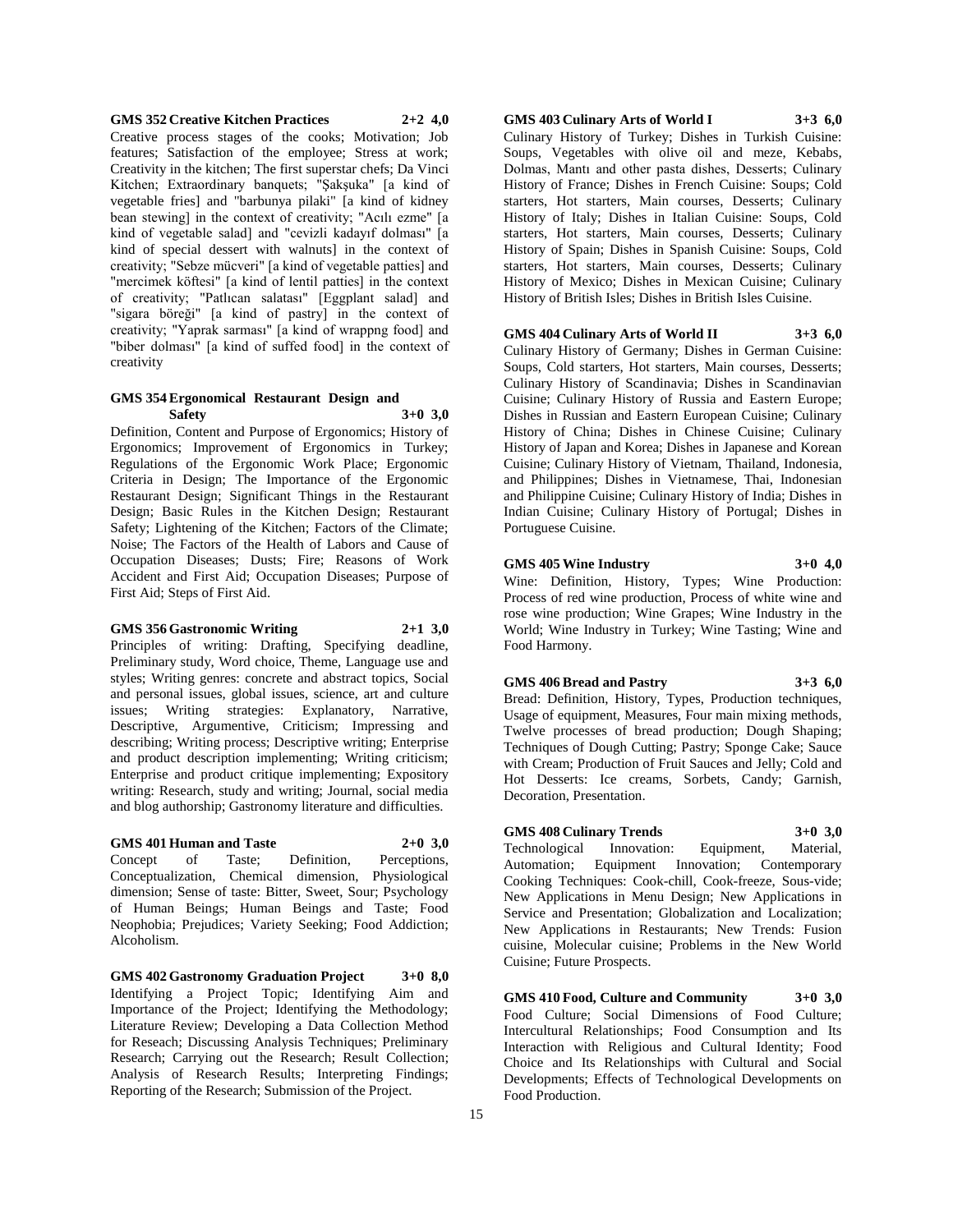#### **GMS 451 Green Restaurants 3+0 3,0**

Global scene: Ecological situation in the world, Destruction areas, Revised studies; Legal arrangements: Environmental law and legislation in Turkey, Environment in the constitution; Institutional Sustainability: Sustainable production and consumption, Green business; Green management: Environmental restrains, Awareness; Green marketing: Advertising, labeling and pricing; Green logistics: Green procurement, Green distribution; Environmental accounts; Green consumer; International implications: Going green race; "Green Restaurant" Movement: Green practices; Green strategy: Green star, ISO 14001, Blue flag, White star, Green pine; Green Cuisines of Future.

#### **GRA 208 Web Design 2+2 4,0**

Basic Concepts of Web Design; Webpage-Website Architecture: Principles of web design, Web design browsers, Web development tools; HTML: Structure of HTML, Programming, HTML and page configuration, HTML tags: Use of Text, Table, Color, Form, Frame, Link, Banner; CSS: Structure and programming of CSS, Page configuration with CSS; Editor Programs: Frontpage, Dreamweaver, Webpage Maker, Web Templates; Web Page Hosting: Domain, Hosting, File transfer protocol, Updating.

**HUK 151 Fundamental Concepts of Law 3+0 4,5** Rules of Social Order and the Law; Rules of Law and Sanctions; Sources of Law; Statutes, Regulations, By-laws; Types of Legal Rules; Precedent Law; Turkish Judicial Systems; Branches Law: Public law; Private Law; Branches of Private Law; Branches of Public Law; Implementation and interpretation of Law; Concept of Legal Relationship and the Parties; Concept and Types of Rights; Persons: Real Persons, Legal Persons; Acquiring, Losing and Protection of Rights.

**HUK 356 Labor and Social Security Law 3+0 4,0** Labor Law: Its subject; Fundamental principles; Fields of Application of Labor Law: Employment contract; Debt emerging from employment contracts; Paying off debts; Arranging the work in terms of time; Wages and vacation; Security and Health of Laborers; Law of Unions: Collective agreement; Law of strike and lockout.

# **İKT 119 Introduction to Economics 3+0 5,0**

Definition and Basic Concepts of Economics; Scarcity, Preference and Utility; Supply and Demand; Elasticity; Supply and Demand Applications; Production and Costs; Markets with Perfect Competition; Markets for Factors of Production and Factor Incomes; Public Goods and Externalities; From Microeconomics to Macroeconomic; National Income Accounting; Calculation of National Product; Macroeconomic Equilibrium; Fiscal Policy and Aggregate Expenditures; Money and Banking; Monetary Theory and Policy; Aggregate Demand- Aggregate Supply Analysis and Inflation; International Trade and Finance; Economic Growth and Development.

# **İKT 221 Economics and Tourism 3+0 3,0**

Economics and Tourism: Basic economic theories; Introduction to Microeconomics: Tourism product, Tourism supply and characteristics, Tourism demand and characteristics; Equilibrium in Tourism Market: Partial equilibrium, Factors affecting equilibrium; Introduction to Macroeconomics: International tourism, National economy and tourism; Economic Impacts of Tourism: Tourism and foreign exchange earnings, Impact on the balance of payments, Impact on public revenues and expenses, Impact on prices of goods and services; Real Economic Impacts of Tourism; Measuring Economic Impacts of Tourism: Multiplier effect of tourism revenues.

#### **İKT 351 Tourism Economics 3+0 4,0**

Economics and Tourism: Basic economic theories; Tourism Product; International Tourism; Tourism Supply: Tourism supply and its characteristics; Tourism Demand: Tourism demand and its characteristics; Equilibrium in Tourism Market: Partial equilibrium, Factors affecting equilibrium; Development of Tourism and National Economies: National economy and tourism, Economic results of tourism; Monetary Economic Effects of Tourism; Tourism and Foreign Exchange Income; Effects on External Payment Equilibrium; Effects on Public Income and Expenses; Effects on Product and Service Prices; Real Economic Effects of Tourism; Measuring Economic Effects of Tourism: Multiple effects of tourism income, Inputoutput analysis.

#### **İKT 351 Tourism Economics 3+0 4,0**

Economics and Tourism: Basic economic theories; Tourism Product; International Tourism; Tourism Supply: Tourism supply and its characteristics; Tourism Demand: Tourism demand and its characteristics; Equilibrium in Tourism Market: Partial equilibrium, Factors affecting equilibrium; Development of Tourism and National Economies: National economy and tourism, Economic results of tourism; Monetary Economic Effects of Tourism; Tourism and Foreign Exchange Income; Effects on External Payment Equilibrium; Effects on Public Income and Expenses; Effects on Product and Service Prices; Real Economic Effects of Tourism; Measuring Economic Effects of Tourism: Multiple effects of tourism income, Inputoutput analysis.

**İLT 107 Introduction to Communication 3+0 3,5** Defining communication; The place and importance of communication in social life; Development of communication as a science; The process of communication and its elements: Source, message, channel, receiver, encoding-decoding, framework of reference, feedback, noise, feedforward, and selective perception; System approach to the process of communication; Types of communication; Comparison of various kinds of communication; Communication models in general; Basic communication skills; Contemporary theoretical approaches communication.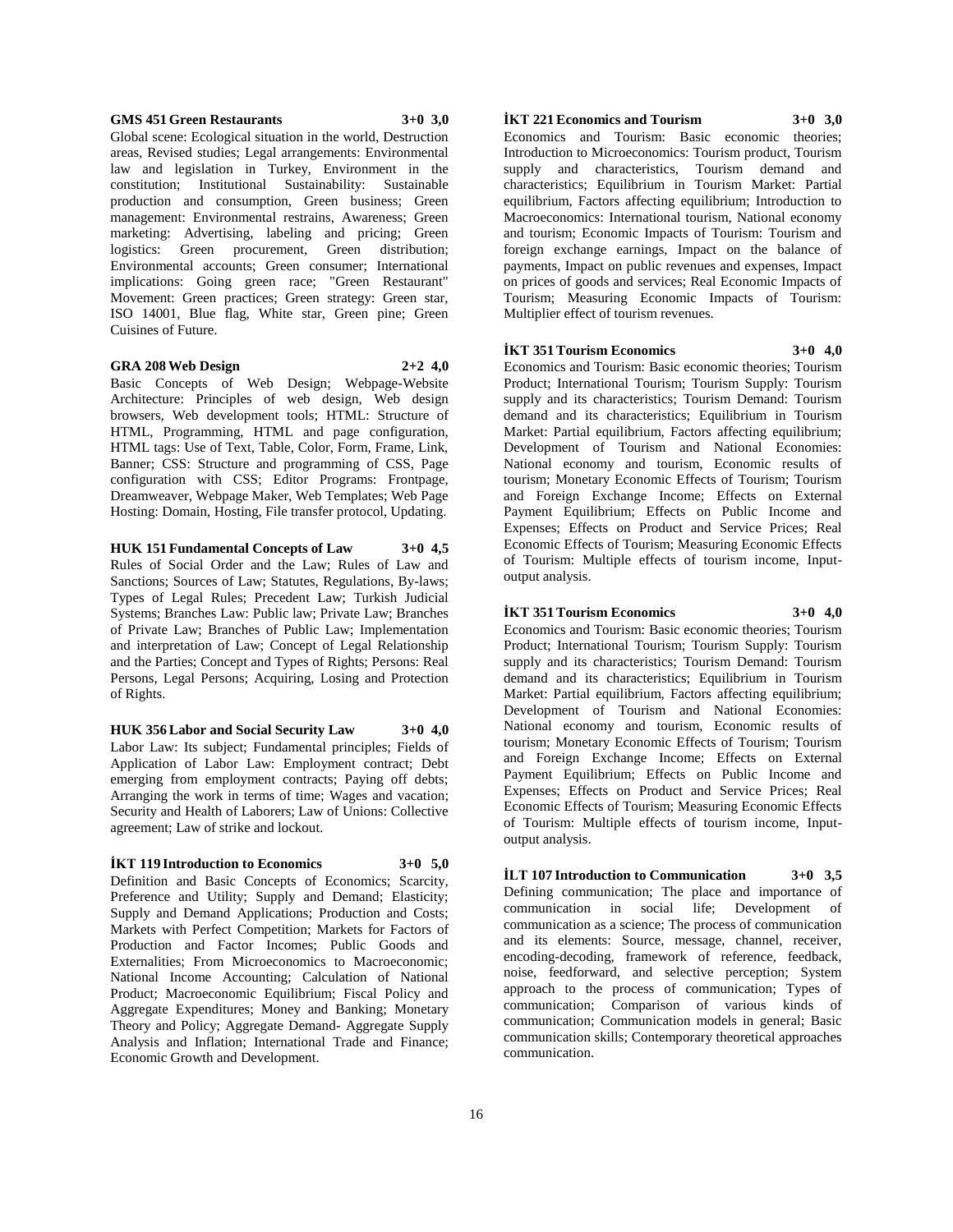**İLT 201 Interpersonal Communication 3+0 4,5** Verbal Communication; Speaking Skills As Dimension of Interpersonal Communication; Listening Capabilities As Dimension of Interpersonal Communication; Non-Verbal Communication; Signs And Meanings; Stress And Stress Management; Group; Group Dynamics; Small Group Characteristics; Persuasion; Speaking And Listening; Time And Time Management; Interpersonal Communication; History of Communication Research.

#### **İLT 213 Effective Communication Techniques 2+0 3,0**

Basic Concepts: Communication and communication functions; Types of Communication: Written communication, Verbal communication; The Basic Elements of Speech: Diction and oratory; Verbal Communication: Body language, Gestures and facial expressions; Public Speaking: Types of speech, Planning of speech, Presentation; Communication Conflicts: Empathy, ?I? or ?you?; Convincing at Interpersonal Communication: The importance of listening and active listening.

#### **İNG 147 English I 6+0 6,0**

Understanding the Basics of a Conversation on Business, School, Free Time Activities etc. When a Clear and Standard Language is used; Understanding Texts on Daily Life or Professional Language; Coping with Situations on Vacations to the Origin of tne Language; Describing Experiences, Events or Dreams, Hopes, Purposes; Speaking Using Simple and Connected Sentences; Writing Simple and Cohesive Texts on Personal Interests.

## **İNG 148 English II 6+0 6,0**

Understanding Basic Information in Radio and Television Programs About Daily Life, Occupation and Interests if the Conversation is Slow and Clear; Understanding Private Letters Mentioning Events, Emotions, Requests; Participating in Spontaneous Conversations on Family, Hobbies, Occupation, Vacation and Daily Life Related with Personal Interests; Explaining and Justifying Thoughts and Plans Shortly; Narrating a Story; Explaining the Content of a book or a Movie and Describing Own Reactions; Writing Letters about experiences and Impressions.

#### **İNG 177 English I 3+0 3,0**

Using the Simple Present; Talking about Yourself, Your Family, and Your Favourite Things; Using the Simple Present and Present Continuous; Using 'if and when'; Talking about Health, Remedies, Sleep Habits and Stress; Using going to and the Present Continuous to Talk about the Future; Talking about Birthdays, Celebrations, and Favourite Holidays; Using the Simple Past; Using 'all', 'most', 'a lot of', 'a few'; Talking about Childhood, School, and Your Teenage Years; Using 'Is there?' and 'Are there?' to Ask about Places in a Town; Using Location Expressions like 'across from' and 'outside'; Talking about Stores and Favourite Places in Your City or Town.

# **İNG 178 English II 3+0 3,0**

Using Infinitives; Asking for and Giving Advice and Suggestions; Responding to Suggestions; Using 'Do you

mind .?' to Ask for Permission and 'Would you mind....?' to Make Requests; Using the Past Continuous for Events in Progress in the Past; Making Comparisons with Adjectives; Using more and less with Nouns and Verbs; Talking about Different Ways of Communicating; Managing Phone Conversations; Using 'have' and 'have got to' to Describe People; Talking about What People Look Like; Using will, may and might to Talk about the Future; Using 'if' and 'when' and the Present Tense to Refer to the Future; Talking about Plans and Organizing Events; Using 'will' to Make Offers and Promises.

# **İNG 179 Advanced English I 3+0 3,0**

Using Manner Adverbs and Adjectives to Talk about People's Behaviour and Personality; Adding Prefixes to Make Opposites; Using the Present Perfect; Talking about Experiences; Using the Superlative Form of Adjectives; Talking about Rules and Discipline; Using 'used to' and 'would' to Talk about Memories; Talking about Family, Relatives and Childhood; Talking about Eating Habits and Different Ways to Cook Food; Responding to Suggestions; Refusing Offers Politely; Using 'will, going to, the Present Continuous and the Simple Present' to Talk about the Future; Talking about Future Plans, Facts, Predictions and Schedules; Using Expressions with 'make' and 'do'.

#### **İNG 180 Advanced English II 3+0 3,0**

Making Sentences with Relative Clauses; Using Phrasal Verbs; Talking about Imaginary Situations or Events in the Present and Future; Giving Advice; Including Questions within Questions and Statements; Talking about Problems with Technology; Using the Present Perfect Continuous to Talk about Recent Activities; Talking about Social Life and Different Kinds of Movies; Using Adjectives ending '-ing' and '-ed'; Showing You Understand another Person's Feelings or Situation; Using the Simple Past Passive in News Stories; Talking about Local and International News Events; Talking about Extreme Weather and Natural Disasters.

#### **İNG 225 Academic English I 3+0 3,0**

Reading Skills for Academic Study: Understanding key vocabulary, Getting the gist of the text, Skimming and scanning, Understanding text organization, Developing basic vocabulary knowledge; Listening Skills for Academic Study: Listening for main idea, Listening for detailed information, Listening to short daily conversations, Listening for key ideas; Speaking Skills for Academic Study: Introducing oneself, Maintaining everyday conversations, Giving descriptions of events, Asking and answering questions; Writing Skills for Academic Study: Writing simple sentences, Writing notes, Writing basic descriptions of events, Writing informal letters.

# **İNG 226 Academic English II 3+0 3,0**

Reading Skills for Academic Study: Exposure to simple academic texts, Developing reading fluency, Identifying text type, Improving academic vocabulary knowledge, Distinguishing key ideas from supporting details; Listening Skills for Academic Study: Distinguishing main idea from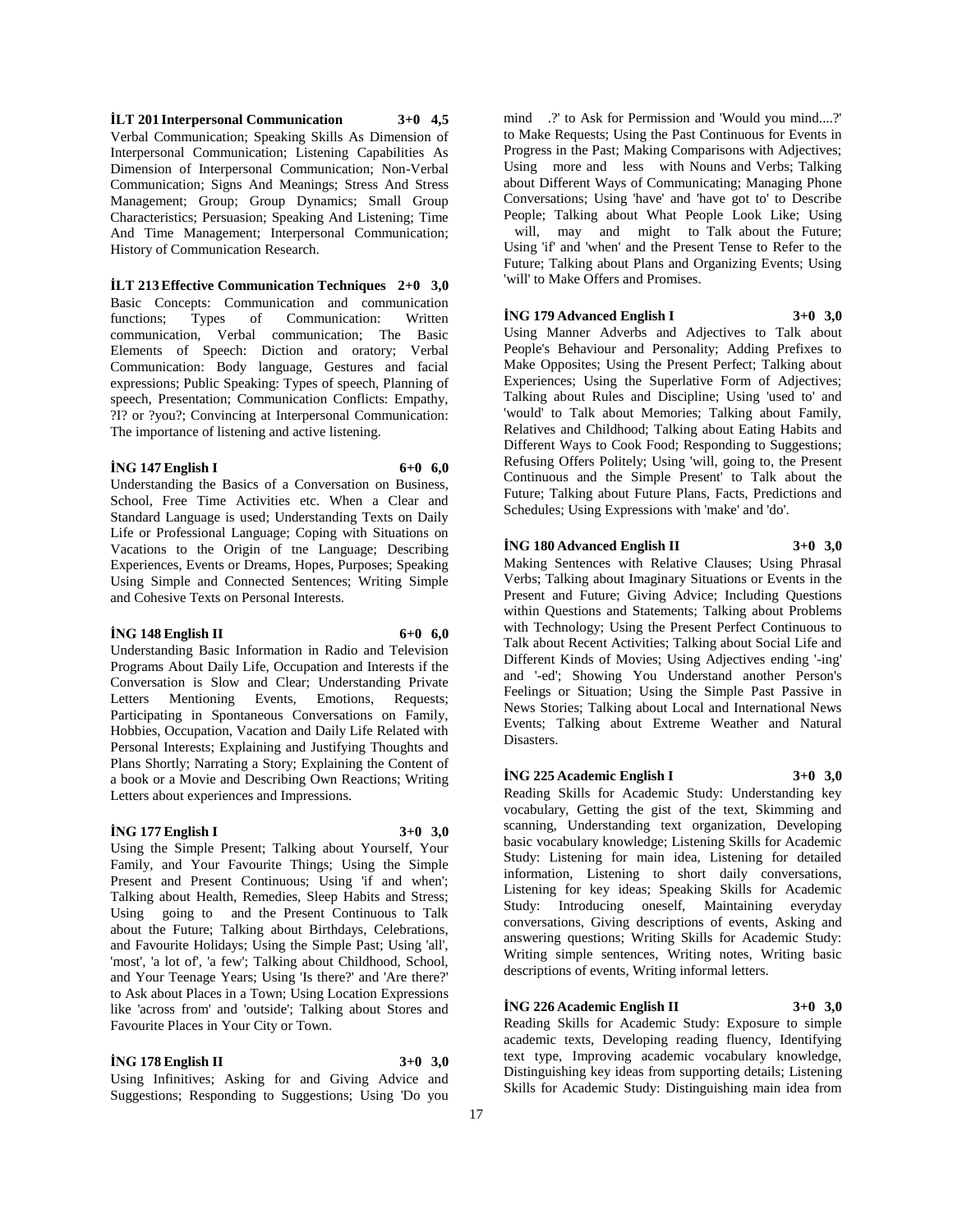the detailed information, Listening to short texts on different topics, Noticing intonation; Speaking Skills for Academic Study: Asking for information, Giving detailed information on relevant topics, Asking for and giving directions; Writing Skills for Academic Study: Writing simple and compound sentences, Writing simple biographies, Writing brief reports, Writing short paragraphs.

# **İNG 247 English III 6+0 6,0**

Preparing Long Texts and Presentations on a Well-known Subject; Understanding Complex Justifications About a Subject; Reading and Understanding Articles and Reports About Daily Problems Where Authors Exhibit a Specific Attitude or a Position; Expressing Oneself Immediately and Fluently While Talking to a Native Speaker; Presenting About Subject of Own Interests Clearly in Detail; Writing Clear and Detailed Texts About Many Subjects of Interest.

## **İNG 248 English IV 6+0 6,0**

Understanding News Reports and Current Discussions on Television; Understanding Movies When Standard Language is Used; Understanding Contemporary Literary Texts; Joining Discussions, Justifying and Defending Opinions on Accustomed Occasions; Explaining an Opinion About a Current Question; Specifying Benefits and Losses of Different Opportunities; Giving Information in a Text or a Report; Offering Supporting or Opposite Justification on a Specific Opinion; Writing Letters Emphasizing Personal Importance of Events and Experiences.

#### **İNG 325 Academic English III 3+0 3,0**

Reading Skills for Academic Study: Developing reading fluency, Adapting reading style to different text types, Practicing critical reading skills; Listening Skills for Academic Study: Listening to longer texts, Listening to short authentic texts, Recognizing stress and intonation; Speaking Skills for Academic Study: Asking for clarification, Asking for confirmation, Giving reasons and explanations, Giving short presentations on familiar topics; Writing Skills for Academic Study: Identifying different styles of paragraphs, Paraphrasing ideas in short texts, writing academic paragraphs, Writing formal and informal academic texts, Writing summaries.

# **İNG 326 Academic English IV 3+0 3,0**

Reading Skills for Academic Study: Adjusting speed and reading style to different genres and tasks, Reviewing and analyzing material, Focusing on critical reading skills, Recognizing biases in written works; Listening skills for academic study: Listening to longer authentic texts, Taking notes, Distinguishing facts from opinions, Drawing inferences; Speaking Skills for Academic Study: Participating in group discussions, Expanding opinions, Giving longer presentations on familiar topics; Writing skills for academic study: Expressing opinions in wellorganized academic essays, paraphrasing ideas in texts, writing summaries of longer texts.

# **İNG 347 English V 3+0 3,0**

Following Long Conversations Even They are not Clearly Structured; Understanding Long and Complex Literary Texts; Expressing Oneself Fluently and Naturally without Thinking About Vocabulary; Using the Language Flexibly and Effectively in Religious, Social and Professional Life; Explaining Complex Situations Combining Subtopics in Detail Clearly; Concluding a Conversation Properly by Expressing a Specific Point of View; Expressing Oneself in a Clear and Well-structured way in Writing; Explaining an Opinion in Detail.

# **İNG 348 English VI 3+0 3,0**

Understanding Television Broadcasts and Movies Without Difficulty; Perceiving Stylistic Differences; Understanding Articles and Technical Information About a Specialty Outside Personal Interests; Explaining Thoughts and Opinions Clearly and Exactly and Associating Them with Others' Conversations; Writing Letters, Essays and Reports on Complex Subjects by Putting Important Subjects Forward; Selecting a Proper Style of Speechfor a Specific Audience in Written Texts.

# **İNG 425 Academic English V 3+0 3,0**

Reading Skills for Academic Study: Analyzing texts, Drawing conclusions and identifying implied meaning, Developing the vocabulary in the field of study; Listening Skills for Academic Study: Drawing inferences from the theme, Taking notes during a lecture, Interpreting what is heard, Following lectures on familiar topics; Speaking Skills for Academic Study: Participating in discussions, Summarizing, Interviewing, Applying turn-taking rules, Giving presentations on a variety of topics, Commenting on classmates presentations; Writing Skills for Academic Study: Writing various forms of academic writing, Building effective arguments using evidence.

# **İNG 426 Academic English VI 3+0 3,0**

Reading Skills for Academic Study: Drawing conclusions based on the information in the text, Comparing and contrasting main ideas, Summarizing extracts from various sources, Evaluating information; Listening Skills for Academic Study: Following lectures, Synthesizing, Evaluating and transferring what was heard; Speaking Skills for Academic Study: Participating in discussions, Justifying point of view, Using strategies to achieve comprehension, Carrying out interviews, Summarizing discussions, Giving longer presentations on academic topics; Writing Skills for Academic Study: Writing wellresearched essays and reports, Writing commentaries.

#### **İNG 447 English VII 3+0 3,0**

Understanding the Fluently Spoken Language; Participating in Every Type of Conversation Without Any Difficulties; Understanding Idioms Including Daily Language; Explaining and Expressing Subjects in a Clear and Fluent Style Suiting Every Occasion; Writing Relevant Texts with a Clear and Fluent Style; Writing Summaries and Reviews About Professional Texts and Literary Works.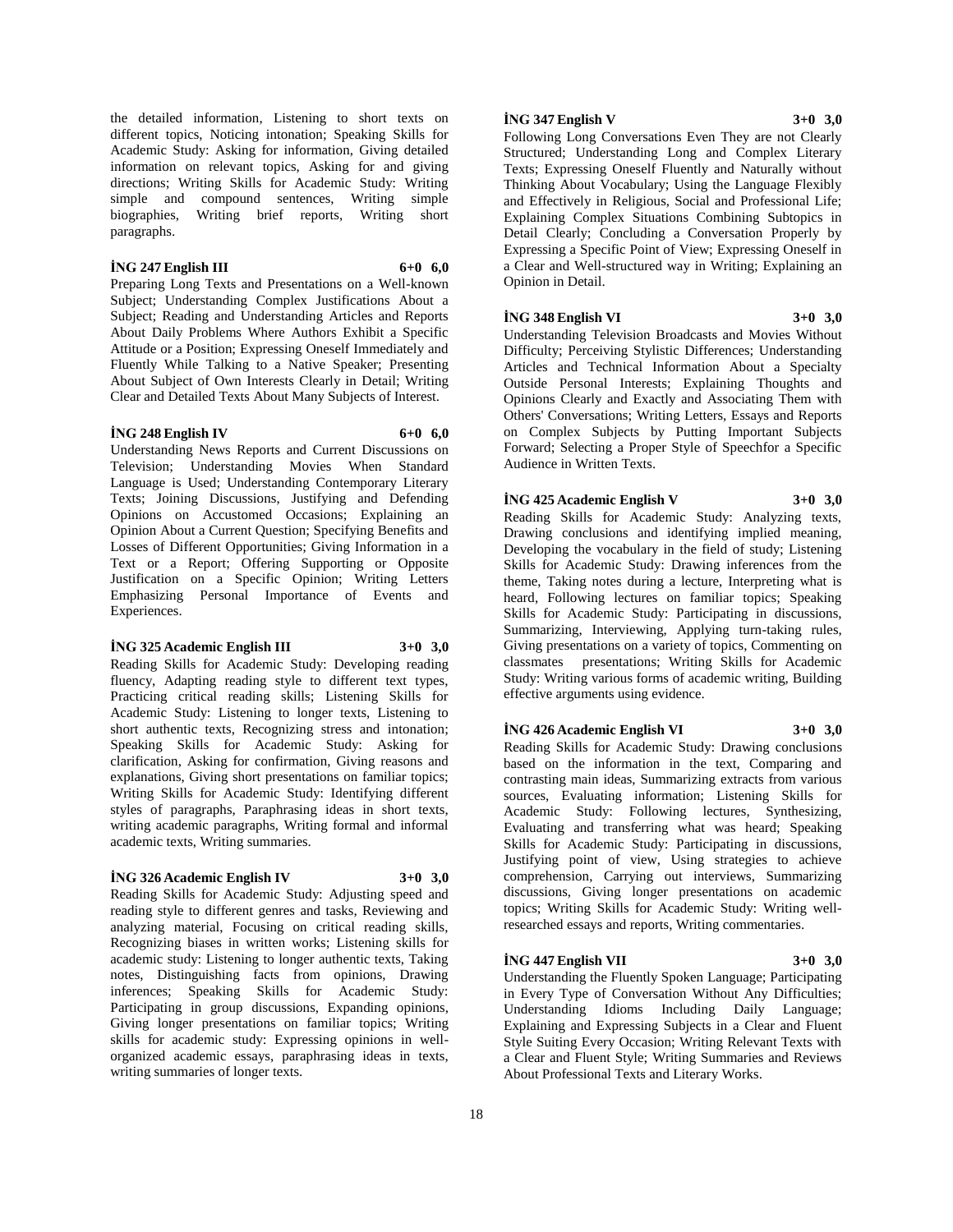# **İNG 448 English VIII 3+0 3,0**

Speaking Fluently and Expressing Meaning Details Clearly; Re-Handling and Re-expressing Subjects During Difficulty of Expression without notifying; Speaking Logically to Ease the Audience in order to Distinguish and Perceive Important Points of the Subject; Writing Well-structured and Clear Letters, Complex Reports or Articles to Ease the Audience to Understand Important Points of the Subject Matter.

# **İSN 102 Public Relations 3+0 3,0**

Fundamentals of Public Relations; Historical Development of Public Relations in Turkey and in the World; Development of Public Relations in Private and Public Sector; Career Development in Public Relations; Place of Public Relations Department in an Organization; Interdepartmental Public Relations; Research in Public Relations; Planning a Public Relations Campaign: Identifying problems, Determining objectives, Application and evaluation; Materials Used in Public Relations: Written, Audio-visual and other materials.

#### **İSP 151 Spanish I 4+0 4,0**

Introduction: Greeting, Giving information; Gender in Nouns and Adjectives; Verbs in the Present Tense; Demonstrative Adjectives and Pronouns; Plural Forms of Nouns and Adjectives; Description: House, Objects, Numbers; Asking Questions; Asking for Directions and the Time; Verbs in the Present Progressive Tense; At a Restaurant: Ordering, Asking for the Bill, Talking about Preferences; Describing People; Reflexive Verbs; Shopping: Cost, Likes and Dislikes, Quantity; Invitation: Accepting, Refusing; Gerunds; Seasons.

#### **İSP 152 Spanish II 4+0 4,0**

The Past: Near and remote past, Prepositions, Indefinite pronouns; The Future: Future plans, Making a phone call, Comparison; The Future Perfect Tense; Habits in the Past; Regular and Irregular Verbs; Senses; Some Grammar Rules: Obligation, Personal pronouns, Passive construction, conjunctions; Reading Texts: Biography, Narration, Picture stories.

#### **İST 251 Statistics 2+0 3,0**

Statistics; Definition; Subject and Importance: Basics; Unit, Variable: Types of variable; Data: Collecting data, Classification of data, Grouping the data: Series: Its definitions and types, Showing with graphic: Histogram; Averages, Measurement of variability, Co efficiency of variability, Standard deviation and variance; Random Variables; Discontinues Distribution; Introduction to Sampling: Types of sampling, Statistical estimation, Chisquare analysis.

### **İŞL 101 Introduction to Business 3+0 4,5**

Concept of business: Economic systems, Production factors, Needs and wants, Demand, Goods and services, Consumption and consumer; Success criterion: Efficiency and related concepts; Characteristics of Businesses: Goals and functions of businesses, Relationships with the

environment and responsibilities of businesses, Grouping of businesses; Foundation of businesses: Foundation decision, Determining plant location; Extending Businesses; Business ethics and social responsibility ( Ethical and moral rules); Concept of management; Functions of management; Human resources management; Functions of human resources management; Principles of marketing.

#### **İŞL 101 Introduction to Business 3+0 4,5**

Concept of business: Economic systems, Production factors, Needs and wants, Demand, Goods and services, Consumption and consumer; Success criterion: Efficiency and related concepts; Characteristics of Businesses: Goals and functions of businesses, Relationships with the environment and responsibilities of businesses, Grouping of businesses; Foundation of businesses: Foundation decision, Determining plant location; Extending Businesses; Business ethics and social responsibility ( Ethical and moral rules); Concept of management; Functions of management; Human resources management; Functions of human resources management; Principles of marketing.

# **İŞL 103 Business Management 3+0 3,5**

Management: Basic Concepts, Significance of Management for Business Enterprises; Comparison of Management with Similar Concepts; Development of Management Science: Classical, Behavioral, and Modern Theories; Management System: Fundamentals and Significance of Management System for Business Enterprises; Planning and Decision Making: Planing process , Types of Plans; Organization: Fundamentals, Organization Process, Comparison of organization and planning processes; Authority and Power: Characteristics and Importance of Authority and Power, Delegation of Authority; Controlling: Characteristics, Controlling process.

# **İŞL 115 Introduction to Business 2+0 2,0**

Basic Concepts: Goals and types of businesses, Business systems and external environment; Foundation of Businesses: Pre- foundation efforts, Foundation stages, Feasibility decision; Legal Structure of Businesses: Private enterprises, Public enterprises, Foreign invested enterprises, Global businesses, Global businesses; Functions of Businesses: Management, Marketing, Finance, Human Resources, Accounting, Public relations, Research and development; Numeric Decision Models in Businesses: Types of Decision, Decision environment, Basic types of quantitative decision.

**İŞL 301 Human Resources Management 3+0 4,0** Human Resources Management: Development, Goals and Principles; Functions of Human Resources Management: Human resources planning; Recruitment, Performance Appraisal, Training, Orientation and Development; Wage and Salary Administration; Career Management; International Human Resources Management; Technology in Human Resources Management.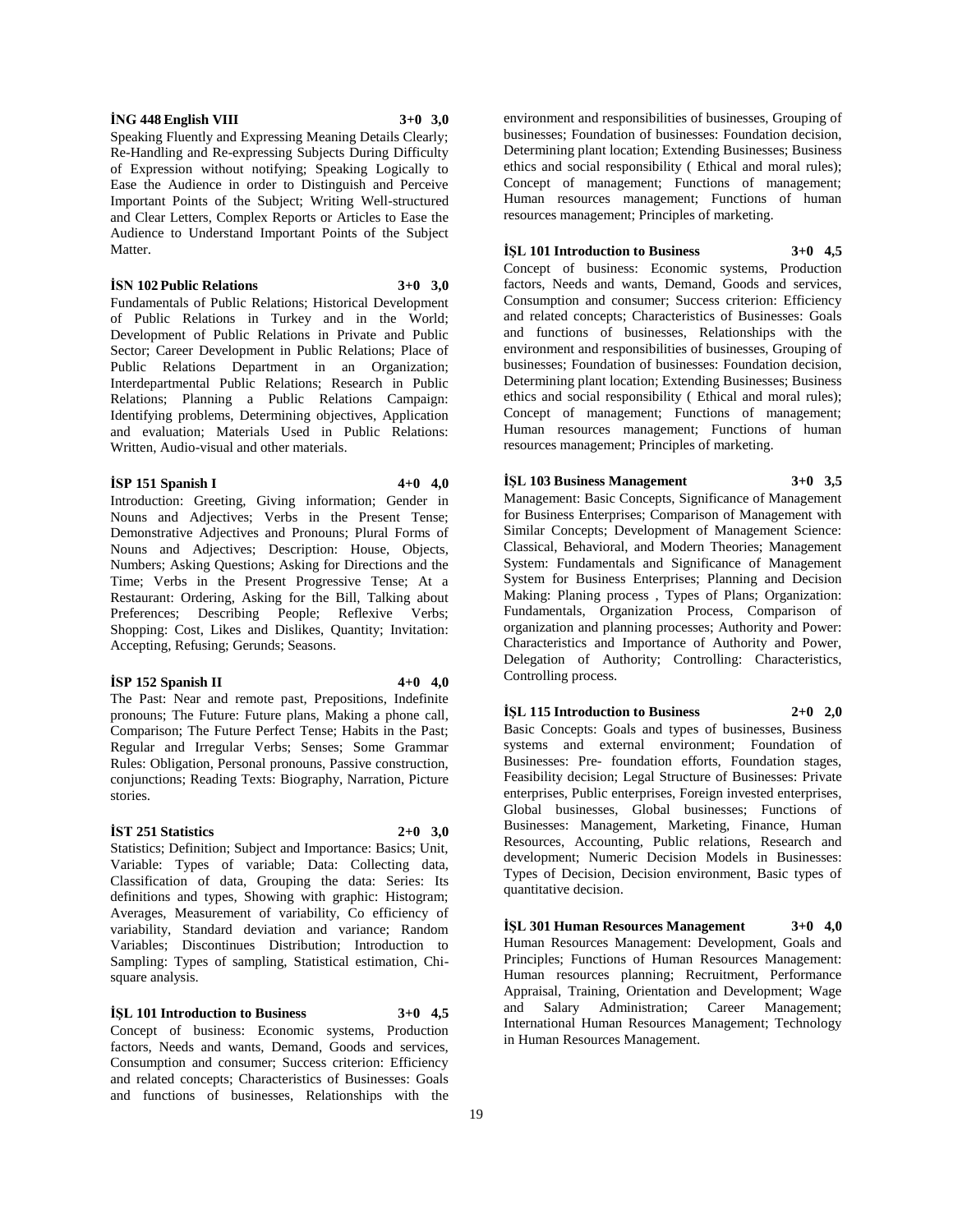**İŞL 301 Human Resources Management 3+0 4,0** Human Resources Management: Development, Goals and Principles; Functions of Human Resources Management: Human resources planning; Recruitment, Performance Appraisal, Training, Orientation and Development; Wage and Salary Administration; Career Management; International Human Resources Management; Technology in Human Resources Management.

#### **İŞL 315 Strategic Management 3+0 5,0**

Environmental Analysis; SWOT Analysis; Business Valuation; Analysis of Robustness and Weaknesses; Strategic Alternatives for Businesses or Strategic Business Units (SBUs); Business or SBU Strategies; Selection Analysis; Selecting Strategies in Diversified Businesses: Strategic utility and portfolio analyses; Functional Level Strategies and Policies; Globalization and Global Strategies; Strategy Implementation; Organizational Structure and Distribution of Resources; Organizational Culture and Leadership; Assessment and Control of Strategies.

**İŞL 421 Entrepreneurship 2+0 3,0** Importance and Evolution of Entrepreneurship: Entrepreneurship within the framework of Manager, Concepts of Entrepreneur, Employer, Boss and Investor; Leadership in Entrepreneurship and Importance of Management Characteristics; Characteristics of Entrepreneurship; Changing Views of Entrepreneurship; General Evaluation of Entrepreneurship in Turkey: Change and Entrepreneurship; Entrepreneurship before and after the Republic; Female Entrepreneurs.

#### **İŞL 433 Restaurant Management Issues 3+0 3,0**

Restaurants: Restaurant history, restaurant classifications; Restaurant operations of the globe and Turkey: Examples; Restaurant management and management issues: Decisional problems, Directing problems, Crisis management, Leadership; HR issues: Employment issues, Hiring the wrong person, Employee training issues, Lack of employee motivation: Finance and investment issues; Production problems; Marketing problems: Lack of market research, Incorrect market analysis; Accounting issues; Improvement and development errors; Accreditation issues: Prevalent in standards, Defining professional competence; Ethic problems; Solution proposals.

#### **İŞL 435 Yield Management 3+0 4,0**

Basic Concepts: Yield Management, Short History; Components Of Yield Management; Preparation For Yield Management: Creation Of Yield Management Strategy Supply, Demand And Competitive Analysis: SWOT Analysis; Demand Resources and Reservation; Market Segmentation; Monitoring Of Demand and Operations Management: Demand Level Prediction; Monitoring Of Regional Demand; Capacity and Price Regulations; Managing the Daily Operations; Audit and Evaluation.

#### **İTA 151 Italian I 4+0 5,0**

Italian Alphabet; Italian Sound System; Masculine and Feminine Definite Articles; Masculine and Feminine Indefinite Articles; Feminine and Masculine Singular and Plural Forms of Nouns; Subjective Pronouns; Present Tense; Conjugation of Regular and Irregular Verbs In 'Are' 'Ere' 'Ire'; Use and Conjugation Of Verbs 'Essere' and 'Avere' Cardinal and Ordinal Numbers; Modal Auxiliaries; Interrogatives; Negative Expressions and Qualitative Adjectives.

# **İTA 152 Italian II 4+0 5,0**

Characteristic Of Verbs 'Conoscere' and 'Spare'; Idiomatic Expressions of Verbs 'Avare', 'Fare' , 'Dare' , 'Stare' ; Reflexive and Reciprocal Verbs; Simple and Articulated Prepositions; Passato Prossimo (Present Perfect) and The Conjugation of Regular and Irregular Verbs in This Tense ; Days Of Week; Months; Years; Asking Time; Characteristics Of Verbs 'Dire' 'Raccontare' 'Parlare'; Narration Of Past Events.

## **İTA 357 Italian III 3+0 4,0**

Imperfect Tense and Conjugation of Verbs in this Tense; Prepositions; Double Object Pronouns; Possessive Pronouns; The Use of Partitives 'Ci? and 'Ne?; Construction of Passive with 'Si!?.

#### **İTA 358 Italian IV 3+0 4,0**

Future Tense; Future Perfect Tense and the Conjugation of Verbs in this Tense; Demonstrative Pronouns; Adverbs; Past Perfect Tense and the Conjugation of Verbs in this Tense.

#### **JAP 301 Japanese I 4+0 4,0**

Basic Verbs; Words and Sentence Structures Used In Daily Speech; Greetings; Meeting Someone new; Introducing Oneself; Asking For Price; Time Concept; Numbers; Verbs And Words About Traveling By Train And By Bus; Likes And Dislikes; Apologizing.

## **JAP 301 Japanese I 4+0 4,0**

Basic Verbs; Words and Sentence Structures Used In Daily Speech; Greetings; Meeting Someone new; Introducing Oneself; Asking For Price; Time Concept; Numbers; Verbs And Words About Traveling By Train And By Bus; Likes And Dislikes; Apologizing.

## **JAP 302 Japanese II 4+0 4,0**

Introducing Oneself And One's Family; Ordering Food And Beverages In A Restaurant Or Cafe; Asking for the Bill; Meals And Expressions Used for Ordering Meals; Making A Reservation; Talking On The Phone; Asking For Information; Quantifiers; Demonstrative Adjectives; Talking About Past And Future.

# **JAP 302 Japanese II 4+0 4,0**

Introducing Oneself And One's Family; Ordering Food And Beverages In A Restaurant Or Cafe; Asking for the Bill; Meals And Expressions Used for Ordering Meals; Making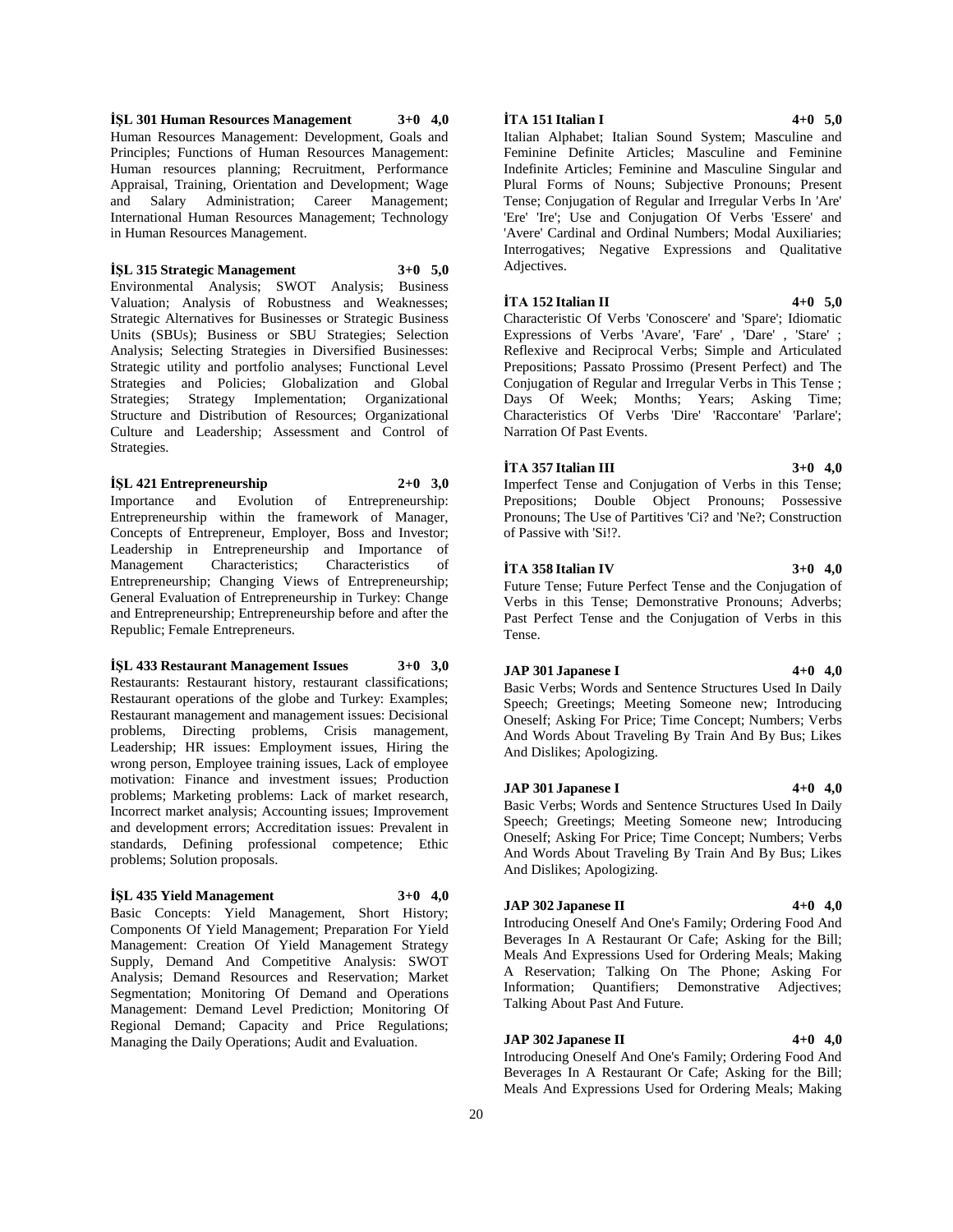A Reservation; Talking On The Phone; Asking For Information; Quantifiers; Demonstrative Adjectives; Talking About Past And Future.

# **JAP 403 Japanese III 4+0 4,0**

Requests and orders for something, giving directions to a taxi driver, asking permission, refusal situations, family terms, giving advice, negative positions of like and dislike at simple present tense and past tense, desire-preferencelike and dislike at adjectives and verbs, verbs used for public transportation.

#### **JAP 404 Japanese IV 4+0 4,0**

Guessing, expressing feeling about something, writing letter, situations at traffic, talking about business trip; direct and indirect verbs, modal of ability, basic conjunctions, negative positions at simple present tense, differences of niwa and -dewa, -ta form at verbs, -te/de and -ku/ni form at adjectives.

#### **KON 204 Bar Management 1+2 3,0**

The Definition of a Bar; The History of Bar and Bar Concept; Bar Organization Techniques; Specification of Bars; Stocks of Bar; The Equipment and Tools Used in a Bar; The Construction of a Bar in Hospitality Businesses; Staff at a Bar: Job descriptions; Types of Bars; The Mise En Place of Bar Operations; Regulations at a Bar; Beer Making: Beer ingredients, History of beer, Types of beer, Serving beer; Wine Making: Wine ingredients, History of wine, Types of wine, Serving wine; Wine Production in Turkey; Types of Grapes Used in Wine Making; Making of Gin and Vodka; Types of Gin and Vodka; Mixes with Gin and Vodka; How to Serve Raki, Rum and Tequila; Raki , Rum and Tequila Making; Types Mixes with Raki, Rum and Tequila; Liqueurs and Serving Liqueurs; Non-Alcoholic Beverages in The Bar.

## **KON 211 Aliment Security and Hygiene 3+0 3,0**

Hygiene; Definition and Importance; Nutrition: Aliment Materials, Causes of food poisoning, Nutritional materials, Nutrition elements; Nutriment Contaminations; Substances Hazardous to Human Health: Microbiological parasites, Biological materials; Aliment hygiene, Toxic and chemical materials that contaminate Food; Food Degeneration; Kitchen Hygiene; Staff Hygiene; Disinfectants; Hygiene control and Management.

#### **KON 301 Cuisine Management 3+0 4,0**

Kitchen Organization; Kitchen Culture; Kitchen Staff; Kitchen Set; Kitchen Equipment; Security In Kitchen; Kitchen Organization: Purchasing And Storage; Planning Work Process; Kitchen Planning; Functional Relations In Kitchen; Physical Characteristics of Kitchen; Main Functions.

# **KON 312 Menu Planning 3+0 4,0**

Food and Beverage Industry: Historical development, Classification, Developing; The concept of Menu; Definition, Developing, Functio100 ns, Structure, Types of Menus; The planning and Improving menu; Definition of

Menu planning, Menu planning process; Front services and back services of menu planning; Menu pricing, Subjective methods, Objective methods; Menu representation; Menu cards, Menu notes, Menu cover, Menu graphics; Menu analysis.

## **KON 411 Hotel Management 3+0 3,0**

Hotel Administration: Description of hotel administration, Development of hotel administration, Site selection for the hotel investment, Classification of hotels; Hotel Management: Concept of management, Description of hotel manager and responsibilities, Management theories, Functions of management; Hotel Organization: Structure and analysis of organization; Management of Front Office Operations; Management of Housekeeping Operations; Service Management; Accounting; Marketing Management; Human Resources Management in Hotels.

#### **KÜL 101 History of Culture 2+0 3,5**

Concept of Culture: Etymology and origin; Methodology of Cultural History Research; Culture and Civilization; History of Culture as a Science; Culture and Society; Concept of Culture and Social Development; Culture and Thought; Critical Thinking in the Intellect of the Middle Ages; Renaissance in the Cultural History; The Age of Enlightenment; The West and Ottoman/Turkish World in the 19th Century; Enlightenment in Turkish Cultural History; Mile Stones in Transition from Ottoman to the Turkish Republic; History of Modern Turkish Culture; Education and Culture in the Turkish Republic.

# **KÜL 199 Cultural Activities 0+2 2,0**

Participating Actively or as a Spectator in Sports Activities; Participating in Activities Arranged by the Counseling Center; Participating in Workshops in Art; Education on Museums; Participating in Art Trips; Participating in Cultural Trips; Participating in and Taking Duty in activities such as Cinema, theatre, scientific Meeting etc.; Taking duty in Clubs; Being a Student Representative and Participating in Environmental Activities.

# **MAT 164 Basic Mathematics 2+0 2,0**

Sets and Numbers; Identity; Transactions with Equations and Inequalities; Coordinate Plane; Line and Parabola Equations; Functions; Limits and Continuity; Derivative; Derivative Applications; Exponential and logarithmic functions; Indefinite Integral; Definite Integral and Applications; Linear Equation Systems; Matrices; Determinants; Linear Programming; Multivariate Functions.

#### **MAT 804 Mathematics 3+0 4,5**

Coordinate Plane; Line and Parabola Equations; Functions; Limits and Continuity; Derivatives; Derivative Applications; Exponential and Logarithmic Functions; Indefinite Integral; Definite Integral and Applications; Systems of Linear Equations; Matrices; Determinants; Linear Programming.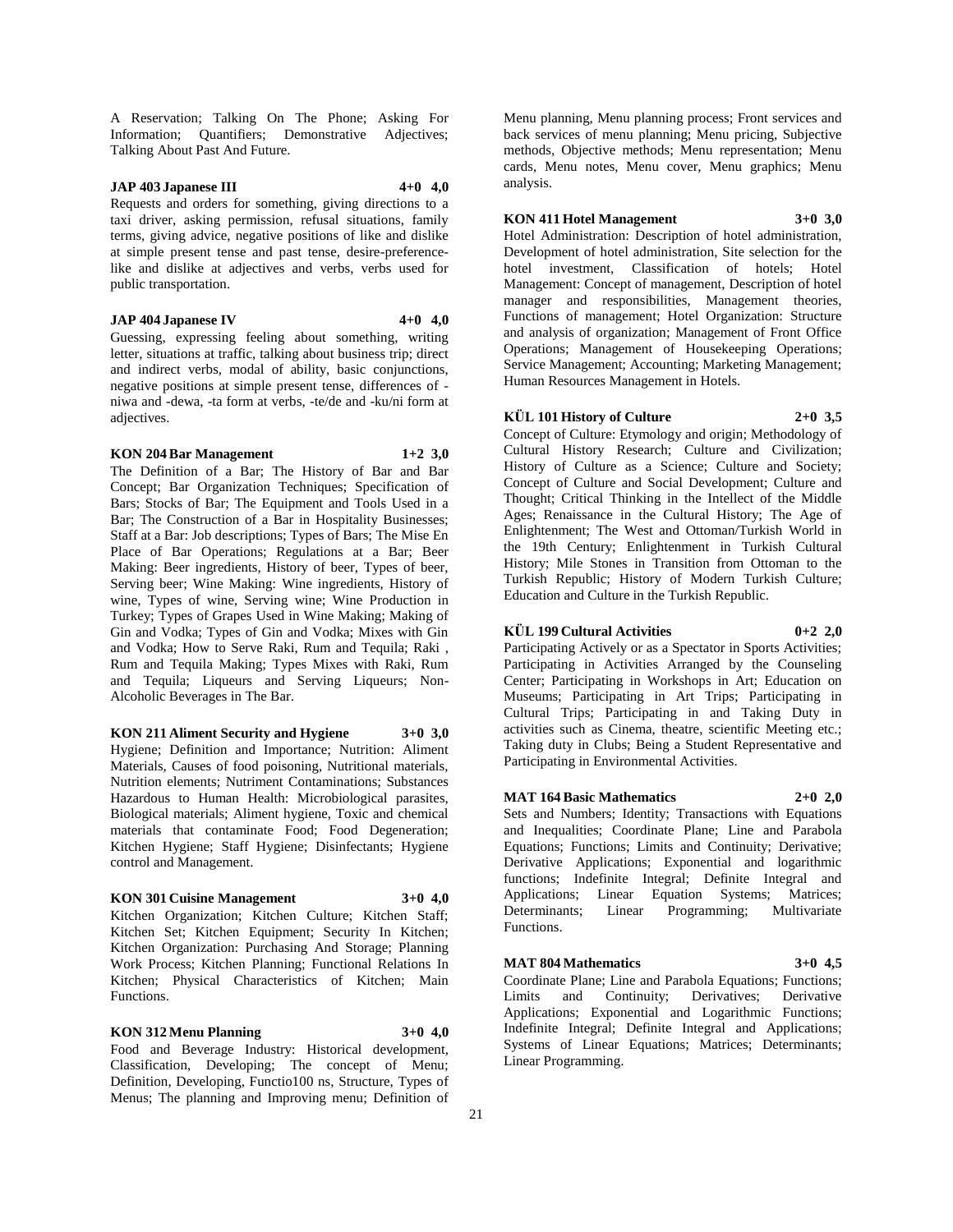**MİT 309 Ancient Greek and Roman Mythology 3+0 4,0** Basic Concepts: Mythology, Notion of religion in Ancient Greek and Roman Empire; Genesis: Creation of gods and the universe, Creation of man; Recognition of Mutual Myths in the Frame of Cultural Heritage: Heroes and regional myths and legends; Ancient Greek Theogony: 12 Olympians and related terms; Ancient Greek and Roman Empire: Society, civilization; Ancient Greek Heroes: Perseus, Theseus, Hercules and Dodekathloi; Trojan Wars and Its Heroes: Aineas, Odysseus, Achilles, Agamemnon, Argonauts: Eason and Medea.

**MİT 314 Anatolian and Turkish Mythology 3+0 4,0** Sumerian Mythology: Gilgamish, Mythological Flood, Effects of Sumerian mythology on Western mythology; Anatolian mythology: Mother goddess, its contribution to Anatolian culture; Hittite mythology: Religion of Hittites Huri and Sumer mythology interactions; Lydia and Lycia mythology: Lydians religion, Lycian religions, Mytologic hereos; Phrygian mythology, Phrygian religion, Phrygians interaction with various myths, Its contribution to Anatolia; Turkish Mytology; Shamanism: definition of the word "Shaman" and historical progress of shamanism; Ancient Turkish legends: Saka legends, Alpher-Tunga and Shu legends.

# **MUH 151 Introduction to Accounting 3+0 4,5**

Concepts of Business and Accounting; Financial Transactions; Balance of Assets-Liabilities; Balance Sheet and Income Statement; Accounts: Concept of account, Types of accounts, Account chart; Document and Books; Accounting Process; Follow up Goods Transactions: Inventories and transactions of the purchase and sale of goods, Periodic inventory system, Perpetual inventory system; Liquid Assets: Cash, Banks, Checkups; Marketable Securities: Share certificates, Bonds; Receivables: Trade receivable, Other receivable; Long Term Assets; Liabilities; Shareholders Equity; Transactions of Income and Expenses; End of Period Transactions; Preparing Financial Statements and Closing Transactions.

# **MUH 237 Cost Accounting 3+0 3,0**

Introduction to Cost Accounting; Raw Material Cost; Labor Cost; Overhead Cost; Distribution of Costs; First and Second Distribution; Activity Based Costing and Distribution of Joint Cost; Job Order Costing System; Calculating Product Costs in Process Costing: Single operation, Multiple operations; Determining Production Losses and Accounting Procedures; Cost ? Volume ? Profit Analysis; Budgets as a Tool of Planning and Controlling; Controlling of Costs and Variance Analysis; Using Standard Costs; Using Cost Data in Evaluation of Decision Alternatives; Controlling of Responsibility Centers.

#### **MUH 239 Cost Accounting 3+0 4,0**

Introduction to Cost Accounting; Raw Material Cost; Labor Cost; Overhead Cost; Distribution of Costs, First and Second Distribution; Activity-Based Costing and Distribution of Joint Cost; Job Order Costing System; Calculating Product Cost in Process Costing: Single

operation, Multiple operations; Determining Production Losses and Accounting Procedures; Cost - Volume Profit Analysis; Budgets as a Tool of Planning and Controlling; Controlling of Costs and Variance Analysis; Using Standard Costs; Usage of Cost Data in Evaluation of Decision Alternatives; Controlling of Responsibility Centers.

**MUH 311 Auditing and Financial Analysis 3+0 4,0** Reliability of Information and Independent External Auditing; Generally Accepted Auditing Standards; Materiality; Audit Risk, Audit Evidence and Working Papers; Internal Control, Types of Audit Tests and Audit Planning; Auditing Balance Sheet Items and Income Statement Items; Sampling in Accounting Auditing; Completing the Audit and Reporting on Audited Financial Statements; Financial Statements and Financial Analysis; Horizontal Analysis; Vertical Analysis; Trend Analyses; Fund Flows Analysis and Fund Flows Statement; Adjusting the Financial Statements by Inflation.

# **MÜZ 151 Short History of Music 2+0 3,0**

Mile Stones in the History of Music; Music of the Antique Period; Music of Far East; Music of Anatolia; Music of the Middle Ages: Gregorian Chants; Music of Renaissance: Bach and Handel; Music of the Classical Age; Pianoforte in the Classical Age; Romantic Age; Nationalist Movement; Contemporary Music; Nationalism and Universality.

#### **PSİ 104 Social Psychology 3+0 3,0**

Theory and Research in Social Psychology; Interpersonal Influence and Social Power; Collective Influence on Individual Behavior; Lonely Individual; Attribution Theory; Social Perception; Attitudes and Attitude Change; Interpersonal Attraction; Social Influence and Conformity; Helping Behavior: Hostility and aggression; Group Dynamics and Leadership; Effects of Social and Physical Environment on Behavior; Human Sexuality.

**PZL 210 Customer Relations 2+0 3,0**

Concept of Customer Relations Management; Customer Value and Customer Classification; Customer Relations Process; Customer Services Quality and Control; Customer Complaints; Customer Loyalty: Reaching customers and customer retention programs; Role of information technology: Using information, Database marketing, Sale force automation; Customer Relations Management and Internet; Analysis and Planning Process in Customer Relations Management; Integrating Customer Relations Management and Company Strategies; Management of Customer Oriented Change.

#### **PZL 251 Tourism Marketing 3+0 3,0**

Concept of Tourism Marketing; Tourism Markets; Differences Between Tourism Marketing and Service Marketing; Similarities and Differences Between Tourism Marketing and Service Marketing; Fundamentals of Tourism Marketing; Purpose of Tourism Marketing; Pricing in Tourism Marketing; Distribution Channels in Tourism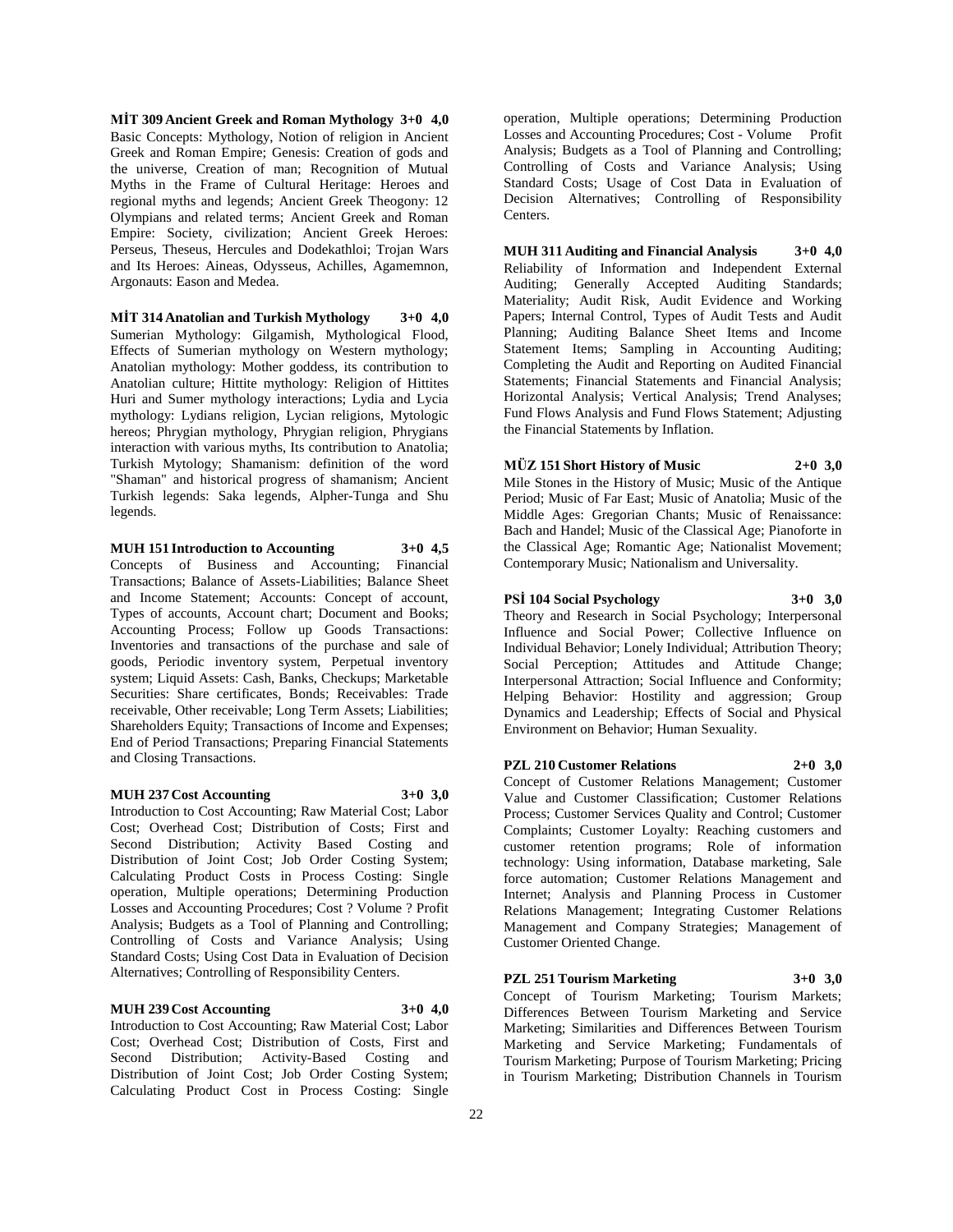Enterprises; Sales Promotion Decisions in Tourism Enterprises; Market Research in Tourism Marketing.

**PZL 251 Tourism Marketing 3+0 3,0** Concept of Tourism Marketing; Tourism Markets; Differences Between Tourism Marketing and Service Marketing; Similarities and Differences Between Tourism Marketing and Service Marketing; Fundamentals of Tourism Marketing; Purpose of Tourism Marketing; Pricing in Tourism Marketing; Distribution Channels in Tourism Enterprises; Sales Promotion Decisions in Tourism Enterprises; Market Research in Tourism Marketing.

# **PZL 256 F&B Marketing 3+0 4,0**

Marketing Function and Management in Food and Beverage Sector; Marketing-related Concepts; Approaches to Marketing Problems; Markets and Consumer Behaviors; Uses and Limitations of Various Promotional Forces such as Advertising; Merchandising and Sales Promotion in F&B Sector; Importance of Menu as a Marketing Tool; Case Studies in Food and Beverage Business.

# **PZL 306 Consumer Behavior 2+0 3,0**

Introduction to Consumer Behavior; Concept of Consumer; Social Factors Effecting Consumer Behavior: Culture and subcultures, Social class, Social Groups, Family; Psychological Factors Effecting Consumer Behavior: Personality and self-concept, Motivation, Learning, Perception Attitude, Beliefs; Consumer Decision Process; Consumerism.

#### **PZL 306 Consumer Behavior 2+0 3,0**

Introduction to Consumer Behavior; Concept of Consumer; Social Factors Effecting Consumer Behavior: Culture and subcultures, Social class, Social Groups, Family; Psychological Factors Effecting Consumer Behavior: Personality and self-concept, Motivation, Learning, Perception Attitude, Beliefs; Consumer Decision Process; Consumerism.

#### **PZL 318 Event Marketing 3+0 4,0**

Classification of Events That Effect Destinations Economically, Socially and Culturally; Steps of Organization; Examination of Marketing Plans and Marketing Information Systems; Marketing research in events; Consumer behavior in events; Events as a Products; Event Pricing and Distribution; Detailed Examination and Explanation of Extended Marketing Mix Elements (Physical evidence, People and Process)

#### **REK 218 Recreation Leadership 2+0 3,0**

Basic Concepts Related to Leadership; Structure of Leadership; Natural Structure of leadership; Definition of Leadership; Leadership in Hierarchical Levels; Approaches to Leadership, Trait Approaches; Behavioral Approaches; Conditional Approaches; Leadership Functions; Basic Requirements for Leadership; Variables of Leadership; Recreational Leadership: Work fields of recreational leaders, Responsibilities of the recreational leaders.

**REK 412 Recreation Management 3+0 5,0** Concept of Leisure and Recreation; Leisure and Recreation

Industry; Relationship between Recreation and Management; Place and Importance of Management in Recreation Services; Description of Recreation Management; Requirement of Recreation Management; Functions of Recreation Management: Planning, Organizing, Coordinating, Directing, Controlling; Organizing, Coordinating, Directing, Controlling; Leadership in Recreation Management; Human Resources Management in Recreation; Leisure and Recreation Marketing; Service Management in Recreation; Contemporary Trends in Recreation Management.

#### **REK 421 Orienteering 1+2 3,5**

The Definition, Aim and Content of Orienteering; The Teaching of Orienteering in Elementary School, Teaching In Tourism, Mapping; Characteristics of IOF Maps, Learning Maps; Using Orienteering Compass; Definition of Course For Competition, Preparing Course Principles; Characteristics of Control Points; Orienteering Competition; Land Workings; Team Equipments, Characteristics of Competitor, Referee knowledge; Land Working.

#### **REK 423 Recration in Disabled Group 3+0 3,0**

The Meaning and Importance of Recreation for Disabled; Variety, Reasons and Classification of Disabled; The Effects of Recreative Activities on Disabled Persons; Recreative Activities: Health related physical fitness, Rhythmic movement and dance, Aquatics, Educational games, Winter activities, Adventure and outdoor activities; Modifying Movement Experiences: Modifications for intellectual, orthopedic, visual, deaf and hard-of-hearing disabilities; Programming Recreative Activities for Disabled: Programming for intellectual, orthopedic, visual, deaf and hard-of-hearing disabilities; General Program Evaluation.

# **REK 429 Adventure Recreation 3+0 4,0**

Scope and Fundamental Concepts of Adventure Recreation; Place and important of Adventure Recreation; Types of Adventure Recreations; Adventure Tourism: Being developed of adventure as tourism products, The relationship with adventure recreations of adventure tourism and risk, Adventure tourism activities, New concepts and extended scope of adventure tourism, Industrial size of adventure tourism; Adventure Recreation Education: Recreation programs in adventure and nature education, Sample applications in adventure and nature education programs, Responsibilities of adventure and nature education programs, Adventure and nature education applications in schools.

#### **RUS 147 Russian I 6+0 6,0**

Recognition of the Russian Language Alphabets: Phonetic Perception; Attachments of Nouns; Meeting: Handwriting, Highlighting, Phonetic Studies; Construction of Plurals, Possessive Nouns; Tense Patterns; Plurals of Nouns; Registration Forms; Task List; Conjugation; Past Tense;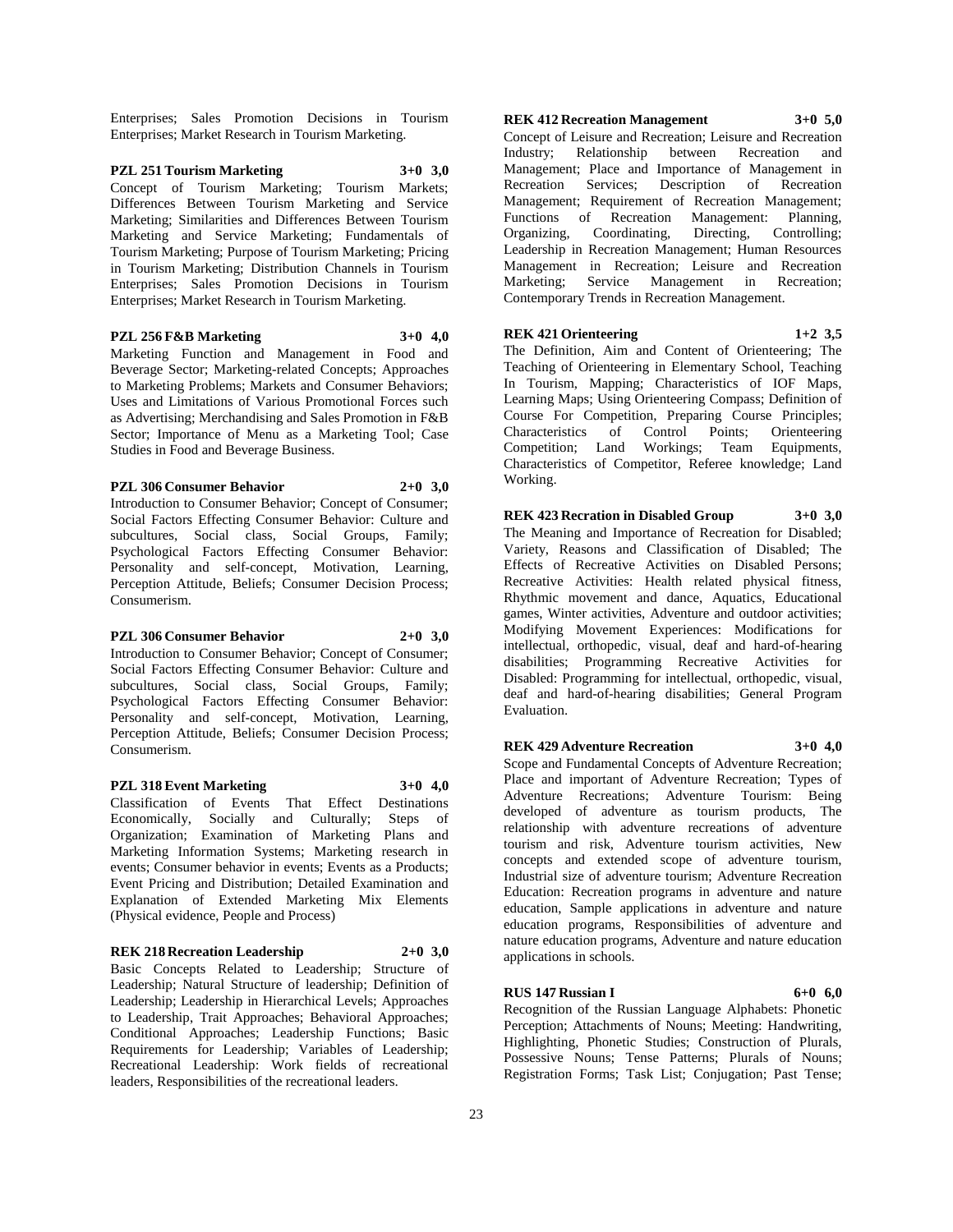Using Imperative; Using Future Tense; Introduction to Adjectives; Telephone Conversation Patterns.

#### **RUS 148 Russian II 6+0 6,0**

Using Possesive Patterns; Meeting Using Complex Sentences; Building Complex Sentences Using the Verbs ??????, ????, ??????, ?????? Ordering Dialogues in Restaurants; Using Action Verbs; Specifying Size and Quantity; Specifying Time;"-??" Suffix Verbs; Calendar: Days, Months, Seasons; Meals: Breakfast, Lunch, Dinner; Directions; Telephone Conversation Patterns; Language Exercises.

# **RUS 151 Russian I 4+0 4,0**

Russian Alphabet; Phonetic Trancription of Russian Sounds; Russian Ortography; Phonetic Perception of Sounds, Consonants; Intonation and Stress, Nouns; Greeting Structures; Asking for Directions; Introducing Oneself and Introducing Other People; Telling the Time, Shopping; Patterns Used in Phone Calls, Adjectives; Numbers; Verbs: Types and Conjugation of Verbs, Infinitives; Tenses: Present Continuous Tense, Past Tense, Future Tenses, Action Verbs.

#### **RUS 152 Russian II 4+0 4,0**

Verbs; Modal Verbs; Prepositions, Conjunctions; Days, Months and Seasons; Russian Culture: Russian People; Russian Regime; Time-Zone Differences in Russia; Adverbs; Pronouns; Punctuation Marks; Sentence Formation in Russian; Comparatives; Reading Comprehension and Writing Exercises; Narration; Stress and Intonation; Directions; Russian Cultures; Country and Nationality Names; Working on Russian Grammar on Different Texts; Improving Listening Comprehension Skills Via Audio-Visual Materials, Listening and Note Taking; Speaking Activities.

#### **RUS 247 Russian III 6+0 6,0**

Exercises: Airports and Airport services; Possessive Construction; Offering Assistance to People Who Need Help About Their Complaints and Problems; Health-related Questions; Forms of Names: Accusative case, Locative case, Ablative case; Possessive Adjectives and Pronouns; "????, ?????" Verbs; Short Adjectives; Demonstrative Prepositions and Nouns; Passive Expression; Passive Sentences; Reading, understanding and telling stories; Direct and Indirect Speech; Execises.

#### **RUS 248 Russian IV 6+0 6,0**

Giving Directions; "?????-??????, ?????-??????" Verbs; Hotel Related Dialogues; Taking Care of Medical Problems and First Aid; General Reflexive Verbs; Roof Reciprocal Verbs; Using Reflexive Verbs; Complete and Incomplete Verbs; Weather Forecasts; Compound Sentences; Using Imperatives in Sentences; Getting Prepared for Traveling; Reading, Understanding and Telling Stories; Direct and Indirect Speech.

# **RUS 347 Russian V 3+0 3,0**

To Communicate with The Guests; Taking Reservations; Travel Agents: Transportation, Ticket purchasing-booking; Currency Exchange; Delivery of Luggage; Customs and Passport Control; Problems May Arise During Travel; Things to Do in An Emergency; Forms of Tourism; Application; Scrutinising Texts; Oral and Writing Performances; Job Opportunities in Tourism Realm: Writing a letter for job application, Responding to job advertisements.

#### **RUS 348 Russian VI 3+0 3,0**

Wonders of the Ancient World; New Seven Wonders of the World; Russia: Official symbols, Physical structure, Population, Political structure, Economic structure and resources; Religion, Official and religious holidays; Great Names in History; Igor I. (Great Knez Kiev), Vladimir I. (Kiev Great Knez), the Baptism of Rus; Aleksander Nevski IV. Ivan (Russia), Ivan Susanin; Peter I. (Russia), II. Katerina; Aleksandr Suvorov and Mikhail kutuzovrus-Byzantine War (941); Baptism of Russia; Ottoman-Russian War in the 18th Century; The Russian Revolution (1917).

#### **RUS 447 Russian VII 3+0 3,0**

Russia tours: Moscow, St. Peterburg, Novgorod, Russia's Golden Ring, Artek and Crimea, Kazan, Siberia, Baikal, Kamchatka, Karelia, Solovki; Heroes of Russian Fairy Tales; Russian Literature; Russian Painters, Russian Composers, Russian Architects; Local Cuisine; Russian Tradition; Hand Arts; Mikrominyat and Foberj Museums; Sergey Dyagilev; System of Stanislavski; Baykanu Cosmodrome; Yuriy Gagarin; Famous Russian Scientists; Russian Sports.

#### **RUS 448 Russian VIII 3+0 3,0**

Turkey: Official symbols, Physical structure, Population, Political structure, Economic structure, Energy and resources, Islam, Official and religious holidays; Summer and Winter Tourism in Turkey; Istanbul Tour: Miniaturk, Hagia Sophia, Blue Mosque, Kariye Museum, Basilica Cistern, Topkapi Palace, Dolmabahce Palace, the Egyptian and Grand Bazaar, the Golden Horn and the Bosphorus, the daughter and the Galata Tower; Great Names in History; Turkish Tradition; Gastronomic Tourism in Turkey; Local Cuisine; Turkish Coffee and Tea; Hand Arts; Folk Songs; Heroes of Turkish Epics and Tales, Shadow Play; Ancestors' Sports.

#### **RUS 455 Russian III 4+0 4,0**

Cases in Actions: Completed and Uncompleted Actions; Participles; Gerund; Syntax; Components of Sentences; Secondary Components of Sentences: Adjectives, Adverbs, Statements; Addressing; Middle word; Sentence Stress and Intonation; Health and Care Terms; Sports and Leisure; Russian Cultures; Countries and Nationality Names; Analyzing Russian Grammar by the Use of Different Texts; Listening Skills Development by the Use of Audio-Visual Materials.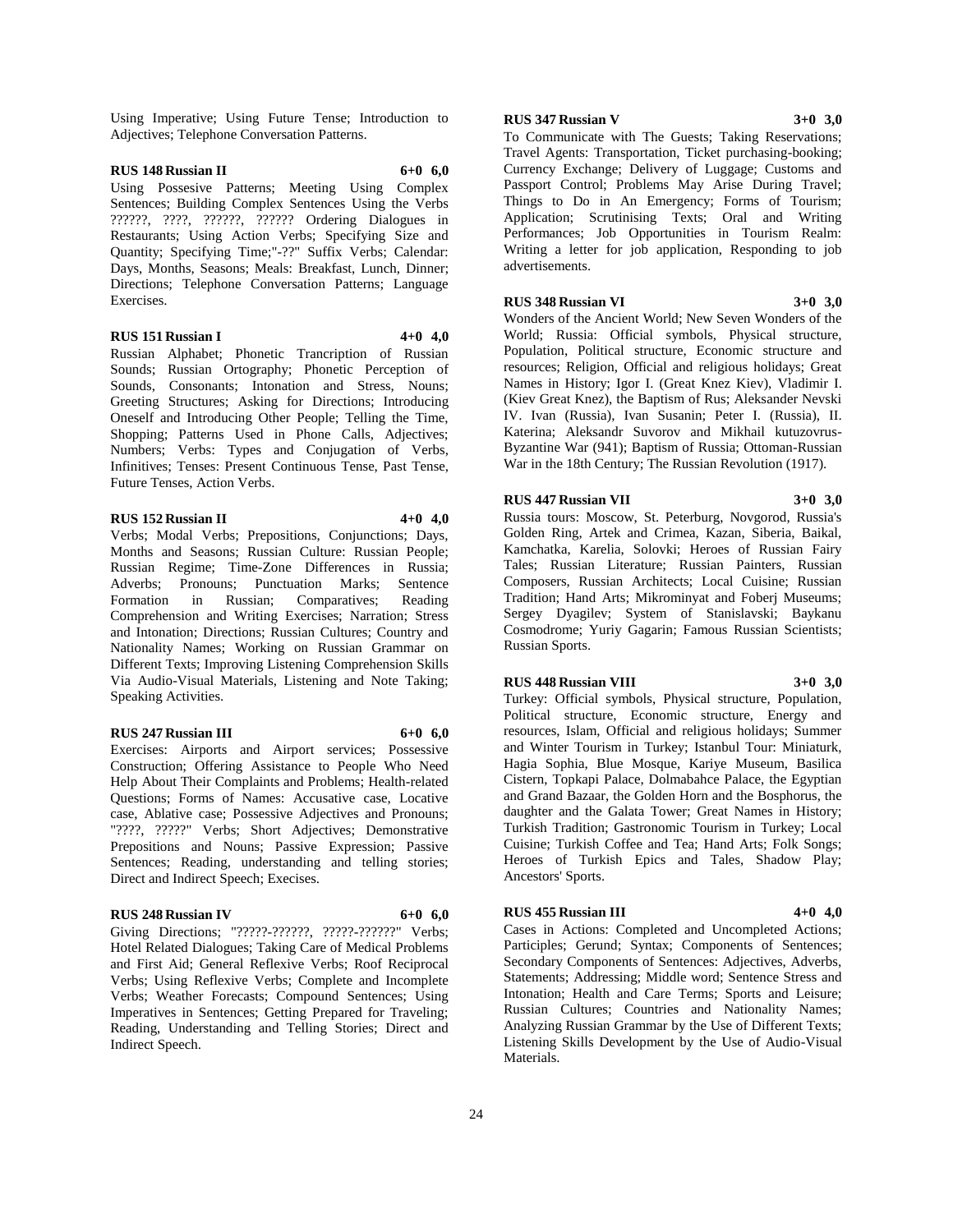### **RUS 456 Russian IV 4+0 4,0**

Syntax: Compound sentences, Complex sentences, Conjunctions; Direct and Indirect Speech; Exclamation; Education in Russia; Russian Cuisine; Russian Traditions and Customs; Text Analysis; Listening Skills Development by the Use of Audio-Visual Materials: Taking notes, Expressing the topic by the use of different statements.

#### **SAĞ 408 Basic Health Information and First Aid 1+1 3,0**

Basics of First Aid; Patient, Injury and On-Site evaluation; Basic Life Support; First Aid for Bleeding; First Aid for Injuries; First Aid in Burning, Freezing and Hot Shocks; First Aid in Fractures, Dislocations and Sprains; First Aid in Consciousness Disorder; First Aid in Poisoning; First Aid in Animal Bites; First Aid in Case of Foreign Bodies in Ear, Eye and Nose; First Aid in Drowning; Transportation of Patients and Injured Persons.

#### **SAN 155 Hall Dances 0+2 2,0**

Basic concepts. The ethics of dance, Dance Nights, Dance Costumes, National International Competitions and rules/grading, Basic Definitions, Classifications of Dances: Social Dances; Salsa, Cha Cha, Samba, Mambo, Jive, Rock'n Roll, Jazz, Merenge; Flamenko, Rumba, Passa - Doble, Argentina tango, Vals, Disco, Quickstep, Foxtrot, Bolero, European Tango: Ballroom Dances; Sportive Dances; Latin American Dances; Samba, Rumba, Jive, Passa-Doble, Cha Cha, Standart Dances; European Tango, Slow vals (English), Viyana vals, Slow foxtrot, Quickstep.

## **SAN 213 Argentine Tango 1+2 4,0**

Foundation and history of Argentine Tango; General information about the music and its types; Culture of milonga; Tourism of tango and festivals; History of Tango in Turkey and its evaluation. Introduction to dance of Tango: General information about dance; Posture, embrace, balance; Exercises; Change of weight; Walking (solo and couple); Energy transfer; Stopping; Parallel system; Cross system; Forward-Back-Lateral Step Exercises; Basic 8 steps; Alternatives for entrence and exits to basic 8 steps; Pivots; Forward and Back ochos; Block; Sandwich; Gancho.

# **SAN 314 Dance Tourism 2+2 4,0**

Popular Dance On The World; Dance Events As Sports And Socio-Cultural; Tango Dance Tourism As Economical Events; Tango Dance Culture, As An Intangible Cultural Heritage; Tango Dance Stiles, Techniques Music And Figures; Tango Figures – Main Steps; Tango Figures – Ganço; Tango Figures –Boleo; Tango Figures –Volcado; Tango Figures –Colgado; Tango Figures –Parada; Tango Figures –Sacada; Tango Figures –Vulgado; Tango Figures –Postura.

**SAN 402 Byzantyne Iconography 1+1 2,0** Basic Concepts in Iconography; Iconography: Issues and techniques; Christian Art: The birth of Christian art; The Bible: Virgin Mary, St. John the Baptist, the Twelve Apostles, and the life of Jesus; Byzantine Art: Similarities

and differences in works of art with religious themes in Early, Middle and Late Byzantine ages; Iconographic Examples: Gabriel s annunciation to Mary about Jesus birth, Birth of Jesus, Baptism of Jesus, Overview of Byzantine iconography in the Cappadocia region, Istanbul; Councils: Christian councils and II. Council of Nicaea.

# **SAN 408 Creativity 3+0 3,0**

Concept of Creativity; Concepts Related to Creativity; Innovation and Change; Creativity Processes; Creative Intelligence; Creative Activity; Personal Creativity; Creativity Conditions; Characteristics of Creative Individuals; Relationships Between Art and Creativity; Organizational Creativity; Creativity Management.

#### **SHU 210 Ticketing 5+0 5,0**

Planning a Journey; Ticket Concept; Setting and Application of Local Fares; Mile Plus Applications; Mile Reduction Applications; Characteristics of Round-trip Fares; Mile Calculating Systems of Round-trip Travels; Ticketing Systems: SITI fare System, SOTI fare system, SOTO fare system, SITO fare system; Determination of Special Fares; Mix Fare Class Passengers and Determining of Their Fares.

**SNT 104 Introduction to Art History 3+0 4,0** Concept of Art History: Definition and Types; Art History Terminology: Architecture, Painting, Sculpture and Craftwork; Islamic Art: Birth of Islam and Umayyad Dynasty; Turkish Architecture: Mosques, Madrasahs, Caravanserais, Mausoleums, Palaces and other masterpieces of Kara-Khanid, Ghaznavid and Great Seljuqs; Antique Art: Archaic, Classical and Hellenistic era Ancient Greek architecture: Painting, Sculpture and Small arts; Sultanate of Seljuq Architecture: Mosques, madrasahs and masjids; Ottoman Empire Architecture: Mosques, masjids and madrasahs; Classical Ottoman Era Architecture: Baroque and Empirical style.

# **SNT 155 History of Art 2+0 2,0**

History of Civilization and Evolution of Art: Prehistory to Present; Concepts and Terminology in Art with Samples; Interrelation among Art-Religion and Society; Effects of Religion on Artistic Development; Reflections and Interpretations of Judaism, Christianity and Islam on Art; Renaissance: Emergence, Effects, Artists, Works of Art; Architecture and Plastic Arts; Art in the 19th and 20th Centuries: Relevanceof the main historical events of the period.

**SNT 201 Islamic Art 2+0 3,5**

The Concept of Islamic Art: The Problem of the Geographical and Cultural Environment; Historical Period and Changes; Early Islamic Tradition; Urbanisation and Architecture; Changing Geography and the Influence of Architectural Traditions; Religion and Art, Government and Art, Dogmatism and Living Art, Examples of Umayyad and Abbasid Art, Interpretation of Architecture and Iconography; Islamic Architecture in North Africa;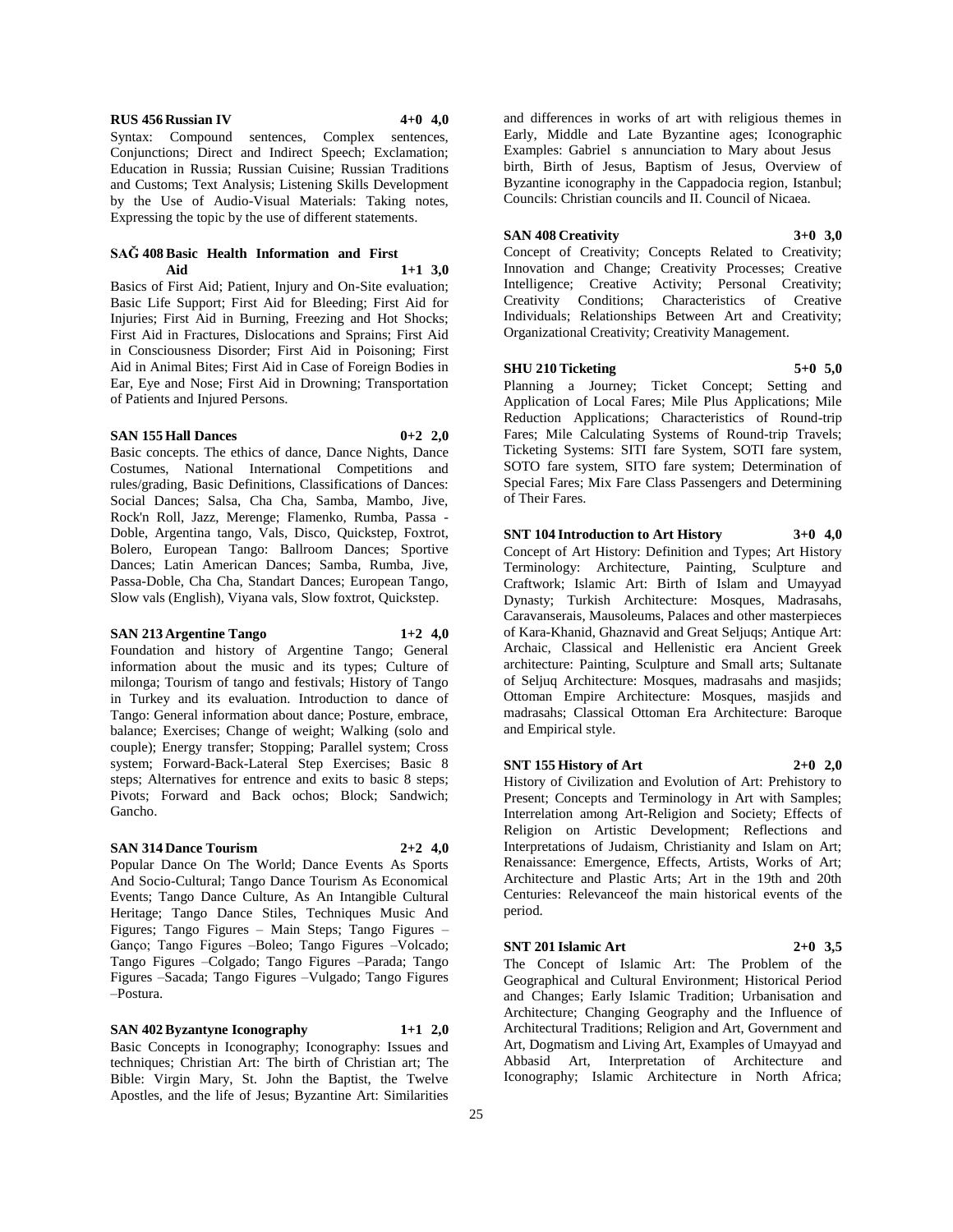Architecture of the Tolun Dyansty, Fatimi, Eyyubi and Mamelukes.

### **SNT 205 Byzantine Art I 2+0 5,0** Foundation of Eastern Roman Empire; Historical Geography and Transformation from pre-Byzantine cultures to Byzantine Civilization (Historical, Political and Cultural Heritage); Establishment of Constantinople; Monuments, Squares and Buildings; Political, Religious, and Social Characteristics of Byzantine Art.

#### **SNT 206 Byzantine Art II 2+0 5,0**

Byzantine Art in Anatolia; Local Forms; Chronological Classification; Characteristics of Byzantine Architecture: Social, military and religious buildings; Samples of Art from Anatolia and out of the Anatolia; Descriptive Studies of Buildings and Sites; Formal, Historical and Aesthetic Comparisons among Local, Metropolitan, European and Mediterranean Byzantine Architecture.

### **SNT 218 Classic Otoman Architecture and Mimar Sinan 2+0 4,5**

Description and Concepts; Historical Frame and Classic Otoman Geography; towns in Classic Otoman Period: capital and country; Period of Fatih Architecture; Period of Bayezıd II Architecture; Period of Selim I Architecture and Introduction Period of Kanuni Sultan Architecture; Hassa Mimarlar Ocağı and Architect Sinan; Period of Selim II Architecture; Period of Murat III Architecture; Otoman Architecture and Architect Sinan Until Westernization.

**SNT 301 Art of Anatolian Seljukid I 2+0 3,0** Development Period of Architecture of Anatolian Seljukid, Study of Anatolian Seljukid Art (From the Beginning to the Period of Seljukids) According Architectural Characteristics Domestic and Foreign Factors Playing Role in Formation of this Art; Comperative Study of Historical Periods of Anatolia; Study of Architectural Forms of Anatolian Seljukid Art by Comparing Areas, Sources, Materials and Technical Characteristics.

**SNT 302 Art of Anatolian Seljukid II 2+0 3,0** Development Period of Decorating Art of Anatolian Seljukid, Study of Domestic and Foreign Factors Playing Role in Formation of Decorating Art: Study of Historical Periods of Anatolia Comprative (From the beginning to the Period of Seljukid) regard to the Decorating Art of Anatolian Seljukid According to its Areas, Sources, Form, Material and Technical Characteristics.

#### **SNT 311 Turkish Handcraft I 2+0 3,0**

Defining Turkish Handicrafts (Ceramics, Tiles and Metals Artwork); Functions of Works and the Nature of the Places they Were Used; Explanation, with the Help of Written Sources, of the Historical Background to Works which Emerged from Surface Research and Scientific Excavations; Development of these Branches of Art in Anatolia, Use of Materials, Production Techniques and Analysing Elements of Decorative; Examining Works Held

in National and International Museums and Private Collections.

# **SNT 312 Turkish Handcraft II 2+0 3,0**

Defining Turkish Handicrafts (Carpets, Kilims and Textiles); Functions of Works, and the Nature of the Places Where They Used; Explanation, with the Help of Written Sources, of the Historical Background to Works which Emerged from Surface Research and Scientific Excavations; Development of these Branches of Art in Anatolia, Use of Materials, Production Techniques, and Analysing Elements of Ornaments; Examining Works Held in National and International Museums and Private Collections.

# **SNT 335 Ottoman Art I 2+0 4,5** Introduction to 14th Century Ottoman - Turkish

architecture: Early constructions and their comparison with those of 14th century; 15th Century Ottoman Architecture; Anatolian and Non-Anatolian Samples; Ottoman Religious, Military and Civil architecture; Types of Functional Plans of the Constructions; 16th Century Turkish Architecture: Classical period architecture, Mimar Sinan and his works, Ornamentation in the 14th and 16th Century Ottoman Architecture; Stone, Wood, Earth ware and Samples; Turkish Hand Crasfts: Carpets, Miniature, Glass work, Tiles and Pottery.

**SNT 336 Ottoman Art II 2+0 4,5** 17ty 18th Century Ottoman Architecture: Development after Mimar Sinan; Style of the 18th Century; Turkish Baroque and Rococo; 19th Century and Late Ottoman Architecture: Samples of Empire and Neo gothic style, Mosques, Tombs, Madrasas, Fountains, Caravanserai, Turkish baths, Palaces; Plan and Plastic Character of Turkish Houses: Istanbul-Anatolian samples, Wall pictures with western influences in Ottoman constructions, Embroidery; Samples of Turkish handwork; Carpets, Miniatures, tiles and pottery.

**SNT 339 Early Ottoman Architecture 2+0 4,5** Description and Concepts; Historical Frame and Early Otoman Geography; Citizens and Nomads in Early Otoman Period; Period of Osman Gazi; Dervish Lodges and Mosques with Dervish Lodge; Period of Orhan Gazi Architecture; Period of Murat I Architecture; Period of Yıldırım Beyazid Architecture; Period of Interregnum Age and Çelebi Mehmet Architecture; Period of Murat II Architecture; Centralization and Transformation of Otoman State.

#### **SNT 353 Early Christian and Byzantine Architecture I 2+0 4,5**

Late Classical Art; First centuries of the Christianity and early domus ecclesias; Evolution of the basilical plan-type; Early Christian Period churches in Italy; Holy Land and Anatolia; Monuments of the new capital of the Byzantine Empire; Regional (Bithynia, Ionia, Lycia-Pamphylia, Cilicia and Isauria) features of religious architecture of the Early Byzantine Period in Anatolia; Byzantine Architecture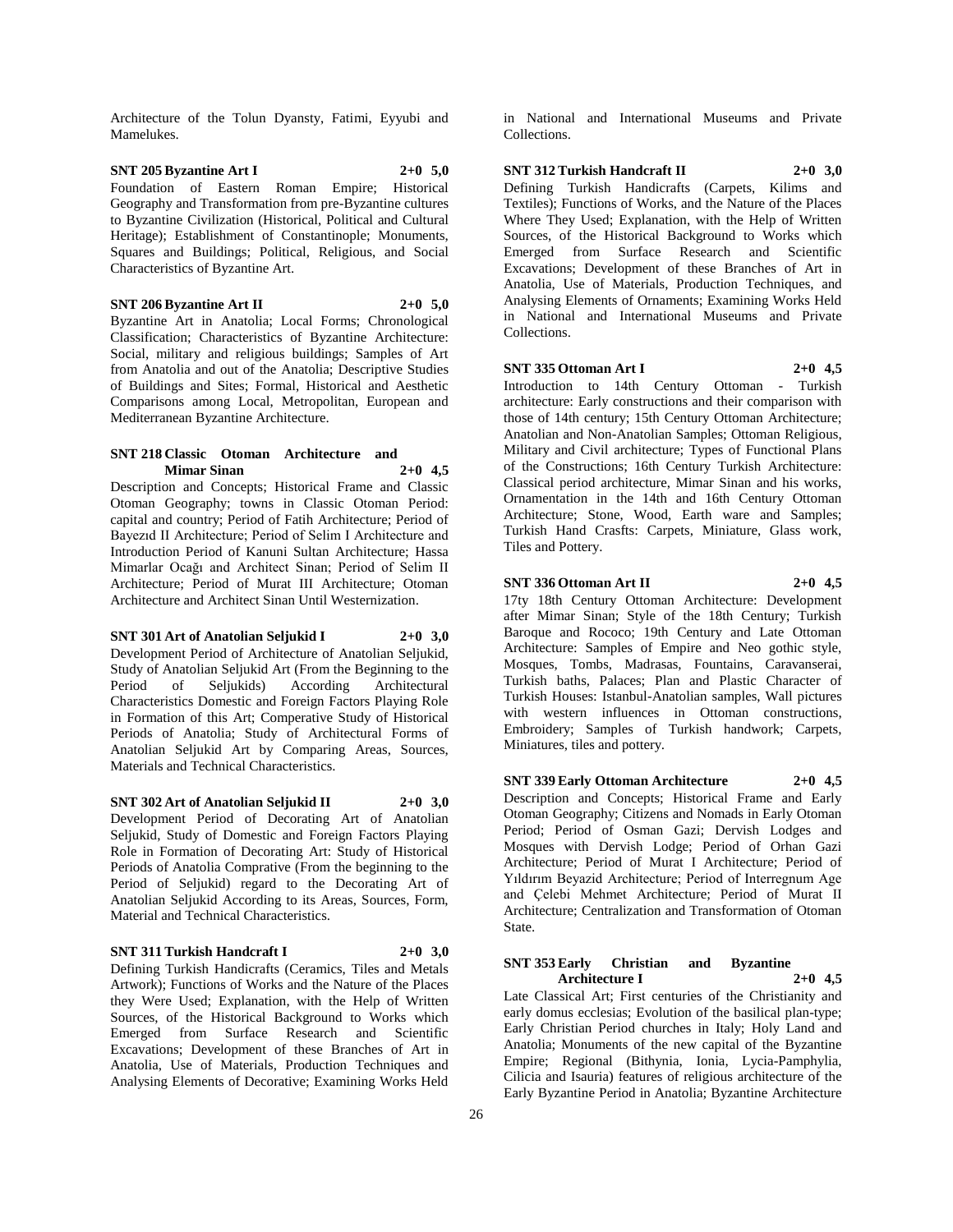of Justinianic Period; Important buildings dating to Justinianic Period in Constantinople and throughout Anatolia; The churchesin the 6th century in Syria, Italy and Greece.

## **SNT 354 Early Christian and Byzantine Architecture II 2+0 4,5**

Byzantine Architecture from the period of Emperor Justinianus untill the Middle Byzantine Period; Church architecture of (7th -8th centuries) Dark Ages and the evolution of the cruciform plan; Causes and the results of the Iconoclasm; Architecture of Komnenos Dynasty in Constantinople and Anatolia; Origin and the evolution of the cross in square plan type; Architecture of Palailogos Period in Constantinople and Anatolia; Monumental sculptures and architectural decoration in the Middle and the Late Byzantine Architecture.

**SOS 128 Introduction to Behavioral Sciences 3+0 4,0** Introduction to Sociology and the Methodology; Emergence of Science of Sociology and Sociological Theories; Society and Social Structure; Culture; Socialization; Social Groups; The Family; Social Stratification and Social Change; Introduction to Psychology; Psychology of Lifelong Development; Motives and Emotions; Sensation and Perception; Learning; Psychology of Personality Theories; Social Effects on Behavior and Attitudes.

**SOS 217 Introduction to Sociology 3+0 3,0** Introduction to Sociology; Sociological Research Techniques and Methods; History of Sociology; Culture; Socialization; Institution of Family and Kinship Relations; The Institution of Education; Political Institutions; Population; Community Groups; Social Stratification and Change; Industrialization; Social Development and Post-Industrial Knowledge Society; Crime and Society; Gender; Media Institutions; Social Inequality and Poverty.

**SOS 312 Organizational Behavior 3+0 4,5** Fundamentals of Organizational Behavior; Historical Perspective: Research Techniques: Individual Organizations and Personality; Attitudes and Job Satisfaction; Personal Differences: Biographical characteristics, Abilities, Learning; Organizational Culture; Social Groups and Group Dynamics in Organizations; Participative Management; Motivation Process and Theories of Motivation; Leadership and Leadership Theories in Organizations; Conflict in Organizations; Stress and Stress Management; Organization, Environment and Technology; Organizational Change; Organizational Development; Team Work in Organizations; Power and Politics.

#### **SOS 336 Folklore 2+0 3,0**

Terms: Folk, Culture, Tradition, Anonymous; History: First studies in Europe, First studies in Turkey; Multiculturalism: Political approach, Cultural hybridization, Acculturation process; Elements of Folk Culture: Classification of the elements; Oral Culture Elements: Legend, Folk tale; Material Culture Elements: Hand crafts, Folk architecture;

Folk Knowledge: Food Culture; Social Practices: Festivals and ceremonies; Intangible Cultural Heritage: Definition, Introduction of intangible cultural heritage elements.

**SOS 437 Social Behaviours and Protocol Rules 0+2 2,0** Basic Concepts: Protocol, Manners; Behavior Basics: Breeding, Courtesy; Protocol Rules: Meaning and importance of protocol, Fundamental principles of protocol, History, Legislation; Protocol in Social Life and Business Environment: Protocol and rules of conduct, Respect rules; Protocol Types: Ceremonial protocols, National holidays, Corporate ceremonies; Corporate Protocol Events: Meeting, Transportation, Flag; Guest and Visiting: Invitation protocols, Banquet protocols; Types of Protocol in Official Correspondence: Protocol rules, Official letter writing.

**STV 404 Intercultural Communication 3+0 4,0** Introduction to Intercultural Communication; Importance of Intercultural Communication; Cultural System's on Intercultural Communication; Impact of Intercultural Communication; Values and Intercultural Communication; Intercultural Communication and Language; Intercultural Communication and Mass Media; Intercultural Communication and Nonverbal Messages; Intercultural Communication and Culture Shock; Intercultural Communication and Communicator; Intercultural Communication and Opinion Leadership; Innovation and Change.

**STV 404 Intercultural Communication 3+0 4,0** Introduction to Intercultural Communication; Importance of Intercultural Communication; Cultural System's on Intercultural Communication; Impact of Intercultural Communication; Values and Intercultural Communication; Intercultural Communication and Language; Intercultural Communication and Mass Media; Intercultural Communication and Nonverbal Messages; Intercultural Communication and Culture Shock; Intercultural Communicator: Communication and Opinion Leadership; Innovation and Change.

#### **TAR 106 History of Islam 4+0 6,0**

Subject of Islamic History and Islamic Historiography; Semitic Races, Arabs and Southern Arabic States: Political, Social, Economic, Cultural and Religious Situation of Southern Arabic States; Northern Arabic States before Islam: Political, Social, Economic, Cultural and Religious Situation of Northern Arabic States; Political, Social, Economic, Cultural and Religious Situation of Hijaz Area before Islam; Monotheistic Faith in Hijaz before Islam; Birth and Spread of Islam: Period of Mohammed; Situation of Neighbors of Arabs During the Spreading of Islam; Spreading of Islam out of Arabia.

# **TAR 114 Phrygian Civilisation 2+0 4,0**

Phrygian Kingdom and Civilization: Phrygian Area and Geography, Political History of Phrygians, the Origin of Phrygians, the Foundation of Phrygian Kingdom, Expansion of Phrygian State, the Fall of Phrygian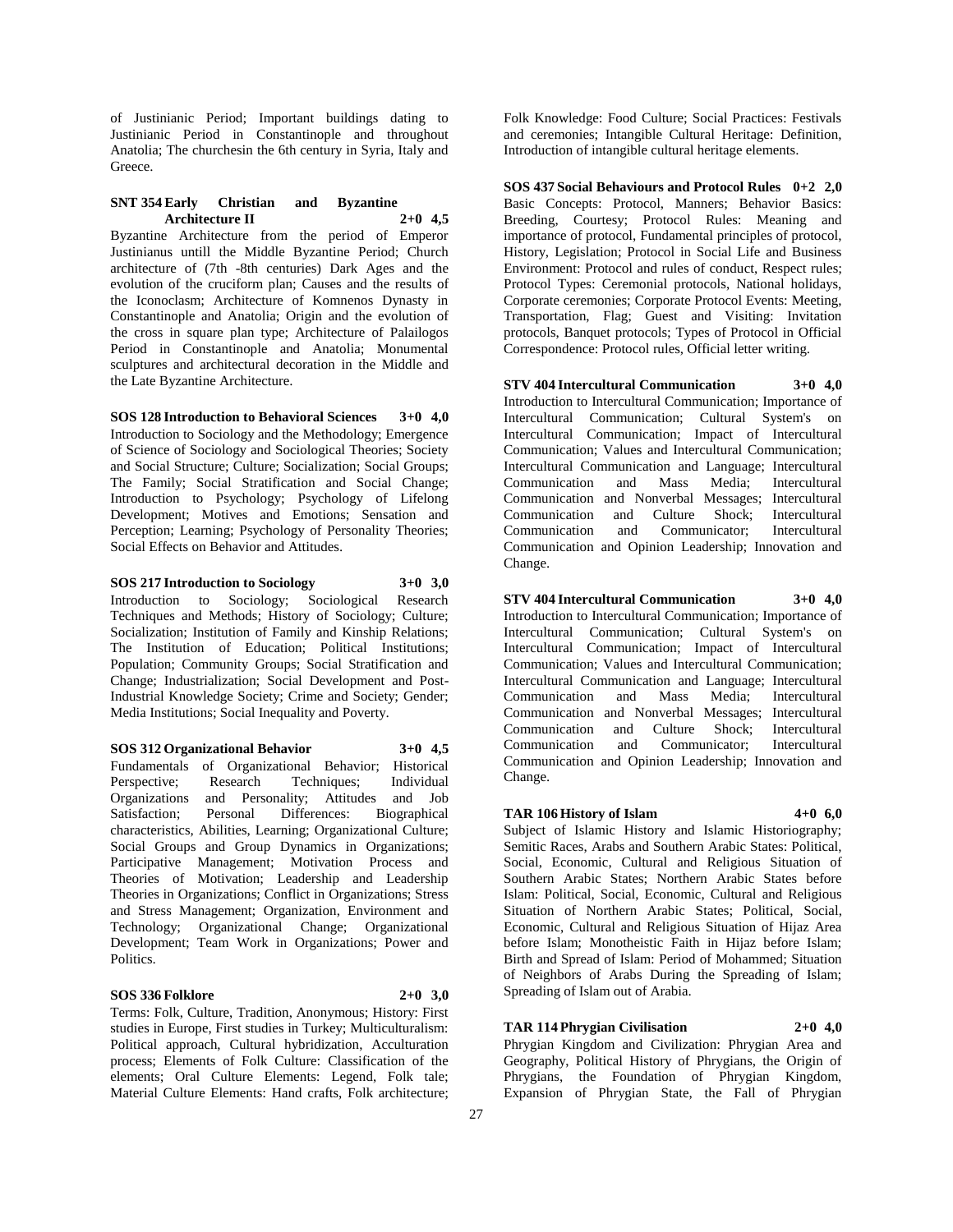Kingdom; Phrygian Civilization: The Social Structure of the Phrygians, the Phrygian Religion, the Phrygian Language and Writing, Phrygian Architecture, Phrygian Pottery, Phrygian Metal Works and Phrygian Handcrafts; Relation Between Phrygians and Western Anatolia, Hellas and Mesopotamian States.

#### **TAR 165 Atatürk's Principles and History of Turkish Revolution I 2+0 2,0**

Reform efforts of Ottoman State, General glance to the stagnation period, Reform searching in Turkey, Tanzimat Ferman and its bringing, The Era of Constitutional Monarchy in Turkey, Policy making during the era of first Constitutional Monarchy, Europe and Turkey, 1838-1914, Europe from imperialism to World War I, Turkey from Mudros to Lausanne, Carrying out of Eastern Question, Turkish Grand National Assembly and Political construction 1920-1923, Economic developments from Ottomans to Republic, The Proclamation of New Turkish State, from Lausanne to Republic.

#### **TAR 166 Atatürk's Principles and History of Turkish Revolution II 2+0 2,0**

The Restructuring Period; The Emergence of the fundamental policies in the Republic of Turkey (1923-1938 Period); Atatürk's Principles, and Studies on Language, History and Culture in the period of Atatürk; Turkish Foreign Policy and Application Principles in the period of Atatürk; Economic Developments from 1938 to 2002; 1938-2002 Period in Turkish Foreign Policy; Turkey after Atatürk's period; Social, Cultural and Artistic Changes and Developments from 1938 to Present.

#### **TAR 203 Byzantine History 3+0 5,0**

Early Byzantine State (324-610): Imperium Romanun Christianised, Migration of Germans and Period of Sectarian Wars; Failure of Iustinianus I; Heraklios Dynasty and Renovation Efforts of the Byzantine (610-717); Period of Macedonian Dynasty (843-1025); Iconoclasm Era (711- 843); Period of Officials Nobility Class of Capital (1025- 1081); Falling of Administrative System of the Middle Byzantine State: Michael VIII and Reviving of the Empire; Byzantine as a little State; Period of Serbian Sovereignty and Civil Wars; Conquest of Balkans by the Ottomans and Vassalage of Byzantine; Collapse of State.

#### **TAR 205 History of Religion 2+0 4,0**

Primitive Religions: Dinka, Maori, Ga, Ainu; Chinese Religions: Confucianism, Taoism, Buddhism; Indian Religions: Hinduism, Buddhism, Jainism, Persianism, Sikh; Judaism; Christianity; Islam; Other Faiths: Batınilik, Brahmanism, Dineveriyye, Karmatılik, Kerramis, Manicheanism, Mecusilik, Nasturilik, Milkailik, Jacubilik, Arianism, Paganism, Sabiilik, Samirilik, Sufilik, Shamanism, Shiizm, Alevilik, Bektashilik, Vishnuism, Zoroastrianism.

#### **TAR 206 History of Ottoman Empire (1300- 1520) 4+0 5,0**

Establishment of Ottoman State: Osman Ghazi, Orhan Ghazi, Murad I., Sultan Bayezid the Thunder and Unification of Anatolia; Civil disorder after defeat in Ankara War, struggles, Mehmed Celebi. Düzmece Mustafa rebellion, Sheikh Bedreddin, kadı of Simavna, rebellion; Sultan Murad II., Ottoman States in Anatolia and of İstanbul, war of Cosova 2nd; Mehmed the Conquerer: Conquest of Istanbul and results, Policies of Mehmet the Conquerer, for the western fields and the Black see; The period of Sultan Bayezid, II: Cem's rebellion and Sultan Bayezid Period of Sultan Selim the Grim.

#### **TAR 211 Roman History 3+0 5,0**

Sources of the Roman History; Geographical and Chronological Boundaries; Etruscans and the Kingdom Period; Sociopolitical and Socioeconomic Structure; Res Publicae; Rome as a Mediterranean Power; Diplomacy and the Army; Struggle of Patricii and Plebs, the Roman Law; New Social and Economic Structure; Fall of the Roman Republic; Age of Augustus and Pax Romana, Cult of Emperor; Consolidation of the Roman Empire and the Cities; Social, Economic and Cultural Life in Rome, Latin Literature, Architecture and Engineering, Philosophy; Transformation of the Empire, From the Pagan Society to the Christian Empire; Decline and Fall Period; Heritage of Rome

# **TAR 218 Religion of the Turks 2+0 4,0**

Central Asian Pagan Cults; Turkish Life Styles and Folklore; Religion of the Turks before Islam: Shamanism and Turkish Culture, Buddhism; Chinese Mythology: Chinese Philosophy; Indian-Tibetian Buddhism; Zoroastrianism, Manicheanism; Judaism; Christianity; Turks and Islam: Turkish Geography, Culture and Faiths of Turks During the Spreading of Islam, Orthodox Islam and its point of view for Turks, Alevis and Bektashis.

**TAR 232 History of Civilzation 2+0 3,0**

Generation of the World and Prehistoric Ages; Paleolithic Era; Mesolithic Era; Neolithic Era; Chalcolithic Era; Birth of Civilization; Ancient Mesopotamian Civilization and History; Ancient Egyptian Civilization and History; Ancient Anatolian Civilizations; Middle Asia and Iran; Ancient Greek Civilization and History: Minos civilization, Myken civilization; Roman Civilization and History; Roman Imperialism and Republic Era; Roman Empire; Roman Culture and Civilization.

#### **TAR 303 History of Ottoman Empire (1520- 1730) 4+0 5,0**

Ascendancy of Süleyman the Magnificient to throne: Conquest of Belgrade and Rhodes, Campaigns to Hungary, the first Siege of Vienna, Pact with Austria; Commercial concessions given to France, relations with Persia: Pact of Safevis, Relations with Portugal and campaign of İndia; Period of Selim II: Sokollu Mehmed Paşa and Channel Project, Conquest of Cyprus, defeating in İnebahtı, reestablishment of Naval Army; Period of Murad III: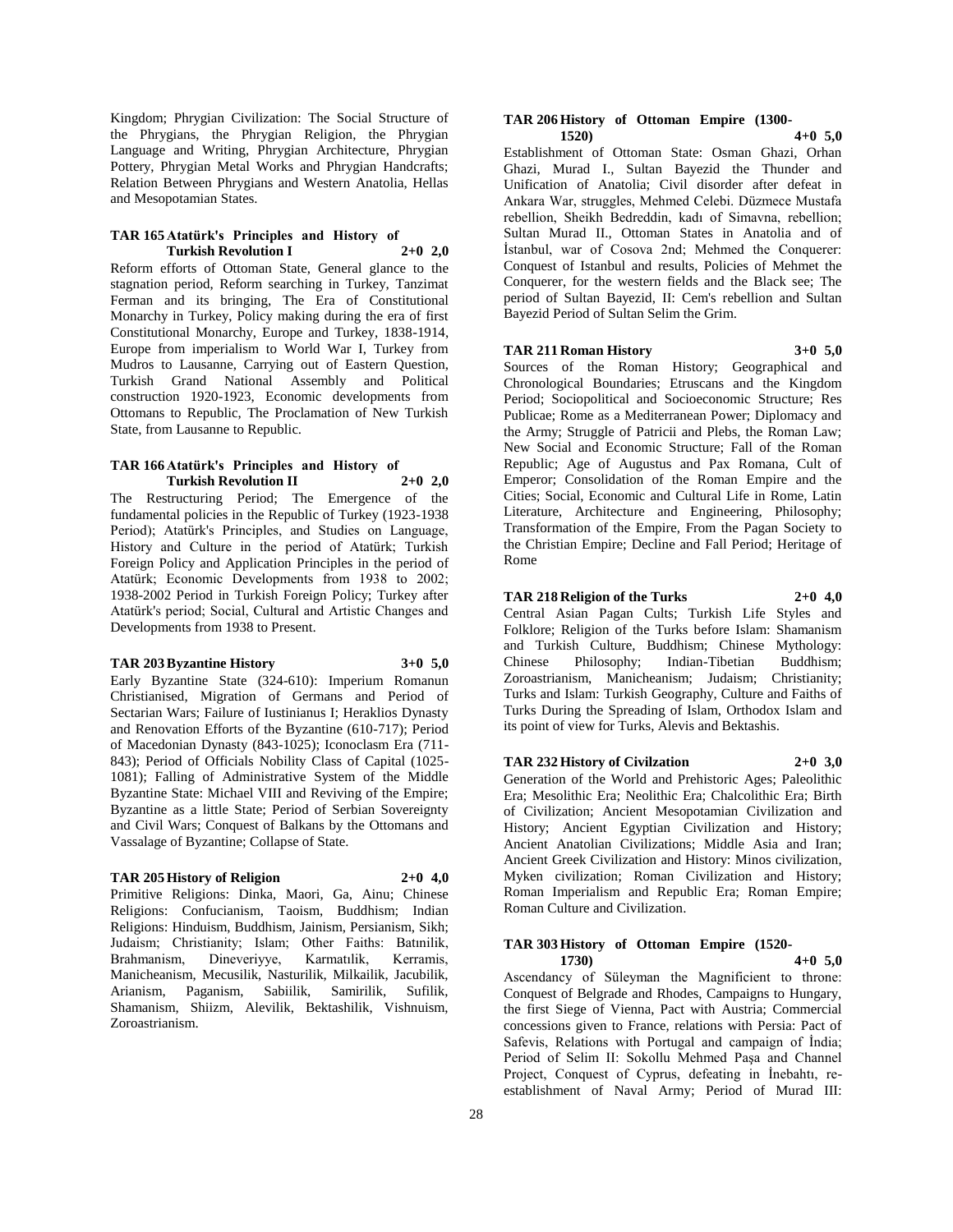Campaigns of Egri and Hacova, Reasons of decline of Ottoman Empire.

**TAR 304 Ottoman History (1730-1908) 4+0 5,0** Political events in Selim III is period: Egypt Question, relations between Ottoman and English and relations between Ottomans and French, Political events in Mahmut II's time; The treaty of Bucarest, War with Russia, the treaty of Edirne, Relations between Ottomans and French, Egypt Question (Mohammad Ali Revolt) Political events in Tanzimat Period: relations between Ottoman and Europe: The Refugee problem, the Crimean War and the Peace of Paris, Crisis in the Lebanon, the Revolt in Crete, Political events in Constitutional Monarchy Period, War with Russia and the Treaty of Ayestefanos and Berlin.

**THU 203 Community Services 0+2 3,0** Various Community Projects: Helping young students during their study periods or after school study sessions, Aiding the elderly in nursing homes, helping disabled individuals with various tasks, helping social services and aiding children with their education etc., take part in the projects which raise environmental awareness, Integrating with the community and enabling use of knowledge accumulated in the courses.

# **TİY 152 Theatre 2+0 2,5**

Theatre as a Cultural Institution: Relation of culture and theatre; The Place and Importance of Theatre in Culture; Theatre as a Communication Art: Definition of theatre, Origin and evolution of theatre, Aesthetic communication; Elements of Communication in Theatre: Decor, Costume, Stage, Actor, Director; Theatre Management: Historical development, Administration and Organization; Art Sociology: Theatre and society; Reflections of Cultural Issues in Turkish Plays.Reflections of Cultural Issues in Turkish Plays.

**TİY 308 Republic Era Turkish Theatre 2+0 3,0** Republic Era Turkish Theatre: Political, Social, Cultural Art Life; Theatre Concepts; Western Theatre; Theatre Perception; Effects of Western Theatre on Turkish Theatre; Dramatic Types; Acting Methods, Directing, Playwriting, Dramatic Styles; Theatre Buildings; Directing Techniques; Analyzing Developments of Theatre; Theatre Education; State Theatres; Private Theatre Companies.

# **TİY 423 Drama 1+1 2,0**

Drama as a Means of Creativity: Drama techniques and uses of drama; Harmony and Trust; Imaginative Thinking and Expression; Development of Verbal and Non-verbal Communication Skills; Development of Social Awareness; Teamwork Planning: Decision making with the group, Problem solving with the group; Social Development and Improvement of Teamwork Skills; Improvisation; Animation; Group Exercises and Practices.

#### **TRR 104 Introduction to Tour Guidance and Professional Ethics 3+0 3,0**

Development of Travel and Tour Guidance; Classification of Tours; Tour Management: Planning, Pricing; Tour Staff; Tourist Guidance: Professional issues, Role of tourist guides; Qualifications of Tour Guides: Leadership, Social and communication skills; Institutions of Tour Guidance; Ethical Principles and Types; Ethical Factors; Ethical Issues; Consumer Rights in Tourism Industry.

**TRR 301 Tour Planning and Management 3+0 4,0** Basic Concepts in Tour Planning; Types and Characteristics of Tours: Inclusive tour, Types and characteristics of inclusive tours; Characteristics of Tour Demand: Tourism demand and inclusive tour demand; Agreements with Suppliers: Decision-making processes and Models of industrial buying; Tour Operations: Operation processes of different tour types; Tour Costs: Factors affecting costs in tour operations, Cost elements, Cost calculation; Pricing of Tours: Pricing methods, Cost-based pricing; Marketing of Tours: Market research, Market segmentation and target market selection, Positioning.

**TRR 301 Tour Planning and Management 3+0 4,0** Basic Concepts in Tour Planning; Types and Characteristics of Tours: Inclusive tour, Types and characteristics of inclusive tours; Characteristics of Tour Demand: Tourism demand and inclusive tour demand; Agreements with Suppliers: Decision-making processes and Models of industrial buying; Tour Operations: Operation processes of different tour types; Tour Costs: Factors affecting costs in tour operations, Cost elements, Cost calculation; Pricing of Tours: Pricing methods, Cost-based pricing; Marketing of Tours: Market research, Market segmentation and target market selection, Positioning.

**TRR 302 Tour Guiding Seminars 2+0 3,0**

Discussions, Conferences and Seminars on Profession of Tour guidance; Professional Problems of Tour Guides; Specialization at Regional and National Guidance; Professional Ethics and Responsibilities of Guides; Relations between Travel Agencies and Tour Guides; Recreational Leadership of Tour Guides; Structure and Mechanism of Tour Guides Union; Professional Guidance and Similar Subjects.

#### **TRR 303 Life in Nature 0+2 2,0**

Basic Rules of Life in Nature; Orientation of Basic Equipment Used in Nature; Selection and Use of Personal Equipment; Housing (Camping); Feeding; Outfits; Techniques of Trekking in Nature; Wild and Poisonous Animals; Navigation; Navigation Methods in Nature; Route Planning; Emergency and First Aid Principles; Team Work and Rules; Social Values to be Considered in Nature; Gaining Leadership Abilities; Self-sufficiency in Nature; Horse Behavior in Nature; Vital Signs of Horses; Horse Riding Rules in the Field; Selection and Use of Appropriate Materials for Horse-Riding in the Field.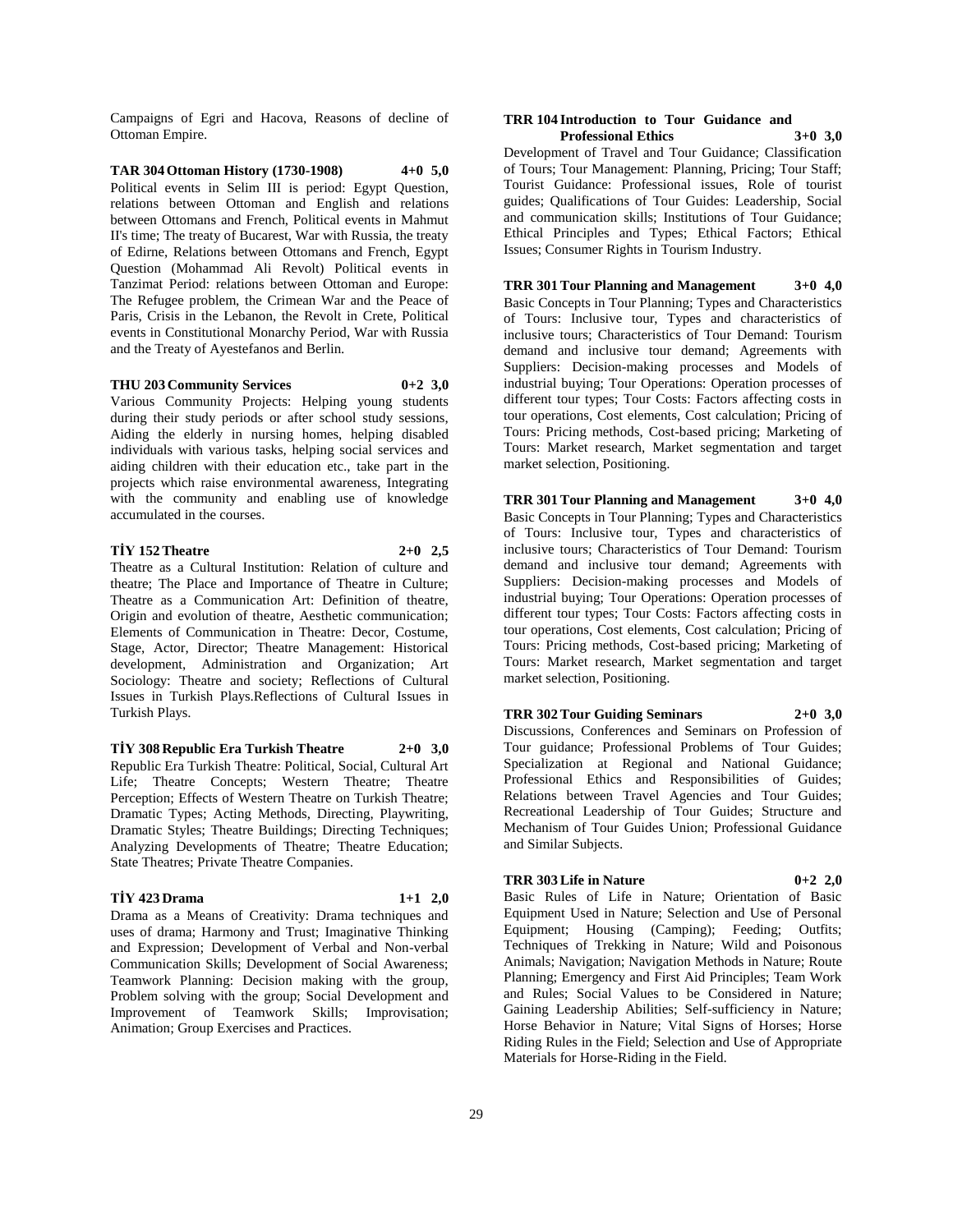# **TRR 304 Campus Tour Guiding 0+2 3,0**

Drama education; Diaphragm and diction training; Social behavior and protocol training; Training about Yunus Emre Campus; Training about İki Eylul Campus; Training about the University; Preparation of campus tour promotional materials; Preparation of Promotional Texts and Presentations About Anadolu University; Preparation of Introductory Texts and Presentations about the Faculties.

#### **TRR 306 Horse and Stable Care 0+3 3,0**

Introduction to Maintenance of Horses and Stables: Basic concepts; Description of Equestrian facilities: Work order in the facility, Rules to be followed in the facility, Rules for approaching to horses; The Physical Control of Horses: Evaluation of horses' health, Basic first aid and dressing for horses; Misbehavior of Horses and Causes; Basic Care of Horses (Grooming): Hosting horses before practice, Hosting horses after practice.

# **TRR 308 Horseback-Riding 0+6 6,0**

Necessary Characteristics of Safari Horses; Practice Areas for Horses and Features; Apparel and Equipment: Equipments required for horses and riders, Apparel for horses and riders; Horse Equinism; Aids Applied for Horses in Equestrianism; Equestrianism: Balance, harmony and flexibility; Managing horses in a balanced manner and improving the equestrian mentality.

**TRR 403 Travel Sector Practices I 2+2 5,0** Basic Terminology of Manual Ticketing; One-Way Trips

and Ticketing Procedures; Return Trips and Ticketing Procedures; Prepaid Ticket Advice (PTA) and Virtual-Multi Purpose Document (V-MPD); Concept of Pricing Unit; Special Rate Calculations; ADD-ON; Combination Procedures; Mixed Class Procedures: Rerouting, reissue and refund procedures; Child-Infant Rates.

**TRR 404 Travel Sector Practices II 2+2 5,0**

Sign-in Entries; Encoding and Decoding Entries; Timetable Entries; Flight Availability; Options; Selling from Carrier; Passenger Name Record (PNR) Entries: Name entries, Phone entries, Ticketing entries, Other service information (OSI); Special Service Requests (SSR); Seat Reservations; Reservation Files; Segment Entries; Fare Display; Ticketing; Hotel Entries; Car Entries and Fares.

#### **TRR 405 Museum and Historical Sites in Turkey 2+1 4,0**

Establishment of Museums and Private Collections; Museology in Turkey; Osman Hamdi Bey Period; Museology in the Republic Period; Types of the Museums; Designs of Museums and Galleries; Management of Museums and Staff; Exhibition and Storage Conditions in Museums; Preparation of Inventory Records; Environmental Exposure of Archaeological Findings; Visit to the Archaeology Museum in Eskişehir; Problems of Museology in Turkey.

**TRR 406 Graduation Thesis in Tour Guiding 2+4 8,0** Developing scientific thinking and research skills to prepare a graduation thesis on the issues of Tour Guiding; Relations between Tourism Enterprises and Guides; Country Orientation; Promotion of The Tourist Destinations and Increasing Their Attractiveness; Cultural Tourism; The Agenda of Tourist Guides; International Tourism and Roles of Tourist Guides; Domestic Tourism and Roles of Tourist Guides; Diversification of Tourism and Specialization of Tourist Guides and so forth.

**TRR 407 Quality Management in Service Sector 3+0 4,0** Concept of Service: Characteristics of service, Classification of service, Service sector; Accommodation Services; Food and Beverage Services; Concept of Quality: Definition, features and importance of quality, Factors affecting quality; Total Quality Management: Definition, objectives and features; Quality Circles: Objectives and features; Measurement of Service Quality in Tourism: Service quality, Dimensions, Measurement of service quality, International Quality Management Systems: ISO 9001 Quality management system, ISO 22000 Food safety management systems, ISO 14001 Environmental management systems.

# **TRZ 101 Introduction to Tourism 3+0 3,0**

The Terms 'Tourism? and 'Tourist?; Definition of Tourism; Basic Approaches in Tourism Research; Types of Tourism; Factors Affecting Tourism Development; Tourism Industry; Tourism Supply and Demand; Tourism Product and Its Components; Interrelation of Tourism with Economy; Social and Physical Environments; Tourism in Turkey; Trends in Tourism.

**TRZ 101 Introduction to Tourism 3+0 3,0**

The Terms 'Tourism? and 'Tourist?; Definition of Tourism; Basic Approaches in Tourism Research; Types of Tourism; Factors Affecting Tourism Development; Tourism Industry; Tourism Supply and Demand; Tourism Product and Its Components; Interrelation of Tourism with Economy; Social and Physical Environments; Tourism in Turkey; Trends in Tourism.

**TRZ 106 Food and Beverage Management 3+0 4,0** Significance of Food and Beverage Departments in Hospitality Industry; Organizational Structure of Food and Beverage Departments; Budgeting; Menu Planning and Pricing; Kitchen planning; Cost Control in Food and Beverage; Labor Organization and Costs in Food and Beverage; Banquet Organization.

**TRZ 139 Technical English I 2+0 3,0**

Developing Use of English in Different Sectors of Tourism Industry such as Travel Agencies and Hotels: Reading, Understanding and Writing Formal Letters, Booking, Making Different Kinds of Calls, Check-in and Check-out Procedures, Note Taking, Replying to Orders and Request Orally, Guiding Visitors to Different Kinds of Appealing Places and Activities, Giving Advice.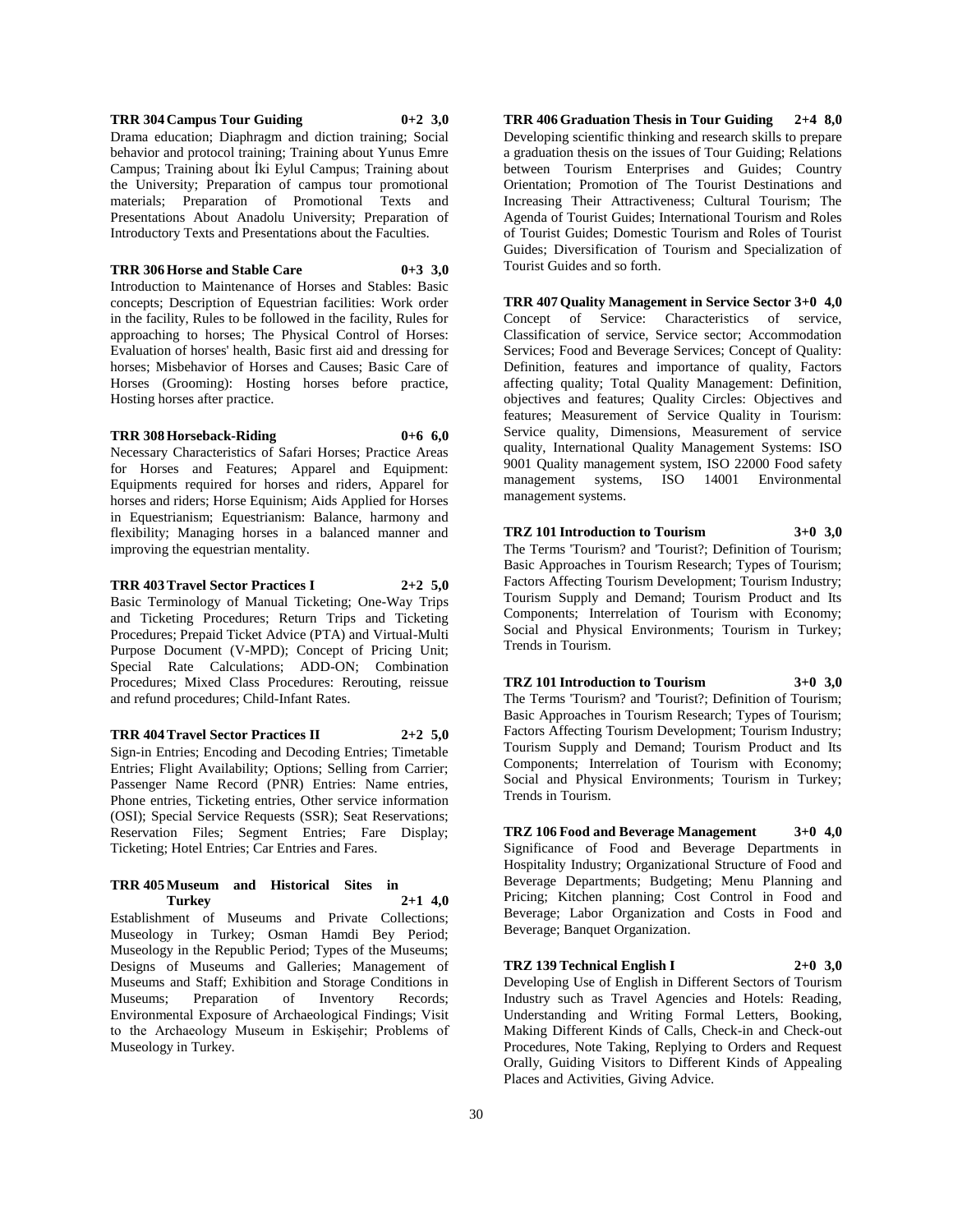#### **TRZ 140 Technical English II 2+0 3,0**

Developing Use of English in Different Sectors of Tourism Industry such as Travel Agencies and Hotels: Applying Effective Reading Strategies to Analyze Texts About Tourism Industry, Writing Effectively and Accurately in Social and Academic Contexts About Tourism Industry, Participating More Confidently and Effectively in Situations in Tourism Industry; Using Fluent and Accurate Language and Making Presentations.

#### **TRZ 143 Accessible Tourism 3+0 4,0**

Accessible Tourism: The Concept; Updates In Accessible Tourism; Norms And Regulations Related To Accessibility; Analyzing The Needs of Customer With Disabilities; Serving Customer With Disabilities; The Main Topics of Accessible Tourism Which Divided It From The Other Tourism Types; The Types of Disabilities And Their Needs In Tourism; Urban Development And Town Planning According To Disability Types; Improving The Accessibility of Tourist Resources; The Activities About Accessibility In Hotels; The Activities About Accessibility In Travel Agencies; The Activities About Accessibility In Food And Beverage Enterprises; The Activities About Accessibility In Transportation; Planning Accessible Tourist Activities; Organizing Accessible Tourist Activities; Best Practices For Accessible Tourism Business Administration Research Approaches of Tourism.

#### **TRZ 145 Introduction to Tourism 2+0 2,0**

Basic Concepts: Tourism and tourist, Definition of tourism; Types of Tourism: Based on the number of people involved, Based on the age of the participants, Based on the socio-economic status of the participants, Based on the the purposes of participants; Factors Influencing the Development of Tourism; Tourism Industry: Tourism supply and tourism demand, Elements of tourism product; Links Between Tourism and Economic, Social, Physical Environment; Tourism Industry in Turkey.

#### **TRZ 255 E-Commerce in Tourism 3+0 4,0**

General Information About The Internet And The WWW; The Beginning of The Internet And Its Development; Creating and Designing Web Sites; Web Site Quality; How to Evaluate Web Sites?; Methods And Practices; Security Problems on The Internet; Search Engines; E-Trade; E-Trade in Developed Economies and Turkey; Use of the Internet in Turkish Tourism; On-Line Travel Market and Future Trends;

## **TRZ 260 Corporate Identity 2+0 3,0**

Conceptual framework of corporate identity; historical development of corporate identity; conceptual limitations of corporate identity; structure and elements of corporate identity; interaction between corporate identities other fields (disciplines): corporate communications, corporate image, corporate reputations, corporate culture corporate brands; the process of forming corporate identity strategy; effects of corporate identity strategy, corporate philosophy, corporate design, implementing and evaluating the strategy.

# **TRZ 269 Ecology and Tourism 3+0 3,5**

Fundamental Concepts: Ecology, Environment, Community; Ecological Factors: Abiotic and biotic factors; Ecosystem: Biogeochemical cycle, Major ecosystems; Factors Affecting Quality of the Environment: Population, Urbanization, Industrialization, Natural source, Energy, Tourism; Environmental Pollution: Air, water, soil pollution, Global warming, Solid waste; Environmental Protection: Biological Diversity, Protection of wetlands, Conservation areas, Environmental legislation; Ecological Economics: Ecological planning, Environmental impact assessment, Ecological design and agriculture, Permaculture, Ecological and carbon footprint; Ecology and Sustainable Tourism: Sustainable development, Ecological approaches to the tourism industry, Ecotourism.

# **TRZ 271 Special Interest Tourism 3+0 4,0**

Tourism and Development of Tourism; Factors Affecting Involvement in Tourism Activities; Marketing and Tourism Marketing; Product Development in Tourism; Sustainability and Alternative Tourism; Special Interest Tourism; Types of Special Interest Tourism based on Culture; Special Interest Tourism based on Nature; Special Interest Tourism based on Education; Special Interest Tourism based on Hobbies.

#### **TRZ 273 Spatial (Interior) Design in Tourism Areas 3+0 5,0**

Relationship between Sustainable Tourism and Environment: Sustainability, Tourism, Environment management; Design and Spatial Design; Concept of Space in Touristism Areas; Interior Design in Hospitality Units; Hospitality Operations and Functional Relations: Design in Hotels; Thematic Design in Hospitality Units; Use of Historical Areas for Tourism Purposes: Cultural heritage management.

**TRZ 290 Hospitality Services in Hotel Business 2+2 4,0** Hospitality Services and Organization; Communication in Hospitality Services; Information Systems and Reservation Process: External information systems in hospitality services, Internal information systems in hospitality services, Reservation; Accommodation Process and Customer Accounts: Registration procedures of individual customers, Registration procedures of groups, Services in the accommodation process, Front cashier and customer accounts, Departure procedures and billing; Night Audit and Operation Reports; Cleaning Operations; Cleaning Equipment; Cleaning Chemicals: pH value in cleaning, Cleaning chemicals, Green cleaning.

**TRZ 292 Industrial Applications in Tourism I 2+2 5,0** Hardware Software and Invoice Management; Sales Analysis and Menu Management; Food Control System; Food and Beverage Module of Fidelio Software; Stock Control; Purchasing and Sales; Introduction to Front Office Module Opera; Reservation: Profiles, New reservation, Update reservation, Waitlist, Component groups, Room plan, Floor plan; Front Desk: Arrivals, In house guests, Queue reservation, Room assignment; Cashiering: Billing,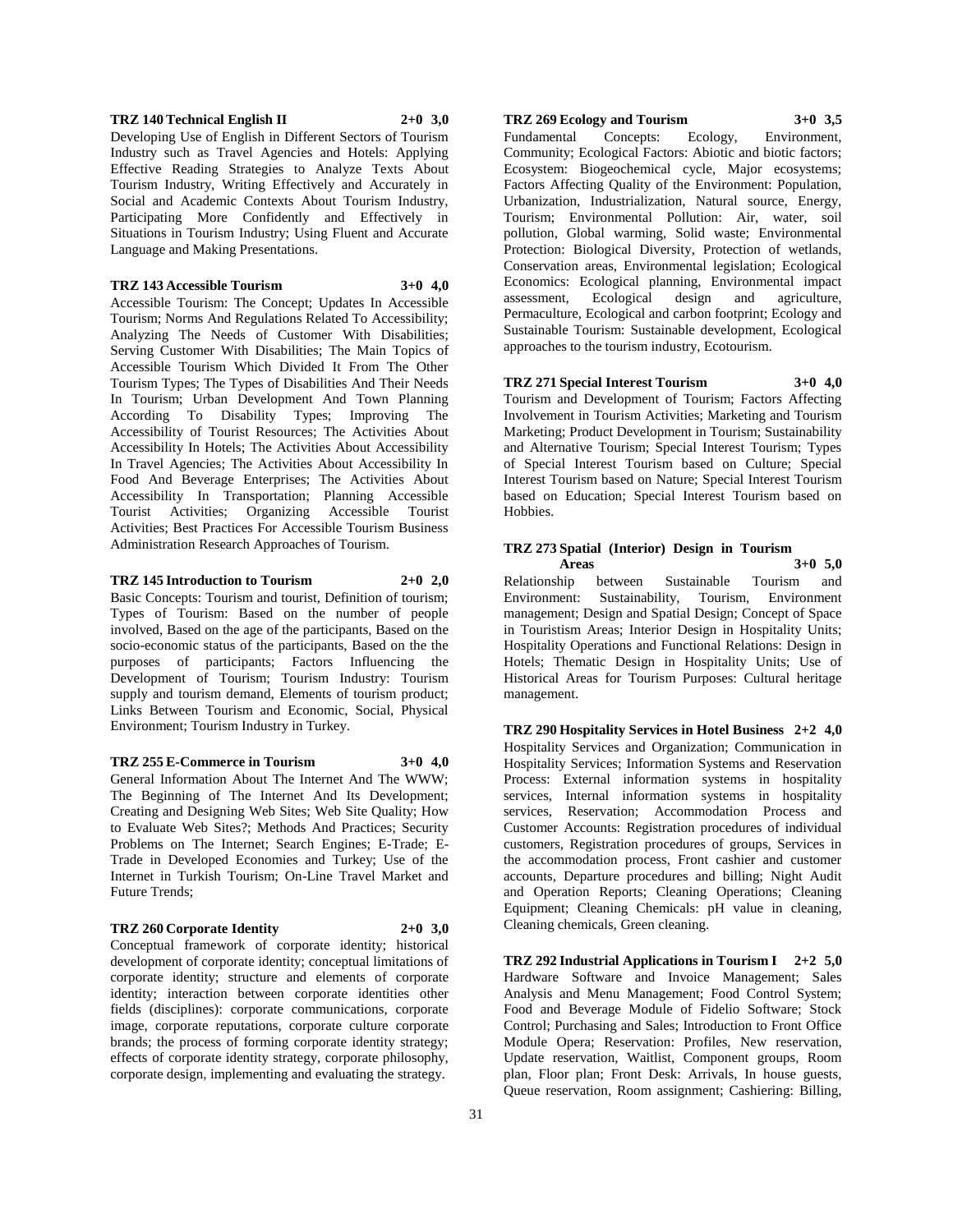Fast posting, Cashier functions; Rooms Management: Housekeeping, Out of order/service; Miscellaneous: Reports, Registration card; End of Day.

# **TRZ 294 Thermal and SPA Services 3+0 4,0**

Recreation and Healthy Life: Thermal and SPA services in recreation, Motivation, Stress; Scope of Thermal and SPA Services: Definition, Development, Types of SPA, Thermal and SPA trends; Thermal and SPA Tourism in Turkey and Europe; Importance of Thermal and SPA Services in Tourism; Thermal and SPA Services Management: Management functions in thermal and SPA tourism, Quality, Safety; Thermal and SPA Therapies: Concept of therapy, Types of therapies; Thermal and SPA Practices: Bath, Turkish bath, sauna; Massage Practices and Types.

**TRZ 296 Individual Outdoor Activities 2+2 3,0** Introduction to Individual Outdoor Activities; Principles and Practice of Trekking; Principles and Practice of Bird and Botanic Observation; Principles and Practice of Hobby Gardens; Principles and Practice of Mountaineering and Speleology; Principles and Practice of Air Sports; Principles and Practice of Amateur Fishing; Principles and Practice of Tree and Seed Planting; Principles and Practice of Geocaching; Principles and Practice of Bicycle Sports.

# **TRZ 304 Tourism Policy and Planning 3+0 3,0**

Fundamentals of Tourism; Characteristics and Definition of Tourism Policy: Components of tourism policy, Objectives of tourism policy; Tourism Planning: Objectives of planning, Important components of planning and application phase; Necessities of Being a Tourism City; Life-cycles of Tourism Regions in Terms of Tourism Planning; Investments in Tourism Industry; Legal Regulations about Tourism in Turkey; Tourism Marketing Inclinations for 2000 and beyond; Problems of Policy and Planning in Tourism; Entrance Process into European Union: Its effects on Turkish tourism.

# **TRZ 305 Sociology of Tourism 3+0 3,0**

An Overview of Sociology of Tourism: Emergence, development and main frame of sociology of tourism; Historical Development of Tourism and Holiday; Tourism, Leisure and Recreation; Socio-cultural impacts of the Development of Tourism; Relationship between Tourism and Culture; Labor Market in the Tourism Sector; Globalization and Tourism; Environmental Impacts of the Development of Tourism.

**TRZ 307 Support Services in Hospitality 3+0 4,0** Concept of Support Services; Budgeting: Budget preparation process, Elements of general budget of the hotel administration, Budgetary control; Customer Relations: Customer relations concepts related to management, Customer loyalty, Customer complaints, Customer relations process; Public Relations: Process, Media; Animation: Leisure, Recreation, Management of animation services; Security Services: Security equipment, Emergency situations and measures; Banquet Management: Types of banquet, Banquet admission, Preliminary works,

Organization, Menu; Laundry: Laundry inventory, Equipment, Laundry operations, Fabric structure, Water quality, Cleaning chemicals, Laundry efficiency and environmental sensitivity.

#### **TRZ 308 Travel Management 3+0 3,0**

Travel Industry: History of Travel; Understanding Tourist Motivations; Content of Travel Industry; Tour Operators: Classification of tour operators, Functions of tour operators; Types of Tour and Tour Packages: Independent tours, Hosted tours, Conducted tours, Package tours; Destination Selection by Tour Operators; Tourism Distribution Systems: One-level distribution channels, Two¬-level distribution channels, Three-level distribution channels; Travel Agencies and Other Intermediaries: Activities of travel agencies, Organisation of travel agencies; Travel and Transportation: Land transportation, Sea transportation, Air transportation.

# **TRZ 308 Travel Management 3+0 3,0**

Travel Industry: History of Travel; Understanding Tourist Motivations; Content of Travel Industry; Tour Operators: Classification of tour operators, Functions of tour operators; Types of Tour and Tour Packages: Independent tours, Hosted tours, Conducted tours, Package tours; Destination Selection by Tour Operators; Tourism Distribution Systems: One-level distribution channels, Two¬-level distribution channels, Three-level distribution channels; Travel Agencies and Other Intermediaries: Activities of travel agencies, Organisation of travel agencies; Travel and Transportation: Land transportation, Sea transportation, Air transportation.

# **TRZ 309 Environmental Management in Tourism Businesses 3+0 4,0**

Sustainable Tourism; Sustainable Hotel Construction; Legislations on Environmental Management; Standards of Environmental Management; Volunteer Environmental Management Prizes; Environmental Management and Personnel; Environmental Management and Guests; Establishment of the Environmental Management Policy; Buying; Reducing; Reusing; Recycling; Public and Local Administrations in Environmental Management.

# **TRZ 310 Destination Management 3+0 5,0**

Definition and Features of Destination; Destination Development and Planning: Importance of planning, Carrying capacity, Analysis of touristic attractions and demand; Destination Marketing: Destination marketing strategies, Market segmentation, Marketing mix;<br>Destination Management Organisations: Public Destination Management Organisations: organisations, Private sector organisations; Total Quality Management for Destination; Destination Management and Benchmarking; Destination Product Development: Destination product life cycle, New product development; Destination Brand Management: Brand development process, Benefits of branding.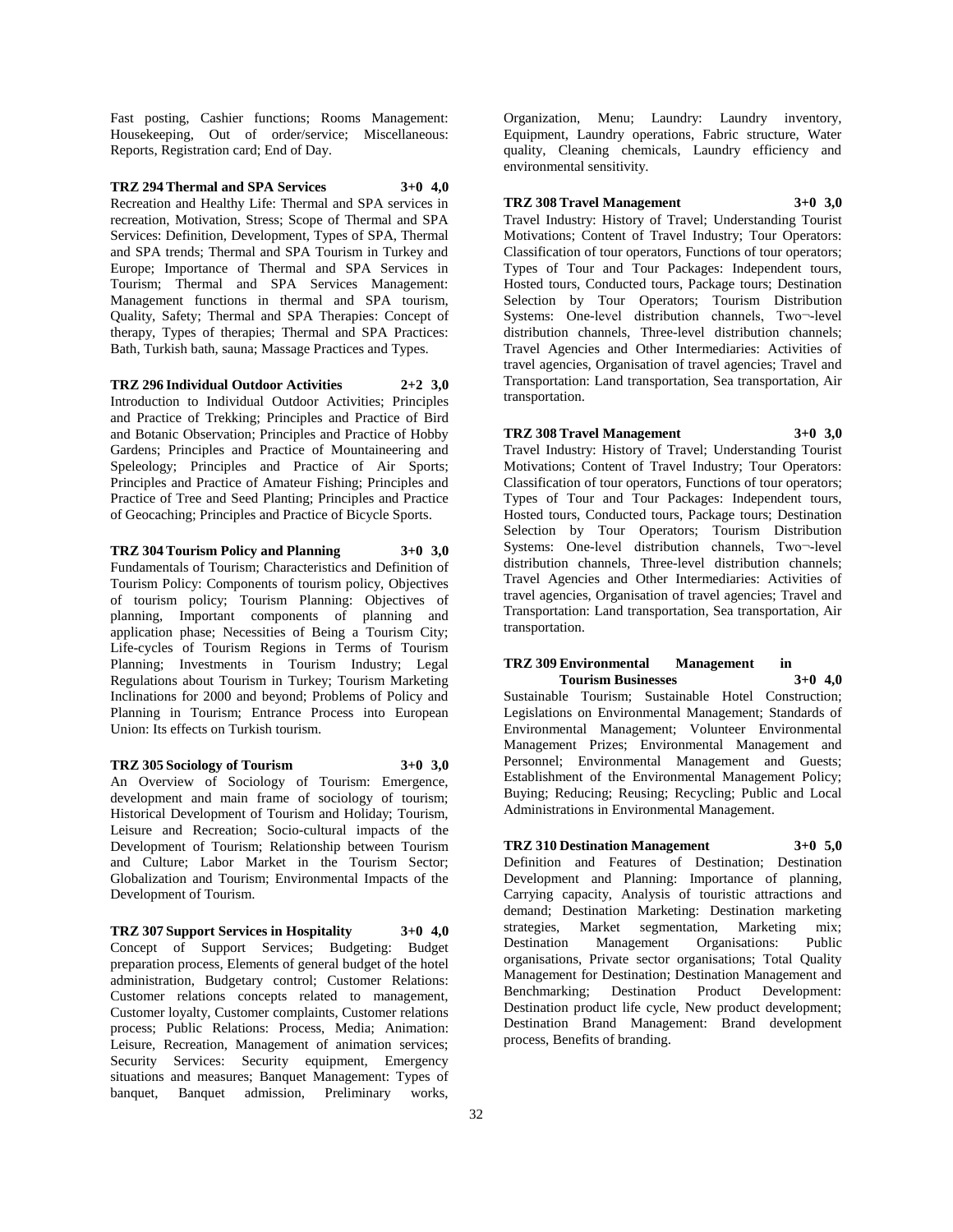## **TRZ 310 Destination Management 3+0 5,0** Definition and Features of Destination; Destination Development and Planning: Importance of planning, Carrying capacity, Analysis of touristic attractions and demand; Destination Marketing: Destination marketing strategies, Market segmentation, Marketing mix; Destination Management Organisations: Public organisations, Private sector organisations; Total Quality Management for Destination; Destination Management and Benchmarking; Destination Product Development: Destination product life cycle, New product development; Destination Brand Management: Brand development process, Benefits of branding.

#### **TRZ 311 Service Design 3+0 5,0**

Concept of Service and Types of Services at Hotels; Service Purchasing Process; Concepts of Design and Service Design; Main Components of Service Design; Service Design Strategies: Improving products/services, Diversification of the products/services, Changing products/services, Creating new services, Copying competitors' products/services; Stages of Service Design; Value Analysis in Service Design; Process Analysis in Service Design; Service Design Techniques: Quality function deployment, Service blueprinting, Failure mode and effect analysis, Theory of inventive problem solving, Robust design, Information technologies.

**TRZ 312 Tourism, Media, Communication 3+0 4,0** Basic Concepts: Tourism, media and communication; Mass Communication and Tourism: Mass communication tools, Fundamentals of mass communication; Tourism-related Publishing and Tourism Media: Television, Newspapers, Magazines, Online publishing; Corporate Publishing in Tourism Sector: Publications of association and trade unions, Hotel magazines; Social Media Applications in Tourism: Facebook, Twitter; Communicating in Virtual Communities and Tourism: Travel blogs, Opinion leaders; Message Contents in Tourism Media: News stories, Corner posts, Interviews, Television programs and Other tourism related publications; Tourism Advertising.

**TRZ 314 Investment and Project Analysis 3+0 4,0** Concepts of Investment and Project; Importance of Investment Project in Business Economy and National Economy; Factors That Affect Investment Decision; Process of Preparing an Investment Project; Determination of Fixed Capital Investment Amount and Operational Capital Need; Static and Dynamic Techniques Used in Assessing an Investment Project in Terms of National Economy.

#### **TRZ 316 Tourism Law 3+0 4,0**

Introduction to Tourism Law; Liberty of Travel; Law for the Encouragement of Tourism; Regulation on Licensing and Qualifications of Tourism Facilities; Regulation on the Relations of Tourism Establishments with the Ministry of Tourism and with Other Tourism Establishments and Customers; Regulation on the Use of Thermal Bath Sources in Tourism Centers; Regulation on Yacht Tourism; Travel

Agencies and Law on the Union of Travel Agencies; Regulation on Travel Agencies; Regulation for Professional Tourist Guides; Law on the Foundation of the Ministry of Culture and Tourism and Related Regulations; Bylaw of World Tourism Organisation.

#### **TRZ 351 Animation Services Management in Lodging Operations 2+0 3,0**

Animation Concept: Basic Concepts Related With Animation Types And Programs of Animation Such As Leisure Time, Recreation, Animation, Hobby, Landscaping, Decoration, Entertainment); Effects of Animation To Tourism Product; Relation Between Animation And Tourism; Functions of Animation; Principles of Animation ; Animation Management: Animation Management Process; Management And Management Process of Animation, And Relations With Organizational Structure; Contribution of Animation To The Customer Satisfaction.

**TRZ 408 Industrial Tourism Project 2+4 8,0** Identifying the Project Topic; Identifying the topic, aim and importance of the project; Identifying the Methodology; Literature Review; Developing the Data Collection Instrument; Discussing Analysis Techniques; Preliminary Research; Implementation of the Research; Data Collecting; Analysis of Research Results; Interpreting the Findings; Reporting the Research; Submitting the Project.

**TRZ 415 Institutionalization of Tourism 2+0 3,0** Fundamental Concepts; Institution, Institutionalization, Expectations, Consequences, Isomorphism; Institutionalization Theory: Old and modern institutionalization approaches; Institutionalization in Contemporary Approaches; Institutionalization of Tourism Business; Institutionalization Factors of Tourism Businesses: Formalization, Professionalization, Organizational culture, Transparency, Consistency, Social responsibility; Institutionalization Process; Case Examples: Hotel/ Restaurant/ Travel Agencies.

**TRZ 417 Performance and Career Management 3+0 5,0** Performance Appraisal and Performance Management in Human Resource Management; Establishing the Performance Management System: Elements of the performance management system, Performance appraisal methods; Implementation of the Performance Management System: Evaluation of performance, Performance interviews, and feedback; Performance Management System Development; Career Concept and Basic Dimensions of Career for Human Resource Management: Career stages, Career problems, Career barriers; Career Management: Career management process, Career paths and career maps; Career Planning; Career Development.

#### **TRZ 418 International Destinations 3+0 4,0**

Introduction to Destination Development; Supply Structure of an International Destination; Demand Structure of an International Destination; Management Structure of an International Destination; International Destinations Life Cycle; Marketing and Management of International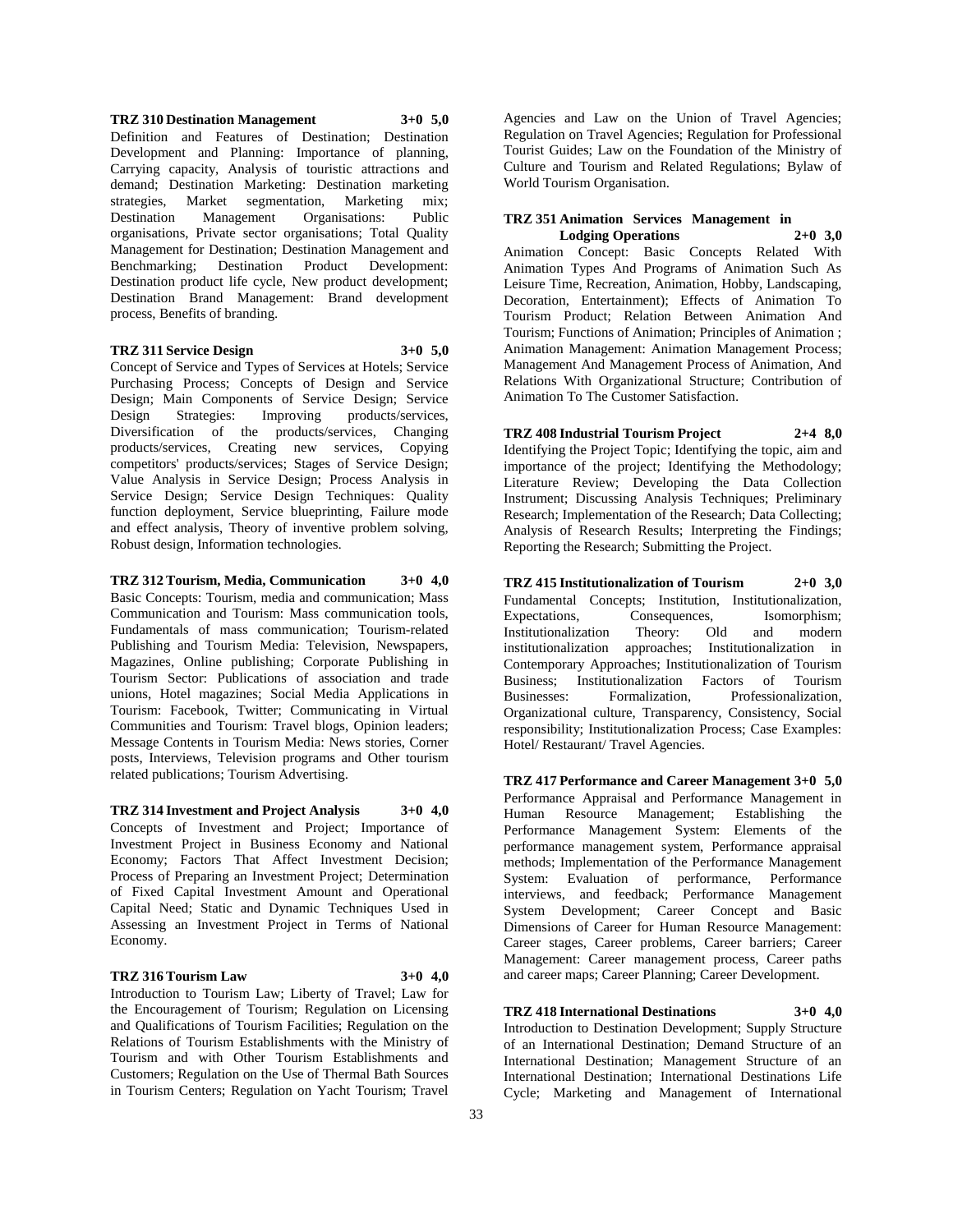Destinations; Image at International Destinations; Samples of Destinations in the World: France, Spain, Greece, United States, Egypt, etc.

# **TRZ 419 Public Relations Campaigns in Tourism 2+2 5,0**

Public Relations and Marketing Communications: Advertising, Direct marketing; Tourism and Public Relations: Public relations in hospitality and travel sectors; Project I: Project briefs and project groups; Determining Strategies: Determining problem, Situation analysis, Message and media strategies; Planning the Campaign: Execution plans, Measuring; Campaign Presentation: Preparing the campaign report; Project II: Project briefs, Composing project groups; Determining Strategies: Determining problem, Situation analysis, Message and media strategies; Planning the Campaign: Preparing execution plans, Measuring; Presenting the Campaign: Preparing the campaign report.

# **TRZ 420 Mass Food Production 3+0 5,0**

Food and Beverage Industry and Development of Industry; Types of Food and Beverage Business: Concept of Mass Food Production (Catering); Organizations of Mass Food Production; Mass Food Production Business in Turkey: Menu planning, Purchasing, Receiving, Storing and Control; Marketing in Mass Food Production Organizations; Concept of Mass Food Production Systems; Conventional Production Systems: Receiving, Preparing and Cooking, Distributing, Advantages and Disadvantages; Cook-Chill System: Supplying, Preparing and Cooking, Distributing, Chilling, Storing, Advantages and Disadvantages; Cook-Freeze System: Supplying, Preparing and Cooking, Distributing, Freezing, Storing, Advantages and Disadvantages.

#### **TRZ 421 National Destinations 3+0 4,0**

Introduction to Destination Development; Supply Structure of a Destination; Demand Structure of a Destination; Management Structure of a Destination; Destination Life Cycle; Destination Marketing and Management; Destination Image; City Marketing and Management; Image and Image Creating in Cities; Samples of National Destinations in Turkey: Cappadoccia, Safranbolu, Alanya, Seferihisar, Beypazarı, Mardin, Istanbul, Urfa, etc.

#### **TRZ 423 Rooms Division Management 3+0 4,0**

Rooms Division: Organizational structure, Duties, Front office, Uniformed services, Housekeeping; Customer Types and Room Types; Coordination and Communication: Coordination in rooms division, Communication in rooms division; Pricing: Pricing on the basis of costs, Pricing on the basis of profits, Pricing on the basis of competition, Pricing on the basis of markets; Yield Management: Yield management in hotels, Yield management and performance evaluation; Water and Energy Management in Hotels: Green star project, White star project; Rooms Division and Information Technologies: External information systems, Internal information systems, Internet, Room automation.

# **TRZ 424 Tourism Transportation 3+0 5,0**

Tourism and Transportation; Highway Transportation: Development of highway transportation, Relationship between highway transportation and tourism, Car rental; Railway Transportation: Development of railway transportation: Railway transportation in Turkey, Railway projects in Turkey; Sea Transportation; Yacht Tourism; Airway Transportation; Tour Operators and Transportation; Airway Businesses and Distribution Systems; Airports and Airfields; Future of Transportation Businesses.

#### **TRZ 426 Tourism and Globalization 3+0 4,0**

International Tourism and Characteristics of International Tourism Demand; International Tourism: International tourism in Mediterranean Basin, International tourism in Mainland of Europe, International tourism in Mainland of Asia; Importance of Turkey in International Tourism; Tourism Policy of the European Union; Developments in Lodging and Travel Establishments; Effects of Economic and Political Crises on International Tourism; Effects of Technological Improvements on International Tourism; Evaluation of International Integrations in terms of Tourism Activities; Customer Rights in International Tourism.

#### **TRZ 427 Research Methods in Tourism 3+0 4,0**

Basic Concepts: Sciences and Social Sciences, Qualitative and quantitative research approaches; Stages of Quantitative Research: Topic, Aim, Literature review, Population and sampling, Data collection and analysis, Reporting; Descriptive Methods: Survey, Interview, Observation; Testing and Measuring Tools: Types of scales, Validity, Reliability, Measurement tools; Relational Methods; Causal Comparative Method, Experimental Methods; Research Ethics; Evaluation of Scientific Research.

#### **TRZ 429 Project Management 3+0 4,0**

Phases of project management; Forming the project team: Responsibilities of project leader, Organization of the project, Role distribution, Gathering necessary information, Brainstorming to determine instructional strategies; Developing, distributing and presentation of plans; Preparing and testing blue-print materials; Developing original materials; Work conditions; Work flow; Resources; Internal and external relationships; Production system; Evaluation; Management of distribution and monitoring services.

## **TRZ 457 Ethics in Tourism 3+0 4,0**

Ethics in Tourism; Ethics and Related Concepts; Ethics Theories; Basic Principles of Ethics; Types of Ethics: Individual ethics, Business ethics; World Tourism Organization's Code of Ethics; Ethical Problems in Tourism Organizations; Sources of Ethical Problems; Ethical Problems in Lodging Industry; Ethical Problems in Food & Beverage Organizations; Ethical Problems in Travel Agencies; Ethics and Customer Complaints; Customer Rights in Tourism Sector.